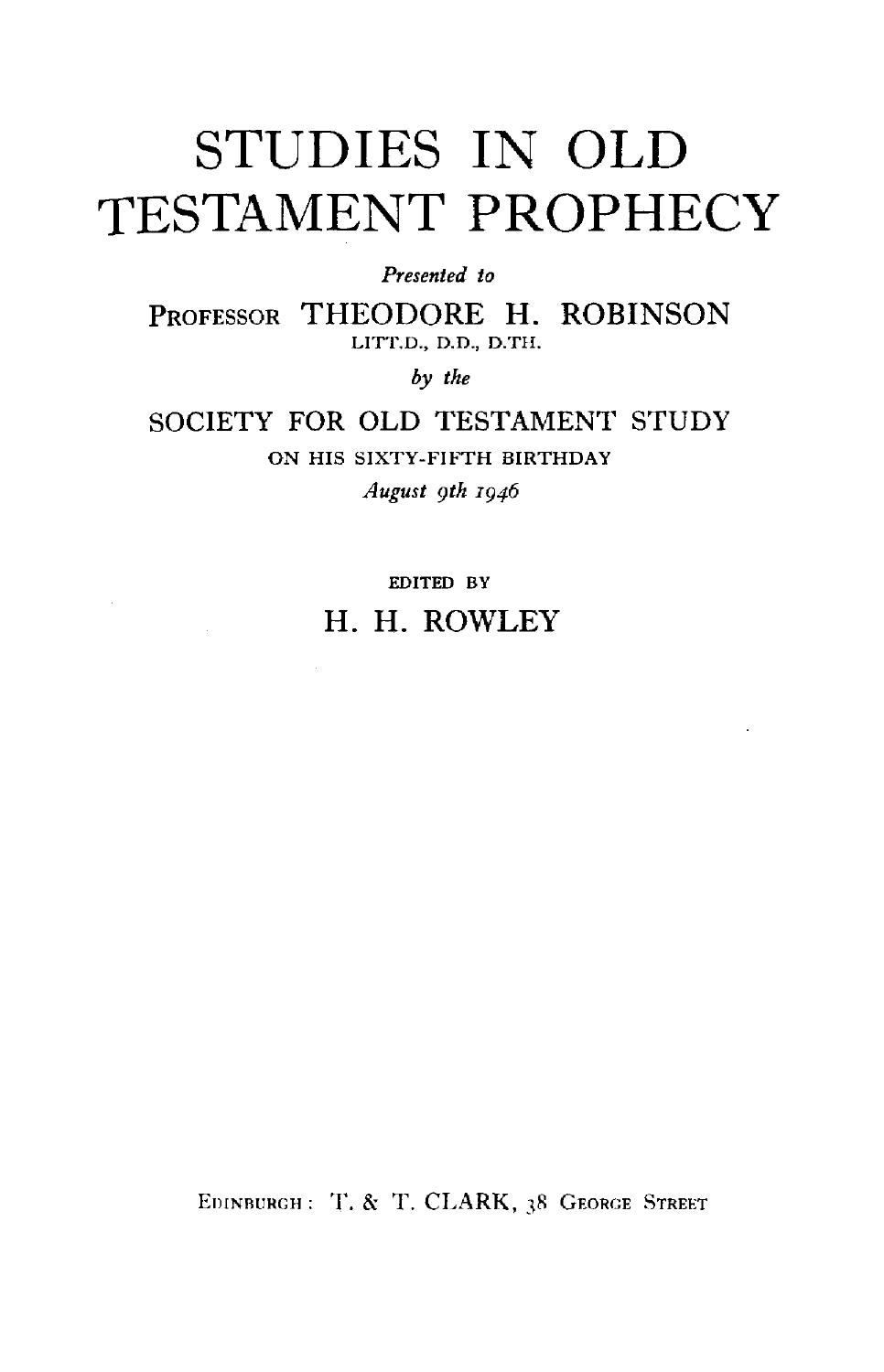#### l'RINTED IN GREAT BRITAIN BY MORRISON AND GIBB LIMITED

 $\sim 10^{11}$  km s  $^{-1}$ 

#### FOR

T. & T. C L A R K, E D I N B U R G H NEW YORK: CHARLES SCRIBNER'S SONS

REPRINTED  $\cdots$ ,  $\cdots$ , 1957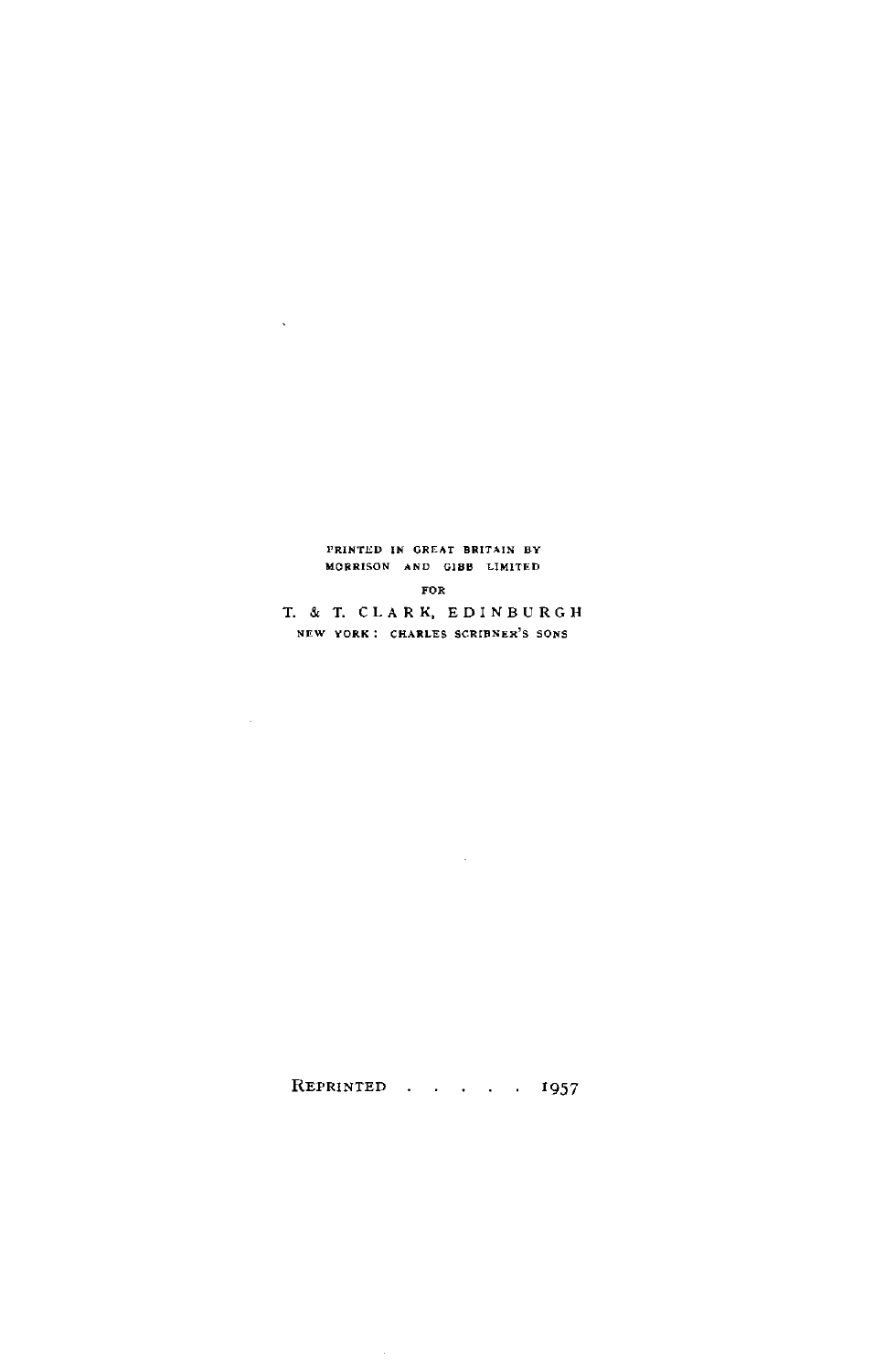# **CONTENTS**

| INTRODUCTION.<br>By the EDITOR.                                                                                                              | PAGE<br>V11 |
|----------------------------------------------------------------------------------------------------------------------------------------------|-------------|
| THE PSALM OF HABAKKUK<br>By Professor W. F. ALBRIGHT, Johns Hopkins University, Baltimore.                                                   | I           |
| THE AGE OF ZERUBBABEL<br>By Professor S. A. Cook, University of Cambridge.                                                                   | ΙQ          |
| The Yahwistic Tradition in the Eighth-century Prophets<br>By Professor G. HENTON DAVIES, Baptist College, Bristol.                           | 37          |
| DIFFICULT WORDS IN THE HEBREW PROPHETS<br>By Professor G. R. DRIVER, University of Oxford.                                                   | 52          |
| SCHWERTERSCHLAGENE BEI HESEKIEL<br>By Professor O. EISSFELDT, University of Halle-Wittenberg.                                                | 73          |
| JONAH II. 3-10: A STUDY IN CULTIC PHANTASY<br>By Professor A. R. JOHNSON, University College of South Wales and Monmouth-<br>shire. Cardiff. | 82          |
| UNE TABLETTE INÉDITE DE MARI, INTÉRESSANTE POUR L'HIS-<br>TOIRE ANCIENNE DU PROPHÉTISME SÉMITIQUE<br>By the late Professor Ap. Lops.         | 103         |
| The "Former Things" and the "New Things" in Deutero-<br>Isaiah<br>By Professor C. R. NORTH, University College of North Wales, Bangor,       | III         |
| THE RÔLE PLAYED BY INSPIRED PERSONS AMONG THE ISRAELITES<br>AND THE ARABS.<br>By Professor JOHS. PEDERSEN, University of Copenhagen.         | 127         |
| THE BASIS OF THE ETHICAL TEACHING OF THE PROPHETS<br>By Professor N. W. PORTEOUS, University of Edinburgh.                                   | 143         |
| THE PROPHET JEREMIAH AND THE BOOK OF DEUTERONOMY<br>By Professor H. H. ROWLEY, University of Manchester                                      | 157         |
| THE LITERARY STRUCTURE OF ISAIAH'S ORACLES<br>By Professor R. B. Y. Scorr, McGill University, Montreal.                                      | 175         |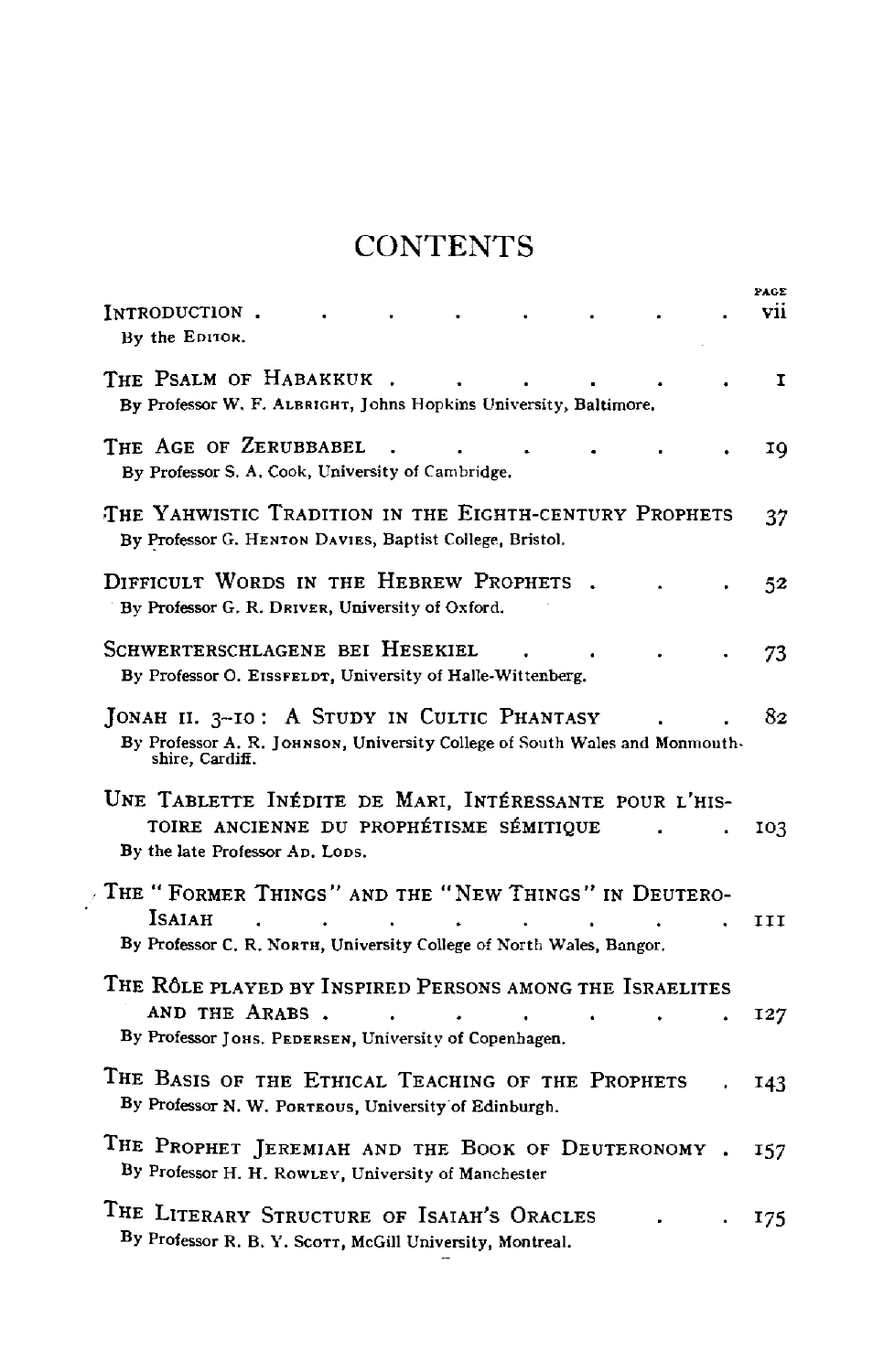vi CONTENTS

| THE SERVANT OF THE LORD IN DEUTERO-ISAIAH<br>By Professor N. H. SNAITH, Wesley College, Leeds. | $\sim 187$ | <b>FAGE</b> |
|------------------------------------------------------------------------------------------------|------------|-------------|
| A BIBLIOGRAPHY OF THE WRITINGS OF THEODORE HENRY                                               |            |             |
|                                                                                                |            | 201         |
| Compiled by Professor G. HENTON DAVIES.                                                        |            |             |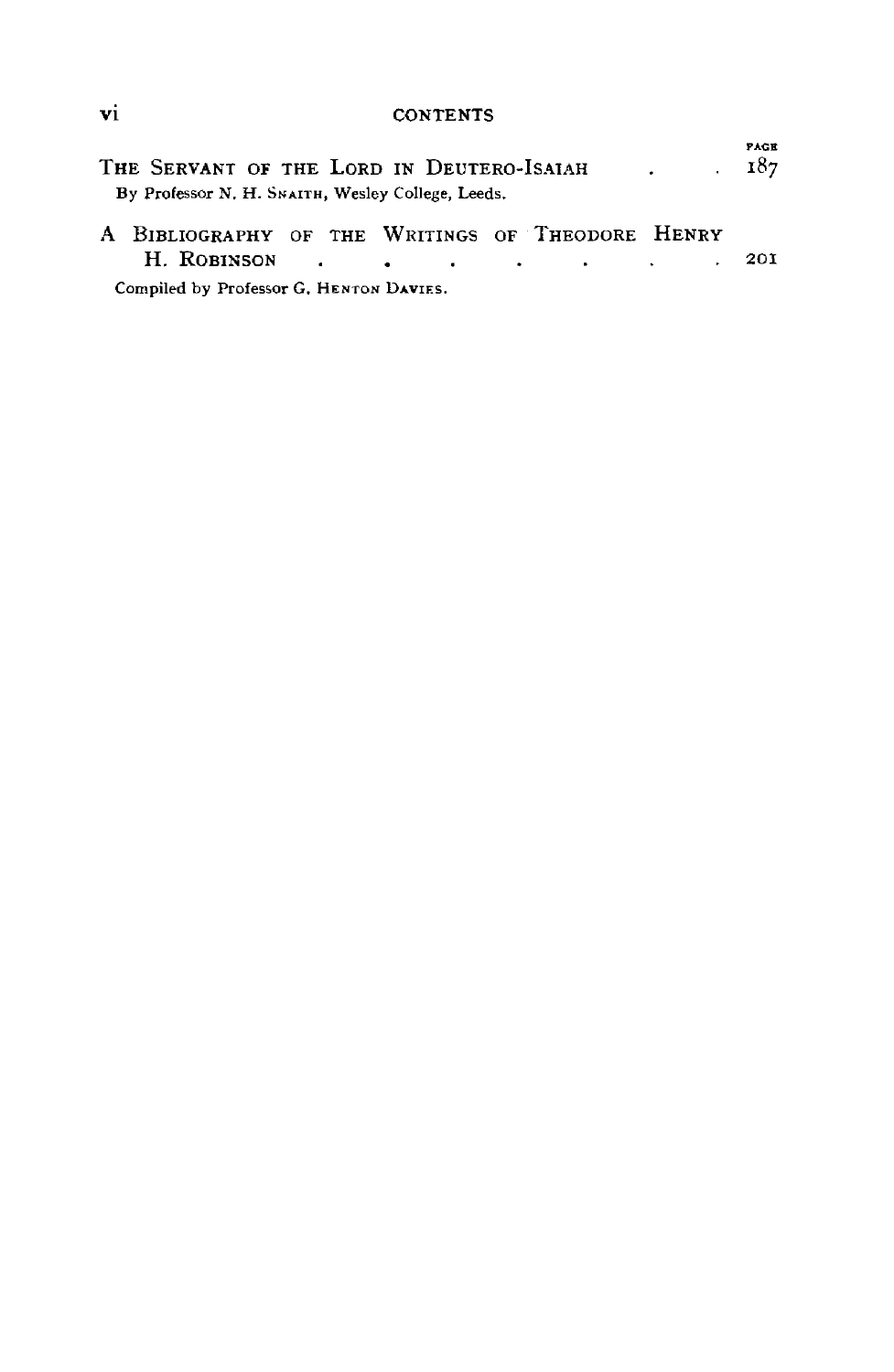THE title of this paper forms a convenient peg upon which to hang some preliminary enquiries on which depend our ideas of the exilic and early post-exilic periods of O.T. history. The age involves questions of the first importance : the return of exiles to Jerusalem, the building of the Second Temple, the relations between Judah and her neighbours and the vicissitudes of the priests and Levites. In a word, we have the problem of the inauguration of post-exilic Judaism.

The relevant O.T. sources are, in the first instance, Chronicles, Ezra and Nehemiah; and we may conveniently' speak of their compiler: as the Chronicler. The critical questions that arise are familiar. We are no longer satisfied with the conclusion that he is usually an untrustworthy authority ; of greater importance for us is the light his treatment of history throws upon his circle and age. We must start with our documents in their present form and context, following S. R. Driver's observations on the Psalter, G. B. Gray's on Isaiah, and Pedersen on the present form of JED. as preserved by post-exilic writers.<sup>1</sup> Throughout we should argue, not forward, from what we hold to be most early and reliable, but backward ; and consequently the history and literature round about the sixth century B.c. deserve careful consideration.

The allusions in the Second Isaiah to the Exodus (e.g., xliii. 16, Iii. 12 and especially lxiii. 9-14), the points of contact between the initial entry of Israel into the land of her forefathers and the return of exiles to their inheritance, and the traditions of conflicting authorities (e.g., the revolt of Korah) are enhanced when we consider the relation between (a) the record of the birth of Israel as a people and the growth of the Pentateuch, and (b) the inauguration of post-exilic Judaism and the Church of Israel. To be sure, 0.T. history extends over many centuries, the dates of passages {revised or not) are frequently very uncertain, and similar situations or events could recur. But even though our material is now in a post-exilic dress, the comparison of Jubilees **with** Genesis sufficiently proves that elements of quite late writings may be

1 Driver, *Lit, of the O.T.,* p. 386; Gray, *Isaiah* (r9r3), p. xxxii, cf. pp. 43, <sup>2</sup> 77; Pedersen, Z.A.W., N.F., vii (1931), p. 177 f.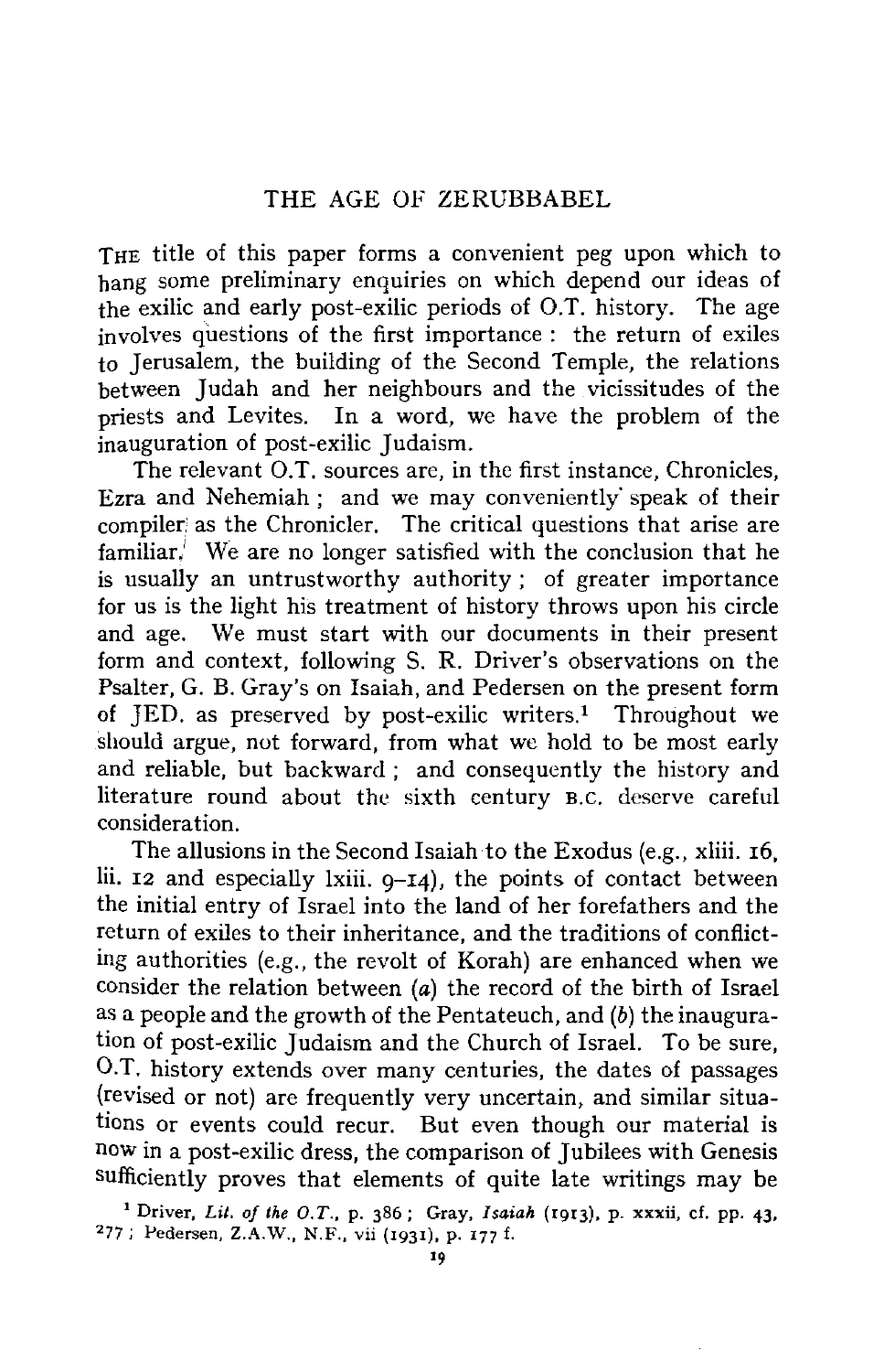of considerable antiquity, though this fact in itself does not prove their value.

The points that now arise are concerned with (i) the events in the reigns of Cyrus, Darius and Artaxerxes, (ii) the relations between Judah and  $(a)$  Samaria and  $(b)$  S. Palestine and (iii) the Temple *personnel.* 

#### I. THE RETURN OF THE EXILES

The return of Sheshbazzar, the prince of Judah, with the temple-vessels, pursuant to the proclamation of Cyrus in the first year of his reign  $(E \text{ i. f.}, 538 \text{ B.C.})$ , is followed by a list of the men who returned.<sup>2</sup> The altar of burnt-offerings was built by Jeshua and Zerubbabel, and they commenced to rebuild the Temple (E iii. f.). Outside assistance was refused, and, in spite of the decree of Cyrus (iv. 3, v. 13), hostile elements held up operations until the second year of Darius {520 B.c.). Then, stimulated by Haggai, Zechariah and other prophets, the Jews began to rebuild  $(v, z)$ ; and opposition (this time by leading Persian officials) was overcome only when Darius confirmed the decree of Cyrus (vi. 3-5) and made a fresh one. Accordingly, in the sixth year of Darius (516 B.c.) the Second Temple was completed and dedicated (v. f.). But I Esdras iii. 1-v. 6, which probably represents the true LXX, tells how Zerubbabel, one of the bodyguard of Darius, wins the favour of the king, who carries out his vow to rebuild Jerusalem and the temple, and makes concessions which go beyond the promise of Cyrus (E iii. 7). Each recension has its internal difficulties, and the modern tendency is to reject  $E$ , although it contains a few verses which, provided we replace Darius by Cyrus, fill the present gap between E i, and ii., but were omitted by the compiler.

The account of the return of the exiles, whether in  $E$  or  $E$ , is confronted by the testimony of Haggai and Zechariah (i.-viii.). Intercourse between Palestine and both the Persian court and exiled Jews was at least intermittent; and some exiles could or did return under Sheshbazzar.<sup>3</sup> But these prophets do not pre-

<sup>•</sup> Note the abbreviations E (Ezra), N (Nehemiah) and *E* (1 Esdras) ; the references to the last are to my introduction and notes in Charles' *Apocrypha* I (1913).

**<sup>•</sup> The statement that each man returned to his own city (E ii. 1)—after the** lapse of so many years  $\frac{1}{2}$ -finds a parallel in 2 Chron. xxxi. 1b, but in a much more reasonable connexion.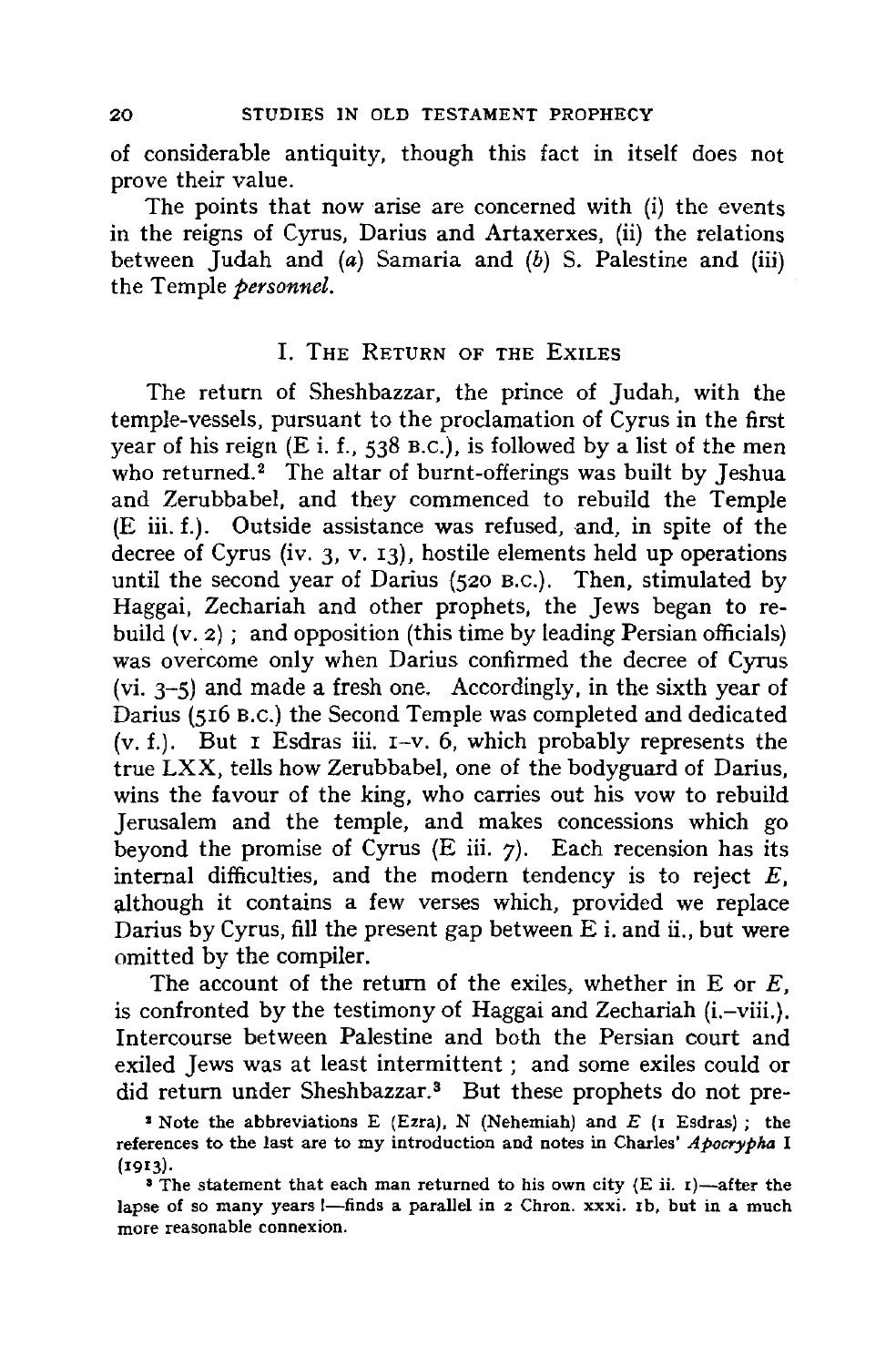suppose any important return, resettlement or rebuilding by them. Only now is Yahweh returning to Jerusalem to succour his people; Zerubbabel is hailed as a deliverer and will rebuild the temple. Internal troubles there were (Zech. viii. ro), but no external opposition; and it would seem that the work was undertaken by the Judæans themselves, whom the prophets aroused from their apathy.

The Aramaic source used by the Chronicler tells of the return of temple-vessels and the work of the Judrean "elders" (E **v. 9,**  vi.  $7 \text{ f}$ ,  $14$ ).<sup>4</sup> It speaks of a continuous rebuilding since the return of Sheshbazzar (E v. 16). But although the Chronicler evidently identified him with Zerubbabel, *E* vi. 20, 27, 29 (but not *v.* 18) clearly distinguish them, and make the unnamed governor of E vi. 7 Zerubbabel. That Sheshbazzar and Zerubbabel belong to the reigns of Cyrus and Darius respectively is confirmed by the Story of the Three Youths in *E* iii. f. Here, the praise of wine, the king and women is scarcely as edifying as the stories of Susanna and of Bel and the Dragon, which redound to the credit of Daniel. But the third speaker, after praising women -with a jesting allusion to the royal favourite, Apame  $5$ -goes on and wins general applause and the king's goodwill by his famous praise of Truth. Quite incidentally we learn that the speaker was Zerubbabel ( $E$  iv. 13, cf. v. 6); and he is sent back -and others with him-to rebuild Jerusalem and the temple *(vv.* 47-57). There would surely be no object in introducing the story unless Zerubbabel had become the hero and the leader of a return; there are inconsistencies in its present context, but they are no greater than those in E, and we need not be more surprised at its presence in *E* than at its omission in E.

Yet, the testimony of Haggai and Zechariah cannot be ignored ; and we can only speculate whether the tolerant policy of Cyrus and other Persian kings, well known from external sources, and the favour shown to the Jews of Elephantine in the time of Cambyses,<sup>6</sup> had any significance for the Jews of Judah and Jerusalem. *At* all events, neither the Second Isaiah nor Zechariah  $(ii. q. cf. v. 8-II)$  regards Babylon with favour.

' The reference to **the** men of the " captivity " in *E* vi. 28 is due to a misreading, and in *vv.* 5, 8 there is conflation.

<sup>&</sup>lt;sup>6</sup> The name may point to the time of Darius III (338-331 B.C.); see *Esdras*, Pp. 29,  $31.$ 

<sup>&</sup>lt;sup>8</sup> See Cowley, Aramaic Papyri of the Fifth Century B.C. (1923), Nos. 30, 1. I3 f., 32, I. 5, and the *Cambridge Ancient History,* iv, p. 22, vi, p. 560.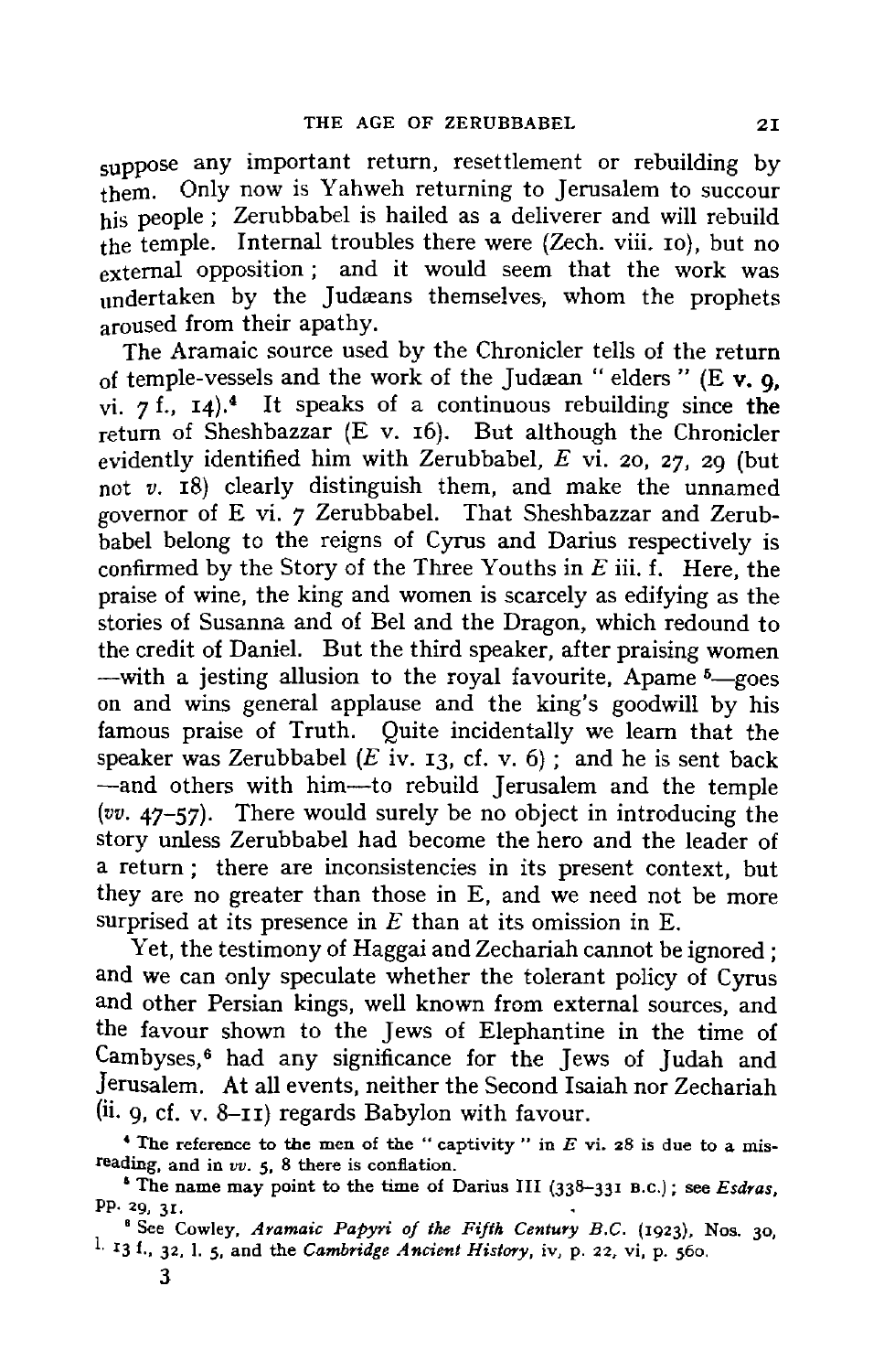Zerubbabel disappears from history, and in the seventh year of Artaxerxes Ezra, the priest, returns to reorganize religious conditions (E vii. f.). Dismayed at the extent of intermarriage, he succeeded in establishing a purged community (E ix. f.). The reading of the Law, which it had been his mission to bring (vii. 14), though placed thirteen years later (after the return of Nehemiah, N viii. ff.), would come more naturally after his arrival, so that, on hearing the Law, the leaders of the people, " after these things had been finished," approach the priest  $(E \text{ ix. } 1)$ .<sup>7</sup> The literary problems are intricate, but the reading of the Law in the seventh month  $(N \text{ vii. } 73$ , viii. 1) would be in place between Ezra's arrival two months earlier (E vii. 8 f.) and the reforms two months later  $(E \times a)$ —provided we disregard the years !

In the twentieth year of Artaxerxes (444 B.c.), Nehemiah gained permission-the queen was also present (cf. Apame in  $\overrightarrow{E}$  iv. 29)—to return and rebuild the city of his fathers, the ruined state of which had plunged him into despair. On his return he was confronted by Sanballat, Tobiah and Geshem (or Gashmu), who, incensed when he denied their right to co-operate (N ii. 20, cf. E iv. 3), regarded him as a rebel  $(N$  ii. 19, vi. 6 f.). But Nehemiah's account, partly revised and supplemented by the Chronicler, is in disorder. \Ve have *to* allow for his twelve years' governorship, and for a visit to Artaxerxes (v. 14, xiii. 6)-and his return. His impressive social reforms are set forth in a chapter which breaks the account of the rebuilding of the walls (iv. 23, vi. 1), and the account of his plans for repopulating the city (vii.  $I=4$ , xi.) separates the completion of the walls from their dedication (vi., xii.). In spite of glosses which serve to associate Ezra and Nehemiah, they work independently; though it is possible that tradition ascribed Ezra's return to Nehemiah's *second* visit. But there is a vast difference between the labours of the impulsive dictator to rebuild the city, reorganize the temple-cultus, improve social conditions and put down intermarriage, and the work of Ezra, the priest, in introducing the Law and inaugurating a purged community amid peaceful and organized conditions. Ezra surely could not have preceded Nehemiah.

The complaint to Artaxerxes in the Aramaic passage, E iv.  $7-$ **23,** is significant. 8 It refers to the rebuilding of the city, the

<sup>1</sup> Cf. 2 Chron. **xxxiv.** 33, where the land is purged after the Law had been read. The accusation in E iv.  $6$  and most of  $vv$ .  $9-11$  are wanting before *E* ii. 18.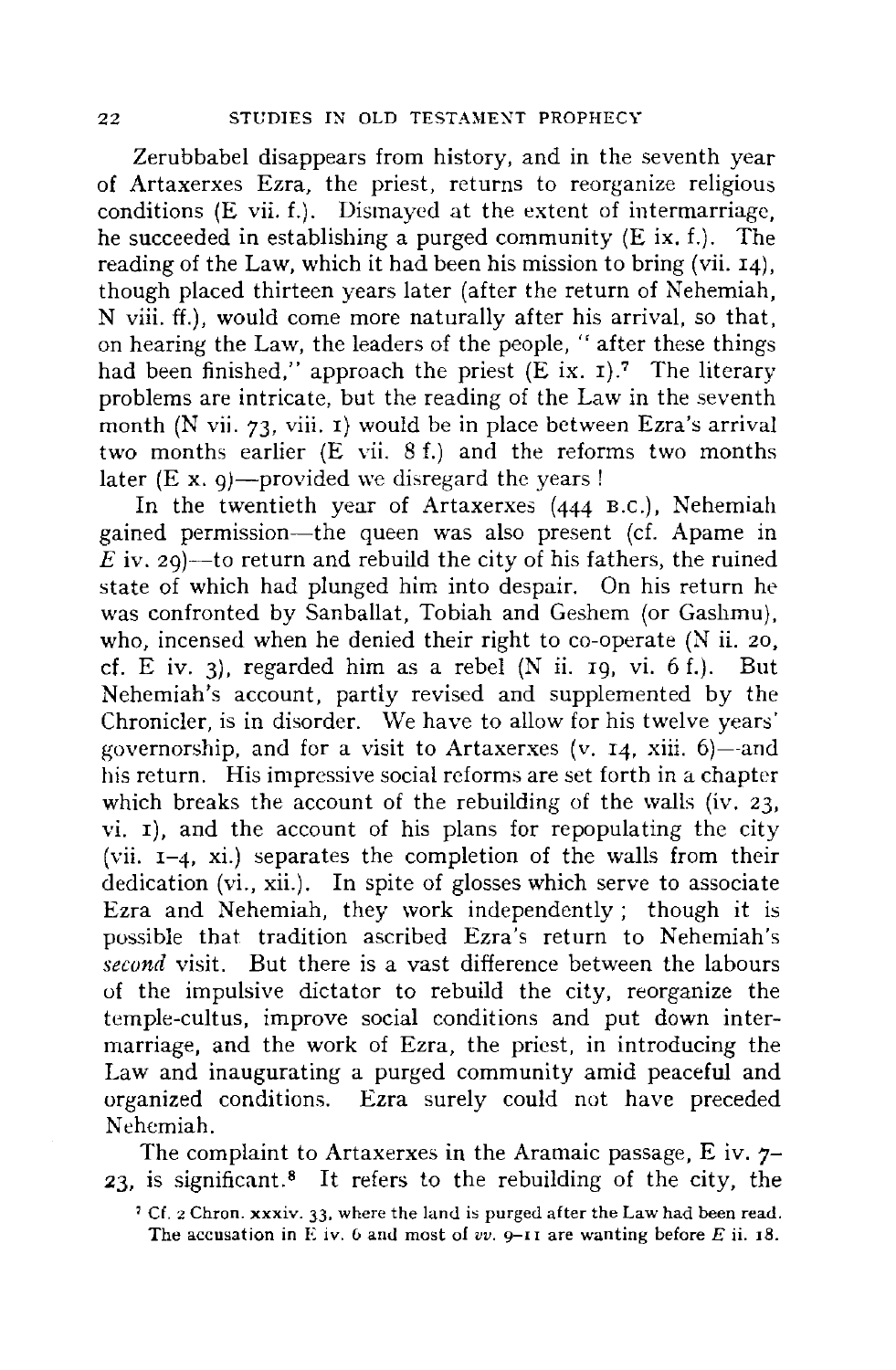walls and the foundations; and the extent of the ruin presupposes a disaster that surely cannot be placed, as some scholars  $\frac{1}{2}$  between E x, and N i. Ezra was fortified with sweeping powers, and his divorce-measures would hardly give rise to the situation that confronted Nehemiah. A more natural position for the complaint would be during Nehemiah's first visit, which apparently had been limited  $(N$ ii.  $6)$ . Jerusalem was notoriously  $r$ ebellious (E iv. 15), and Nehemiah was accused of being a rebel. Prophets were active on both sides and letters went to and fro.<sup>9</sup> Coincidence or not, the name of Tobiah the Ammonite corresponds to that of Tabeel, one of the signatories of the Aramaic document. <sup>10</sup> There is an obvious gulf between Nehemiah's difficulties before N vii. and his measures in ch. xiii. The adversaries in E iv.  $7-23$ made a formal complaint, and the king's answer demanded a cessation of the rebuilding until a decree should be sent. Such a decree, we may conjecture, was granted to Nehemiah on his second visit-to which one tradition may also have ascribed Ezra's journey ; even if his adversaries had used " force and power"  $(E \text{ iv. } 23)$ , this would not account for the work that lay before him on his first visit **(N** i.).

As a matter of fact, while *E* **ix.** 37-55 has placed the reading of the Law (N vii. 73-viii. 13a) after E x., Josephus gives Ezra complete priority ; both, along with later evidence, testify to the absence of any early fixed tradition of the course of events.<sup>11</sup> Several scholars would place the story of Ezra wholly after that of Nehemiah, namely, in the seventh year of the *second* Artaxerxes, 397 B.C.<sup>12</sup> Kennett would synchronize it with Nehemiah's second visit. 13 Even if it be of little or no historical value, the story of Ezra might well be the Chronicler's view of the inauguration of post-exilic Judaism, a later parallel to the account of the discovery of the book of the Law in 2 Kings xxii.

The situation in Jerusalem at Nehemiah's first visit is of extreme historical importance. The hopes aroused by Zerubbabcl

<sup>&</sup>lt;sup>9</sup> N vi. 7, 12, 14, 17, 19, cf. E iv. 5a. Tobiah's prophets might well have echoed Zech. ii. 5: did Jerusalem need a protecting wall?<br><sup>10</sup> See Kent, *Israel's Hist. and Biog. Narratives* (1905), p. 358 f. (note).

The " good deeds " of Tobiah (N vi. 19)-if the text be sound-scarcely justify the view (Klostermann and others) that Tabeel was on the side of Nehemiah.

u See *Esdras,* pp. r7, 57 f. 12 See the references in H. H. Rowley, *Darius the Mede* (1935), p. *49* n.

<sup>13</sup> *Church of Israel* (1933), p. 63.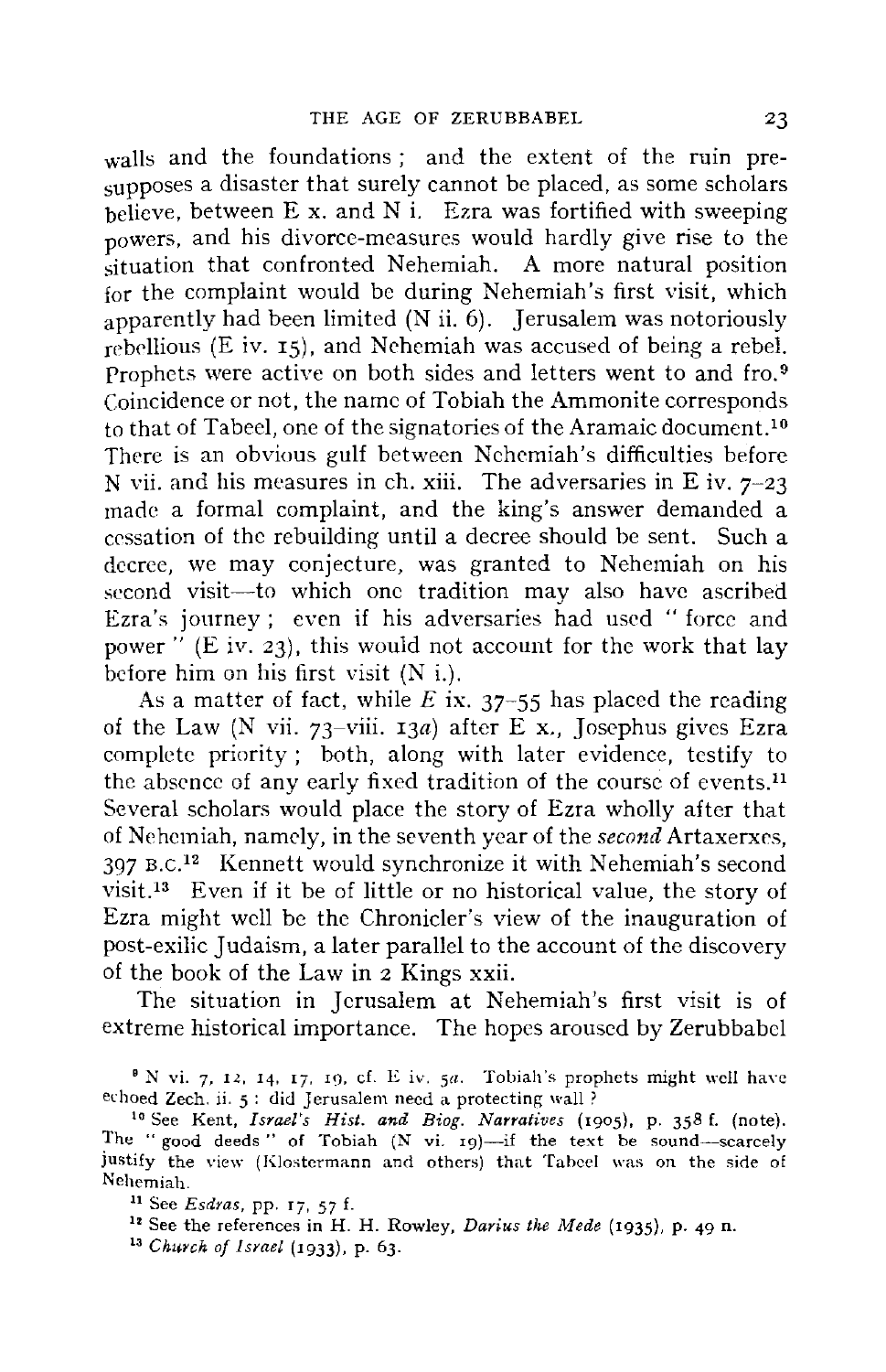and the rebuilding of the temple had been shattered ; a grave disaster had befallen the sacred city. Measures were taken by Nehemiah to rebuild the ruins, repopulate the city, reorganize the temple-worship and establish religious and social order—they are the first steps in the inauguration of post-exilic Judaism (444-432 B.c.). Moreover we may expect to find in writings of the period notes of renewed lament and bitter grief, of encouragement and undying hope. This conclusion is important for the criticism of the prophetical books.

#### II. JUDAH AND HER NEIGHBOURS

Zerubbabel and Jeshua refused the co-operation of the Samaritans who claimed to have sacrificed regularly to Yahweh *here, i.e., at Jerusalem*  $(E iv. 2 f.)$ *<sup>14</sup> The situation at the erection* of the altar, some months earlier, is obscure ; *E* v. 50 (a doublet) speaks of people *coming* to help. In any case we have to reckon with the age-long rivalry between north and south ; and although " Judaism and Samaritanism go back to a common foundation in the circumstances of the age of the Exile in the sixth century," orthodox Judah has written our sources for the history. 15 Among the colonists introduced into Samaria (2 Kings **xvii.** 24, 30 f., E iv. 2, 9 f.) must also be included men of the desert tribes of Tamud (later well known), Haiapha (cf. the Midianite Ephah), and the Arbai (? Arabs). An Israelite priest was sent back to Bethel (2 Kings xvii. 28), and the worship of Yahweh persisted at the high-places  $(v. 32 f.$ , cf. Judah in 2 Chron. xxxiii. 17). Josiah's reforms extended to Bethel and beyond (2 Kings xxiii.  $15$ ,  $19$ ); men of the north could visit the temple (Jer. xli. 5), and the Chronicler includes men of Ephraim and other tribes among Yahweh's worshippers (2 Chron. xv. 9, xxx. II, 18 f., xxxiv. 9).16

Jeremiah and Ezekiel by no means repudiate the north. Men like Hosea and the writers of the Elohist source E did not necessarily die out. Yahweh's continued interest in (North) Israel is stressed by the writer of 2 Kings xiii. 5, 23, xiv. 26 f. But although

<sup>14</sup>On the text, see Welch, *Post-exilic Judaism* (1935), pp. r51 ff. 15 J. A. i\Iontgomery, *The Samaritans* (1907). eh. iv., especially pp.

<sup>47, 61.</sup> 

<sup>&</sup>lt;sup>16</sup> See, more fully, Oesterley and Robinson, *History of Israel* (1932), vol. i, p. 383 f., vol. ii, pp. 145 ff.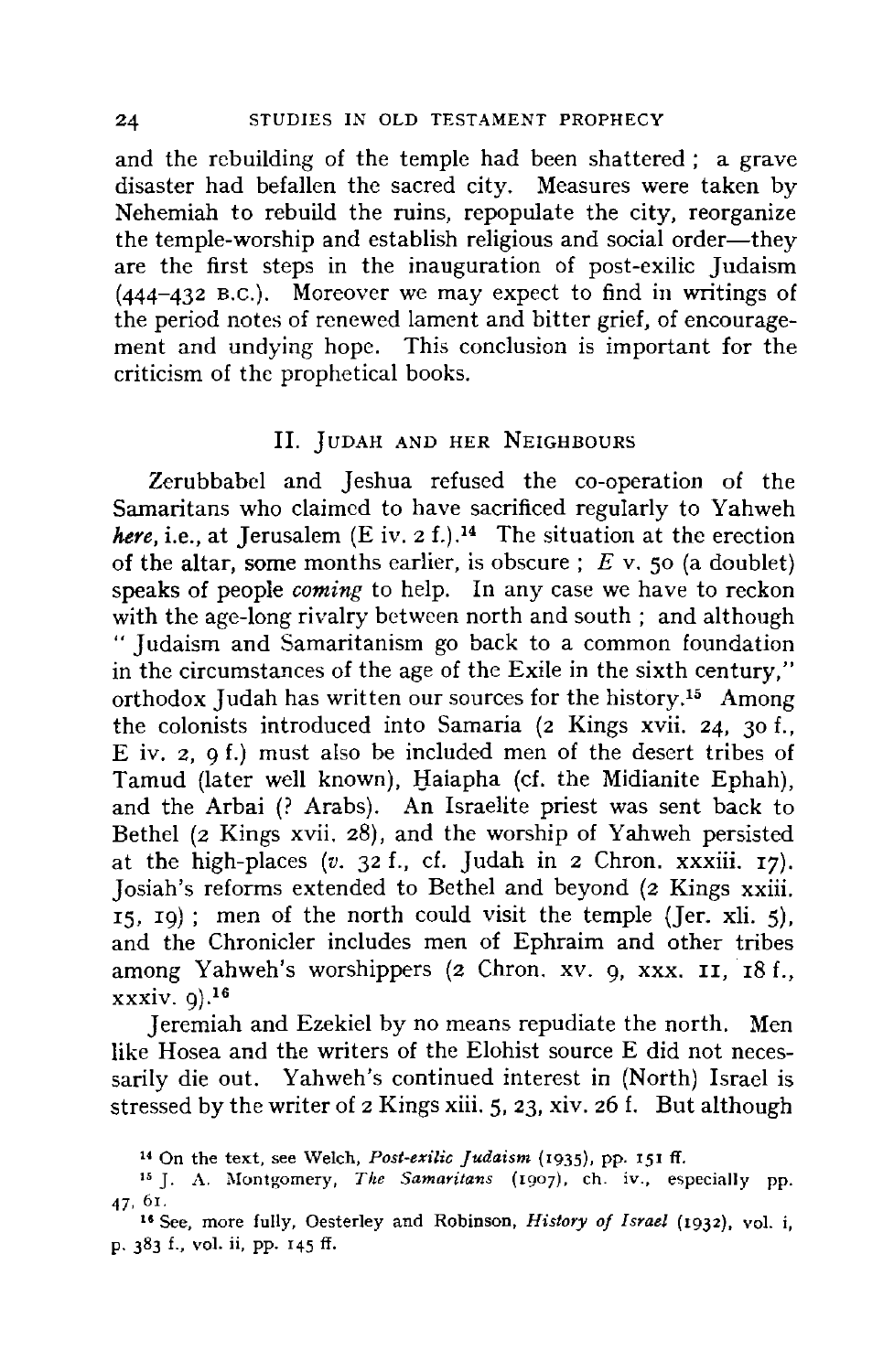the Ephraimite figure of Joshua was the hero of a Pan-Israel, the traditions of Saul, its first great king, are subordinated to those of the Judæan David. Deuteronomy, observes Burney, originated in the prophetic school of the Northern Kingdom after its fall.<sup>17</sup> This view is not unfamiliar; indeed, the Deuteronomic reforming movement—whether Pan-Israelite or exclusively northern-may once have demanded as the central sanctuary, not Jerusalem, but Shechem, the scene of Joshua's covenant.18 In any case, in Deuteronomy and D. compilations, and in the account of Saul and the northern monarchy, we may recognize a process during which northern material was taken over by the south, and mutilated, revised or supplemented in favour of Judah and Jerusalem. It is a historical process that precedes and extends beyond the age of Zerubbabel.

This age was one of sweeping changes over a wide area. The old *Weltbild* lay in ruins; a new one was arising. 19 Desert tribes were entering Palestine, and T. H. Robinson does not exaggerate when he observes that " the situation does not differ very greatly from that of Israel in the first generations after their entry into Canaan." 20 And it is in this period that "a movement of Jerahmeelites and Calebites into the neighbourhood of Bethlehem is most likely to be placed." 21

Ever since Wellhausen's dissertation in 1870 on the Judæan genealogies in I Chron. ii. and iv., it has been recognized that they represent a sadly depleted Judah largely made up of the two semi-Edomite clans in question. These had their earlier seats in S. Judah (1 Sam. xxvii. 8, 10, xxx. 14, 29, cf. xv. 6), but subsequently moved north towards Jerusalem. The relevant material has been exhaustively handled by Ed. Meyer and B. Luther, who stress the political and cultural importance of a S. Palestinian or Edomitic bloc. Meyer notes also that, not only were the Rechabites associated with the south, but Calebite names can be traced among the men who helped Nehemiah, in a

<sup>17</sup>*Judges* (1918), p. xlvi. ; cf. Kennett (since 1905), esp. the article reprinted in *Church of Israel,* pp. 73-98; also Welch, *Deut. : the Framework of the Code*  (1932), e.g., p. 201, "the Code of Deut. is the enduring monument to the effect produced by the prophets of N. Israel."

<sup>18</sup> Josh. xxiv.; see Bentzen, *Die Josianische Reform* (1926), pp. 84 ff.<br><sup>19</sup> Kittel, *Gesch. d. Volkes Israels*, iii (1927), p. 41.<br><sup>20</sup> History of Israel, i (1932), p. 383; similarly Winckler, *Keilinschriften u.d. A.T.* (1903), p. 151.<br><sup>21</sup> G. A. Cooke, *Ezekiel* (1936), pp. xxxvi, 384. Cf. G. F. Moore, E. Bib.,

art. "Caleb," and Montgomery, *op. cit.,* p. 62.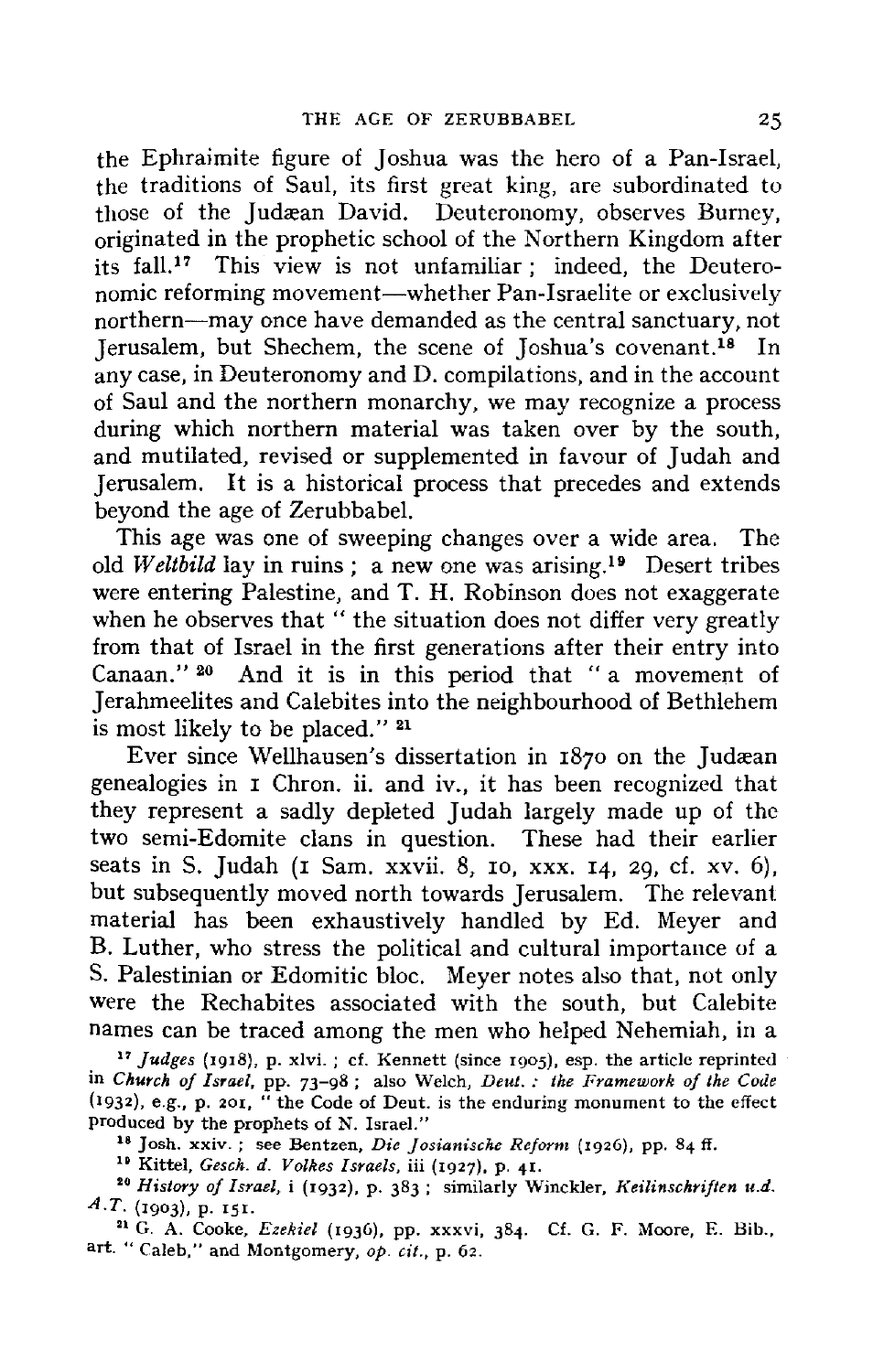list conspicuous for the absence of names of exiles who had returned (Neh. v.).<sup>22</sup>

Next to be noticed is the relative paucity of specifically (North) Israelite tradition and the prominence of material that is (a) not so much Judæan as non-Israelite, (b) Pan-Israelite or  $(c)$  representative of a southern point of view.<sup>23</sup> Meyer dates the incorporation of Edomitic elements into Judah at the rise of David (pp. 442 ff.);- and both A. **R.** Gordon and Gressmann recognize Kenite or S. Palestinian material introduced at or before the time of Saul. 24 The Rechabite movement at the rise of Jehu is regarded as a nomadic reaction against the culture of the day, and Morgenstern definitely finds a Kenite source.<sup>25</sup> The prominence of Jacob's brother Esau (Edom), Israel's debt to Kenites and Midianites, Yahweh's association with Sinai and Horeb (Deut. **xxxiii.** 2, Jud. v. 4, Hab. iii. 3, cf. *v.* 7), not to mention the revelation to Elijah at Horeb, with literary points of contact with Moses at Horeb (1 Kings xix. 8 ff., Exod. xxxiii.  $18 -$ xxxiv. 8)—here is material which, of whatever date or dates, we now owe to postexilic compilers. Moreover, besides material with at least semi-Edomite associations, we have to deal with traces of traditions of a separate movement from Kadesh into Palestine {especially Num. xxi. 1-3). The prominence of Caleb, "my servant" (Num. xiv. 24, cf. Abraham, Gen. xxvi. 24, and Moses, Num. xii. 7) and the promise of an inheritance to Caleb and his seed point to a specifically " Calebite " tradition older than his appearance as a representative of Judah (Num. xxxiv. 19) and his subordination to Joshua **(xiv.** 6-15). <sup>26</sup>

<sup>22</sup> See I.N. *(Israeliten u. ihre Nachbarstämme*, 1906), esp. pp. 398 f., 399 n. 1, 409, 429 n. 5; and Meyer, *Gesch. d. Altertums* (2nd ed., 1931), ii, pp. 2, 215 f., 237 ff. The Rechabites were still independent in Jeremiah's day (eh. xxxv.). \Vellhausen's argument (referred to in the text) has been generally regarded as conclusive; and I am quite unable to understand Noth's early date for I Chron. ii. and iv., viz. soon after the death of Solomon (Z.D.P.V., 1932, pp. 97-124).

<sup>23</sup>Meyer, I.N., pp. 472, 478; Luther, *ibid.,* p. 159. On the difference between this recognition of Calebite, Jerahmeelite and related material and Cheyne's sweeping textual Jerahmeelite theory, I may refer to *Ency. Brit.* (11th ed., 1911), art. " Jews," p. 387.

<sup>24</sup> Respectively, *Early Traditions of Genesis* (1907), pp. 74 f., 168, 188; and  $Z.A.W., xxx (1910), pp. 15, 26, 29.$ 

' <sup>6</sup>I.N., pp. 84 f., 136 ff. ; Robinson, *op. cit.,* pp. 299, 350, 369 ff. ; Morgenstern, *Amos Studies* (1941), I, pp. 196, 254 f., 293 fl. Cf. also Menes, B.Z.A.W., 50 (1928), and Pfeiffer, Z.A.W., N.F., vii (1930), pp. 66-73, and his *Introduction lo the O.T.* (1941), eh. iii.

<sup>26</sup> Burney *(op. cit., p. 45 f., cf. p. 341)*, too, speaks of a " Calebite " tradition. See also my *Critical Notes on O.T. History* (1907), ch. vi and p. 134 f.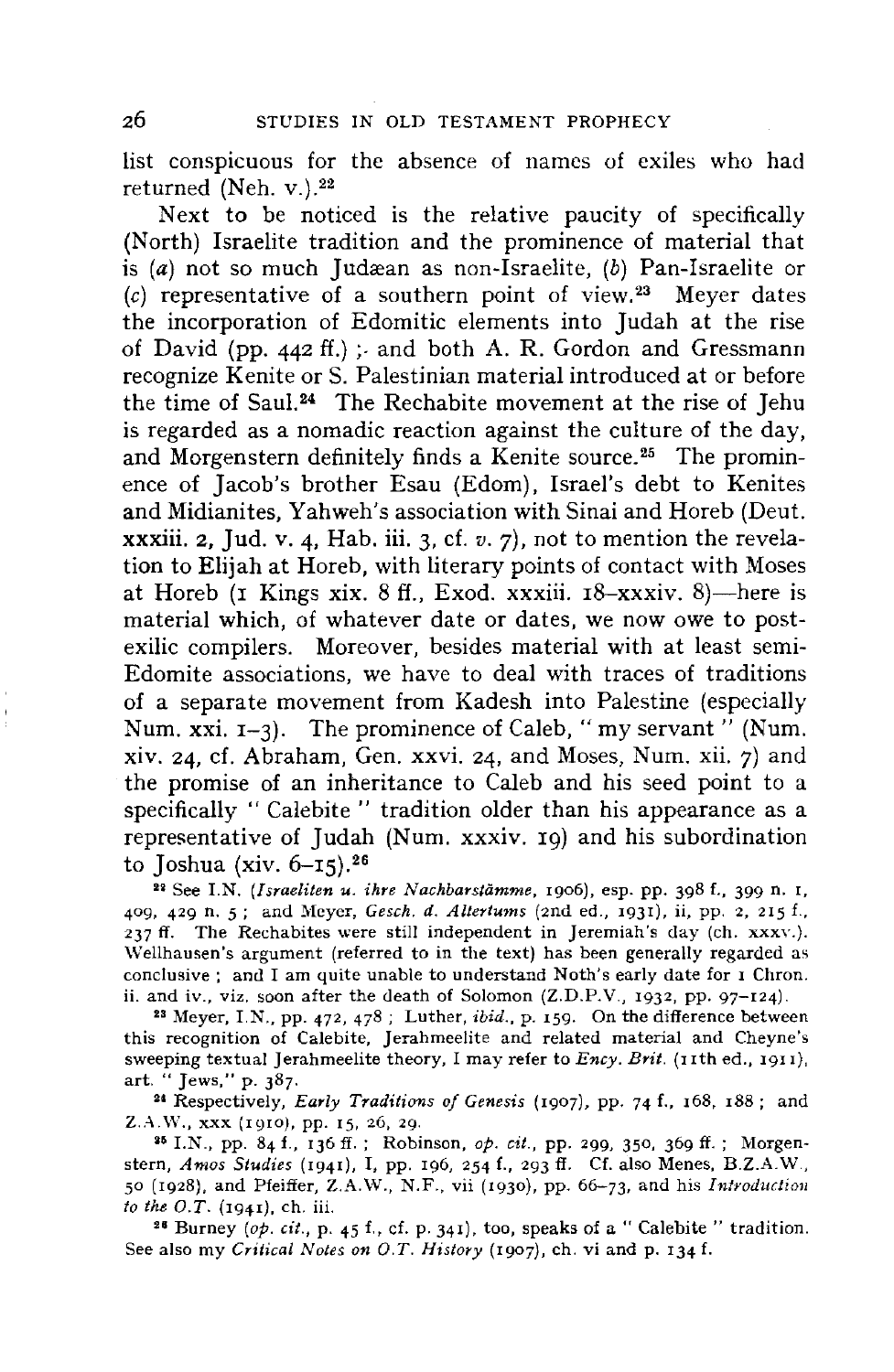External or desert influence was not confined to any one period ; and, besides the entry that stands at the head of Israel's history as a people and the events at the rise of Jehu, we must surely reckon also with the sweeping changes round about the sixth century B.C. Here we approach the age of D., P., and Chron., and it may well be that a recollection of more recent" wanderings in the wilderness " and the occupation of cities and vineyards (Deut. vi. 10 f., Neh. ix. 25, Ps. cv. 44, cf. Ezek. **xxxiii.** 24) has shaped the material they have preserved. Moreover, Burney's theory, 27 that a new stage in the culture of Palestine was due to the initial entry of Israel inspired by the teaching of Moses, is equally suggestive for the time of Elijah and Elisha, the Rechabites and Jehu. Nor can we ignore the possibility that at the still later period a new spirit entered and influenced the stormswept land. In any case, the significance of that period for the growth of O.T. history and religion should not be underestimated, as is too often done.

#### III. THE TEMPLE PERSONNEL

The Chronicler, who is well acquainted **with** traditions of wars and attacks from the south,<sup>28</sup> places a semi-Edomite Judah at the head of his work, and throughout is notoriously interested in the *temple-personnel.* Of the Levitical names in general, some are Judæan (e.g., Hebroni), $29$  and some are Edomite (e.g., Korah). The god of Edom is not pilloried as are Chemosh of Moab and Milcom of Ammon, and we encounter the gods Hadad, probably in the prominent Henadad "the favour of Hadad " (E iii. 9, N iii. 24), Kaush in Kushaiah (r Chron. xv. 17), and the later Kos in Barkos, one of the Nethinim  $(E \nii. 53)$ . The connexion between Moses and his sons and Levitical and Aaronite names is well known ; but it is to be observed that Israel's debt to the southern clans is obscured. Whereas Jethro's part in advising Moses (Exod. xviii.) implies that "the Hebrew priesthood is affiliated to

27 J.T.S., 1908, pp. 344 ff. ; cf. his *Judges,* p. 330 n.

<sup>29</sup> Micah's Levite from Bethlehem was known to the Danites of Zorah and Eshtaol (Jud. xviii. 3), and from Bethlehem the Levite of Mt. Ephraim had taken his concubine (xix. 1). The three place-names recur in a " Calebite " list, and with Salma the " father " of Bethlehem we may compare the later Targumic term for the Kenites  $(1)$  Chron. ii. 50 ff., iv. 4).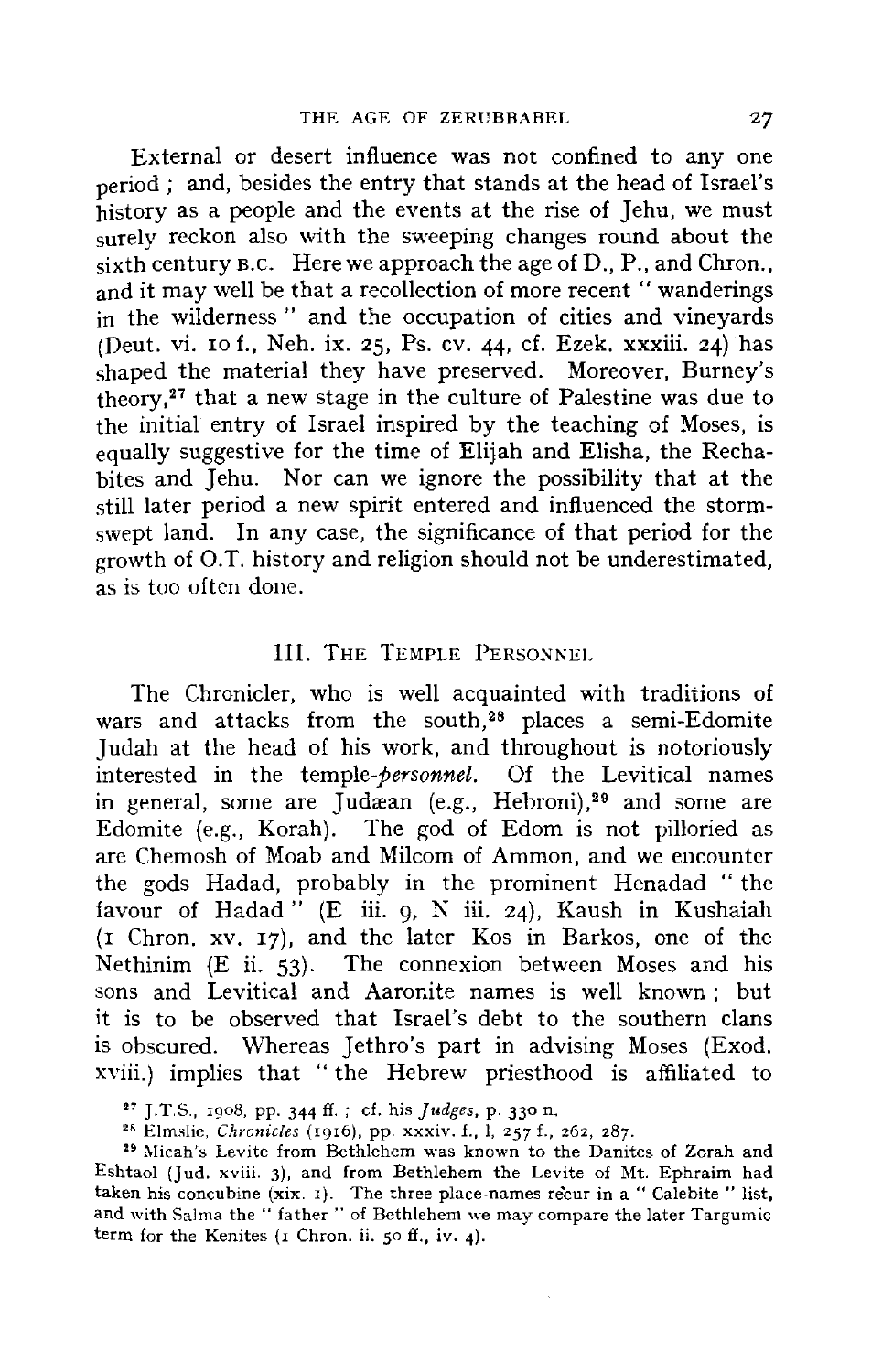the Midianite," 30 in Deut. i. 9-18 Moses himself takes the initiative. And although the father-in-law of Moses evidently accompanied the Israelites (Jud. i. 16), the sequel to the invitation is omitted (Num. x. 29 ff.), and the stress is laid upon the ark, the Presence (Exod. **xxxiii.** 14), the Name (Exod. **xxiii.** 21), and the seventy elders who share the burden of Moses (Num. xi.).<sup>31</sup>

The curse pronounced upon Simeon and Levi (Gen. xlix.) recalls Hosea's condemnation of the bloodshed of Jezreel (Hos. i. 4, <sup>2</sup>Kings x.). Moreover, the Aaronite Phinehas is praised for an act which ended in the massacre of the Midianites (Num. xxv., xxxi.). It was on the occasion of their murderous zeal, when Aaron had made the Golden Calf, that the Levites were instituted (Exod. xxxii.  $25 \text{ ff.}$ ) ; and here the point is, surely, not that members of a secular tribe (cf. Gen. xxxiv.) distinguished themselves, but that those Israelites who were on the side of Moses and Yahweh now became a distinctive caste.<sup>32</sup> They renounced family ties.<sup>33</sup> But it is difficult to disentangle the traditions. Moses made the ark, and the Levites were set apart to carry it (Deut. x. 8). The ornaments used to make the Golden Calf (cf. Gideon's idol, Jud. viii. 24 ff.) seem otherwise to be connected with the Tent of Meeting (Exod. xxxiii.  $4-6$ ,  $7$  ff.), and the latter is overshadowed in P. by the Tabernacle, in the construction of which the Calebite Bezalel took an honoured part (Exod. xxxi. 2, etc., 2 Chron. i. 5). The Golden Calf is associated with Aaron, who was saved from Yahwch's wrath by the intercession of Moses (Deut. ix. 20). But the calf-cult is otherwise associated, not with the subsequent head of the priesthood, but with the first king of the Northern

<sup>30</sup> G. B. Gray, *Sacrifice in the O.T.* (1925), pp. 207 ff. The account, whether " ancient " (Gray) or not, is at least an independent one.

<sup>31</sup> Note the names Jether (Jethro), Miriam and the Kenizzite Othniel in I Chron. iv. 13, 17; and, with the "primitive" type of wish for the domain of Jabez, the Calebite (iv. 9 f., ii. 55), cf. the promise of an inheritance to Caleb himself in Num. xiv. 24. Smend holds that  $\overline{J}$ . and E. are of Judæan priestly origin, and that we read the oldest history of Israel through " Mosaic " eyes *(Erzählung d. Hex.,* 1912, pp. *33,* 352, 356, 359). On the *Lehrbuch-charakter* of the popular narratives, cf. Stier, *Gott. u. s. Engel* i. *A. T.,* 1934, p. 158 n. For the Calebite scribal families, see 1 Chron. ii. *55,* and for the " Levitical " traditions, see Meyer, 1.N., pp. 83-89, 167. We may add that Samuel's grandfather was a Jeroham or Jerahmeel (1 Sam. i. 1, LXX), and late tradition made Nahum, Habakkuk and Zephaniah Simeonites, and Obadiah an Edomite proselyte.

<sup>32</sup>Gressmann, *Mose* (1913). p. 212 n. I. Cf., not the sacred tribe of the Magi, but the transition from the Brahman by vocation to the Brahman caste.<br><sup>33</sup> So Deut. xxxiii. 9; cf. the injunction in Deut. xiii. 6 ff., and the words of

Jesus, Matt. **x.** *35* ff.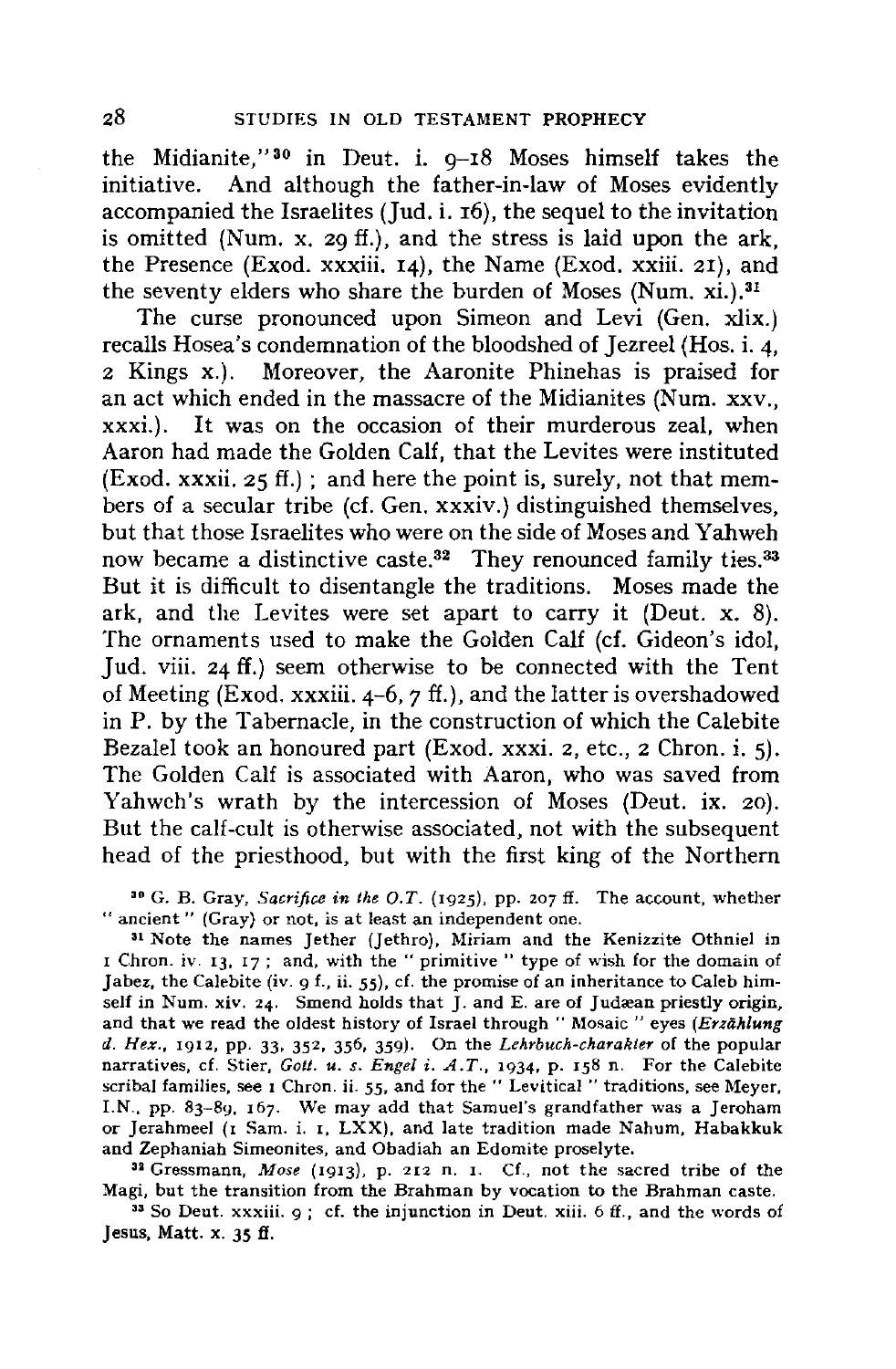Monarchy, whose offence it was to make priests who were not of the Levites (1 Kings xii. 31, xiii. 33). <sup>34</sup>

Evidence for continued and intricate treatment of priestly and Levitical traditions is further at hand in the many allusions to disputed authority and priestly rivalry. The complaint of Miriam and Aaron against the wife of Moses (Num. xii.), the character of the " Mosaic " cults at Dan and Shiloh, and the highly composite account of Korah's revolt in Num. xvi., are to be supplemented by the condemnation of priests elsewhere.<sup>35</sup> Levi had his opponents (Deut. **xxxiii.** II) ; but Levites are also condemned in contrast to Zadokites (Ezek. xliv. ro ff.). Whatever be our view regarding the evidence so briefly summarized here, it is obvious that it cannot be severed from our ideas of the inner history of the age of Zerubbabel.

Material for this inner history may be found in the *dated*  prophecies of Haggai and Zechariah i.-viii.36 Here there is no exclusiveness of returned exiles, as in E iii. ; on the contrary, Jews (? or Gentiles) will come and assist in the temple (Zech. vi. 15, cf. viii. 22, Hag. ii. 7, and Isa. ix. 13). Even in the fourth year of Darius (Zech. vii. I ; 518 B.c.) there is no hint of external opposition, as in the Aramaic document  $(E \, v. f.)$ ; the conflicts are internal (cf. Zech. viii. 10). Temple-priests could be consulted (Hag. ii. II, Zech. vii. 3, 5) ; some sort of cult existed before the rebuilding.<sup>37</sup> Haggai condemns the uncleanness of "this people,

34 Cf. also 2 Chron. xiii. 9 f. Besides the recurrence of the same words in 1 Kings xii. 28, Exod. xxxii. 8 (" these are thy gods ... "), we may compare Abijah and Nadab, the sons of Jeroboam, whose dynasty was eradicated, with Nadab and Abihu, the eldest sons of Aaron, who, despite their high standing (cf. Exod. xxiv. 9), perished unmourned and without issue, for a ritual offence (Lev. x.  $1-6$ ). For another coincidence(?) may we compare the Shemaiah who favoured Jeroboam against Rehoboam (1 Kings xii. 22 ff. and LXX *v.* 24°) with the opponent of Nehemiah (N vi. 10 ff.) ?<br><sup>35</sup> Jer. v. 31, vi. 13, xxiii. 11-14, Ezek. xxii. 26, xlviii. 11, Hos. iv. 6, Lam.

iv. 13, 2 Chron. xxix. 34, xxx. 3, 15, xxxvi. I4· Cf. Smend, *op. cit.,* pp. 353, 359, on the interest in priestly antagonisms, and note the not uncommon textual fluctuation where priests and Levites are concerned, e.g. Isa !xvi. 21 ; cf. *Esdras,*  p. 17 (foot). 31 Are the dates always reliable ? See Welch, *Post-exilic Judaism,* pp. 162 ff.,

on Hag. ii. 10-14.

37 Cf. Jer. xii. 5, Lam. i. 4; see Welch, *op. cit.,* p. 160 f.; Lods, *The Prophets and the Rise of Judaism* (1937). p. 208. From Zech. vii. it seems that priests from Bethel would consult those of Jerusalem. The enquiry as to fasting (Zech. vii.  $I^2$ , viii. 18 ff.) is broken by the prophet's appeal to priests and people for justice and truth, cf. Mal. iii. 5, and especially Isa. lviii.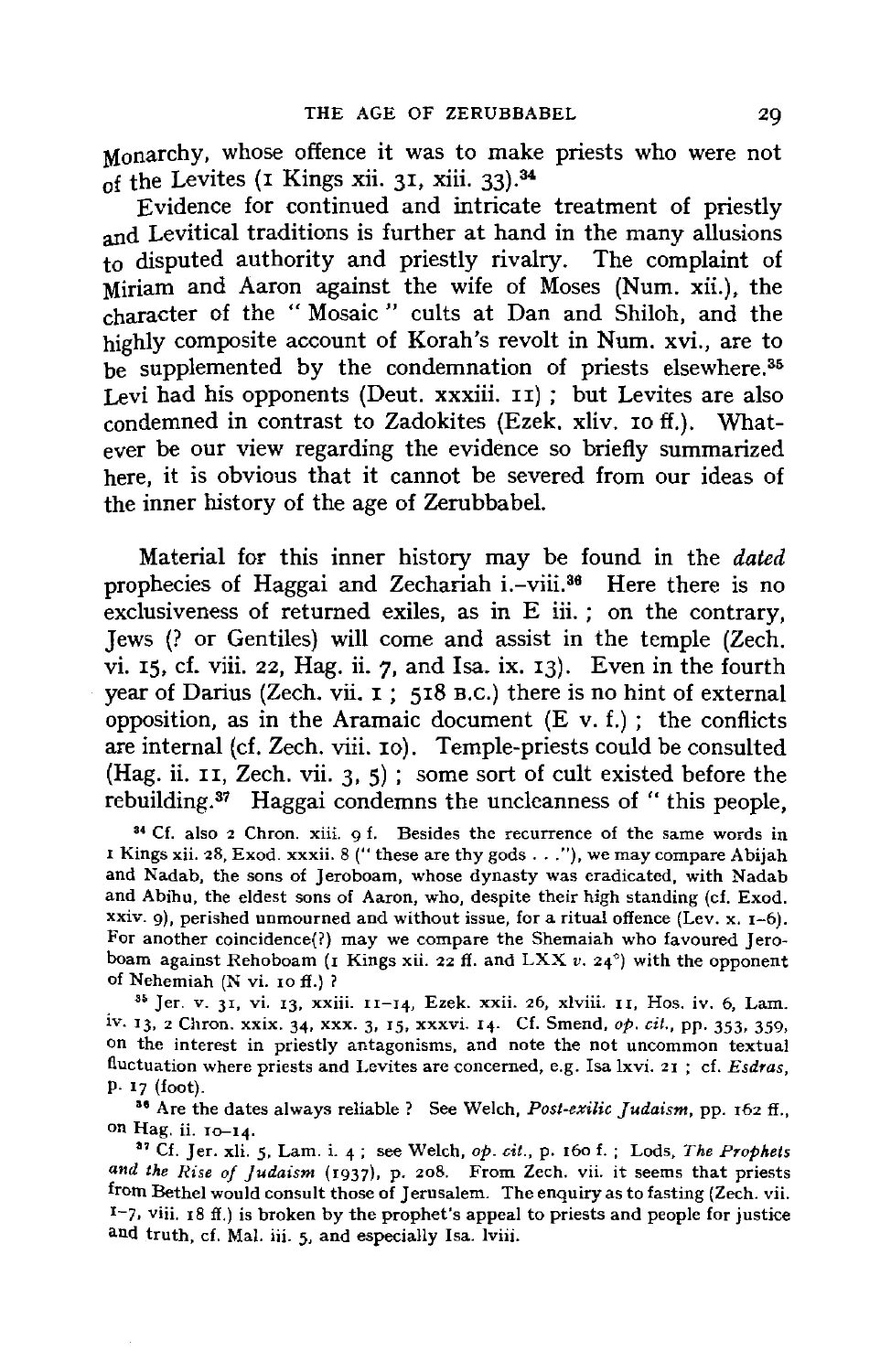this folk " (i. 2, ii. 14 ; cf. Mal. iii. 9) : sanctity is not contagious, as in Isa. lxv. 5, etc., but the " unclean " pollutes all that it touches. Lands other than Yahweh's are "unclean" **(cf. Am.**  vii. 17, Ezek. iv. 13, and especially Josh. **xxii.** 19); Yahweh is now returning to his inheritance (Zech. i. 16, ii. II, viii. 3), but his sanctuary has not been prepared for him (cf. Ezek. xxxvii.  $26-28$ ).<sup>38</sup> The present distress has, as elsewhere, a ritual cause (cf. 2 Chron. **xxxi.** IO, Zech. xiv. 16 f.), and conditions improve when the foundations have been laid (Hag. ii.  $15-19$ , cf. i. 6,  $9-11$ . Zech. viii. 9 ff.).

Meanwhile the high-priest Joshua is arraigned (Zech. iii.) ; as " a brand plucked out of the fire " he is one who (after Am. iv. II) should have returned to Yahweh. The promise for the future depends on his faithfulness : and Zech. iii.  $\tau$  is, so to say, the charter of the priesthood, giving it complete control over the temple and access to the presence of Yahweh (cf. the ruler in *]er.* xxx. 21).39 Malachi, too, whatever its date, addresses a negligent people and priesthood ; with the failure of crops it associates the failure to pay the full tithes (iii. ro f., cf. Judith  $xi$ .  $10-13$ ). By false teaching the priests have corrupted Yahweh's covenant with Levi ; but Levi shall be purged (Mal. ii.  $I=0$ , iii. 3 f.), and the true priesthood is as Yahweh's Messenger or Angel. Intermarriages defiled the covenant of the priesthood (N xiii. 27 ff., cf. E x. 18 f.), and a difficult passage (Mal. ii.  $10$ -16) condemns both (lay ?) intermarriage and divorce.<sup>40</sup>

In Zech. vi.  $0-15$ , on the occasion of the visit of some exiles  $(?)$ from Babylon, the high-priest is told that the Shoot (cf. iii. 8) is to rebuild the temple. Zerubbabel is not named; but the promised " counsel of peace " between them points to the healing of some breach. The passage ends abruptly *(v. 15b,* contrast, e.g., Jer. xvii. 24). A joint rule also seems to be implied by the two olive branches in Zech. iv., where, however,  $v\hat{v}$ , 6-roa, which concern Zerubbabel alone, are of independent origin. We may compare the association of David and the Levites in 2 Chron.  $xiii. 8 ff.$  (also in Jer.  $xxxiii. 14-26$ , wanting in  $LXX$ ) and the royal and priestly families in Zech. xii. 12 ff. On the other hand,

38 In Josh. v. 2-9 the Israelites must be circumcised before entering the land promised by Yahweh to their forefathers.

39 Note the Chronicler on Uzziah's sin (2 Chron. xxvi. 18, xxvii. 2) and Nehemiah's reluctance to enter the temple (Neh. vi. 11).

 $40$  Joshua, according to the Targum on Zech. iii. 3, is to expel his sons who had taken women unfit to be the wives of priests.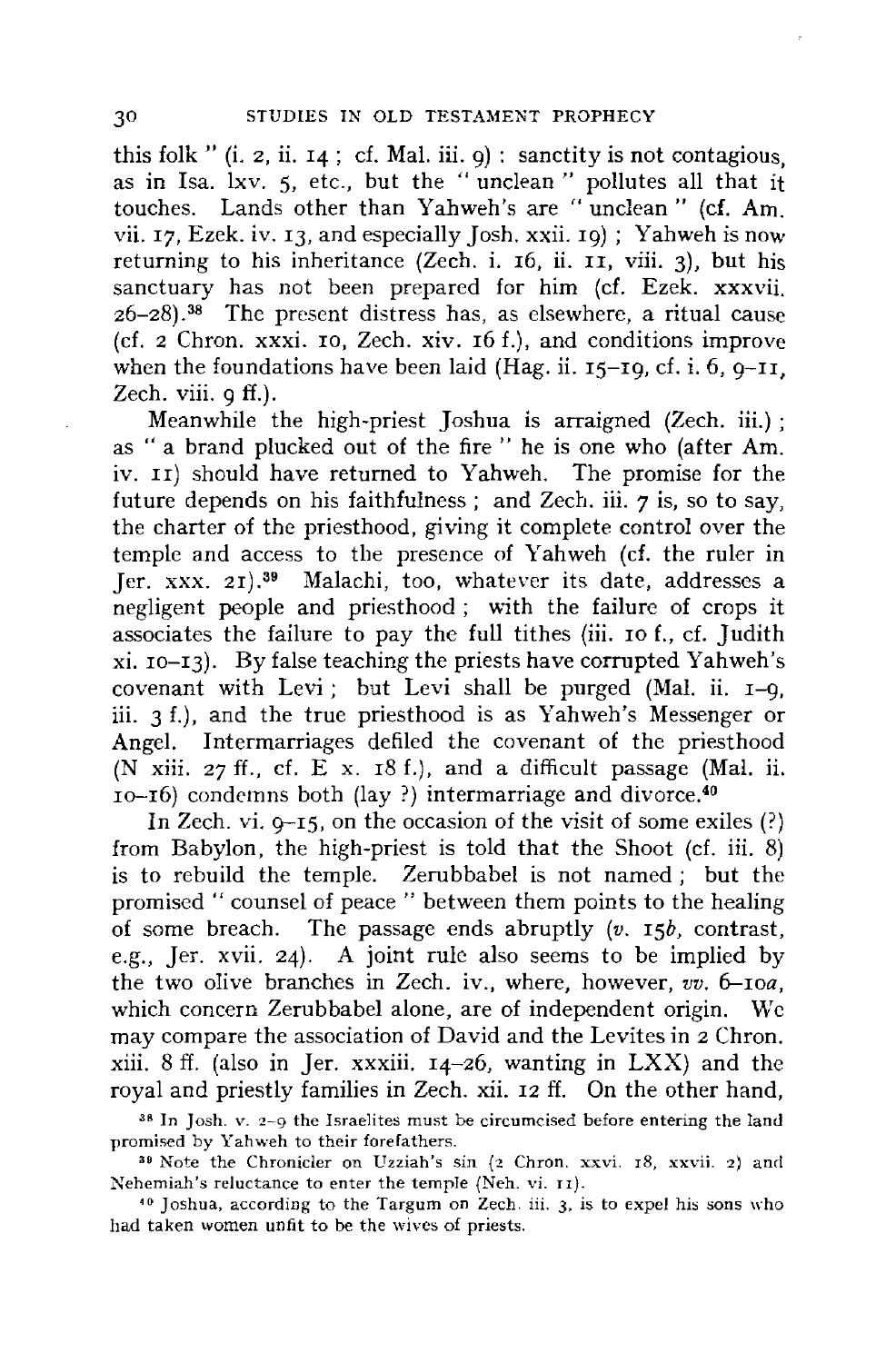the promise to the Davidic house alone is familiar, e.g., Jer. xxiii. 5 (the righteous Shoot),<sup>41</sup> xxx. 9, Ezek. xxxvii. 24 ; and with Zech.  $\overline{X}$  (the house of David as the Angel of Yahweh) contrast Joshua in Zech. iii. *7* and the divine priesthood in Mal. ii. *7*  (there is no Davidic figure in Malachi). The text of Zech. vi.  $9-15$ is in a mutilated state ; it ignores Zerubbabel and is thus in harmony with the later supremacy of the high-priest.

In view of this evidence it is difficult to believe that the last word has been said on the criticism of Haggai, Zecharjah and Malachi. Some have felt tempted to date Malachi and the Trito-Isaiah in the time of Zerubbabel. $42$  On the other hand, according to E vi. 14 (see *E* vii. 4) the temple was built by the decree of " Cyrus, and Darius, and Artaxerxes *king* of Persia." The list E ii., if authentic, would be unsuitable for Nehemiah's purpose (N vii.), and it includes him among the twelve leaders of the return (see on  $E$  v. 8); in N xii. 47 he and Zerubbabel are combined. Naturally there might be several occasions when the temple and its *personnel* needed attention ; and when we consider the variety of traditions and the intricacies of the criticism both of Ezra-Nehemiah and of the prophetical writings, we cannot be surprised that many problems of O.T. history and religion still elude an acceptable solution.

#### IV. THE AGE OF ARTAXERXES

For the time of Artaxerxes we are on firmer ground. The city was in a state of ruin, the temple neglected  $(N \nvert x)$  iii. II, cf. x. 39). The people were oppressed by their own brethren and by the Persians; heavy tribute was exacted, and they were as servants in their own land (N v., ix. 36 f., cf. Isa. lxii. 8 f., lxv. 21 f., Lam. v. 8). With Nehemiah's zeal for the Sabbath (N xiii. 15 ff., cf. x. 31), compare Isa. lvi.  $I-8$ , lviii. 13; and with the Tyrian traders (N xiii. 16), contrast the exultation of Tyre in

<sup>&</sup>lt;sup>41</sup> Skinner thinks that a date more nearly contemporary with Zerubbabel is "conceivable" *(Prophecy and Religion,* 1922, p. 312 n.).

 $42$  On the criticism of Is. xl.-lxvi. there is considerable variety of opinion: see Welch, *op. cit.,* pp. II3 f., 241 f. ; and cf. his *Work of the Chronicler* (1939), P· 156; Sidney Smith, *Isa.* xl.-lv. (1944), pp. 4 £., 89 f. ; Eissfeldt, *Record and Revelation* (ed. H. W. Robinson, 1938), p. 96 f., and his *Einleitung i. d. A. T,*  ( 1934), pp. 371 ff., esp. p. 387. (Cf. also p. 632, n. 2, where Eissfeldt suggests that there is an apparent confusion of Zerubbabel and Nehemiah in  $2$  Macc. i.)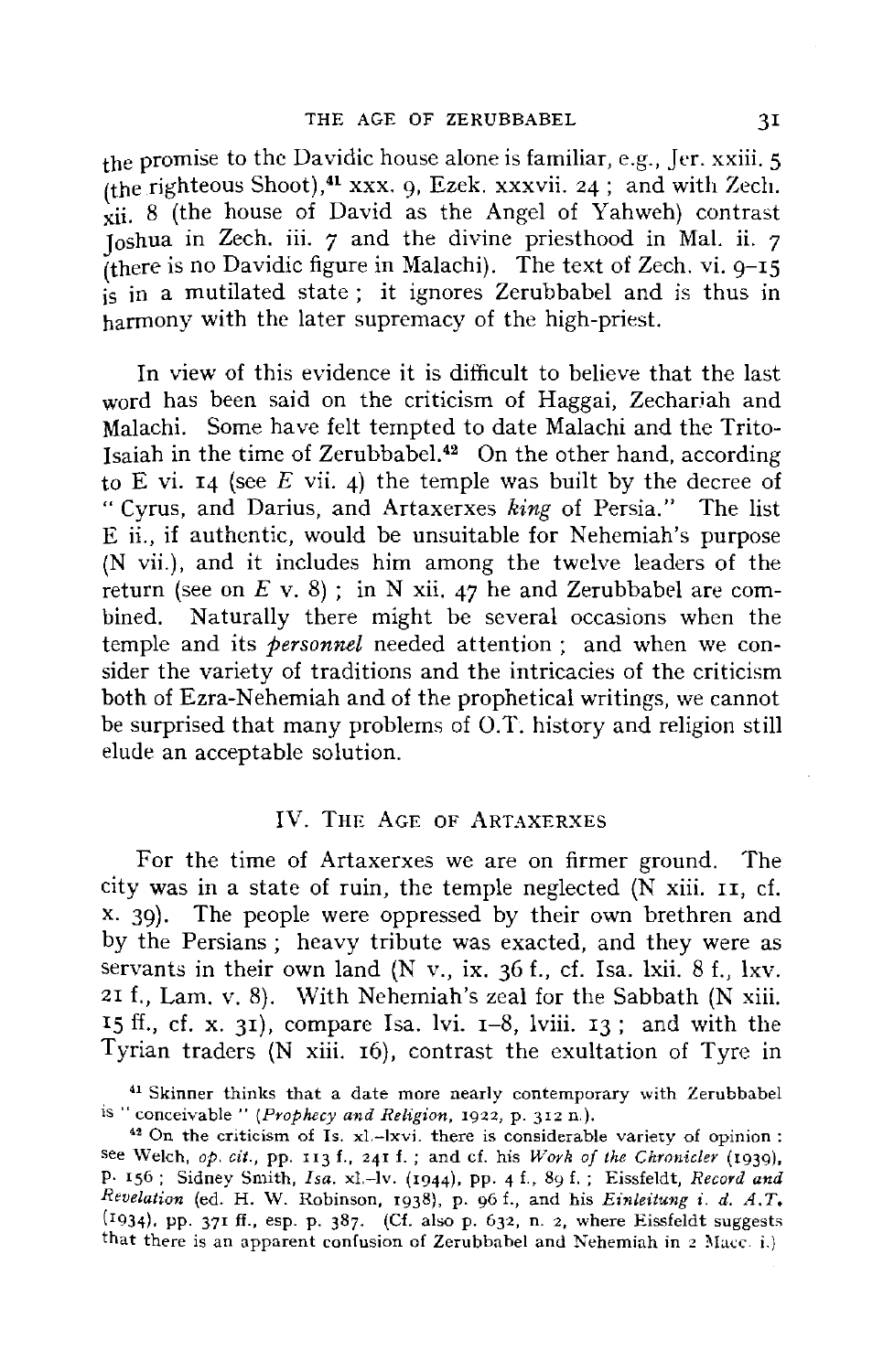Ezek. xxvi. 2 with the promise in Zech. xiv. *21b.* Nehemiah's enemies are not Persian officials, but men of Moab, Ammon and Edom (Gashmu the Arabian) ; they are the three foes in Judith vii. 8,  $18^{43}$  For Moab and Ammon, compare the nationality of the murderers of Joash in 2 Chron. xxiv. 26 (not in 2 Kings xii. 21). Tobiah, the Ammonite, bears the name of a later powerful family on the Hellenist side ; and the earlier enmity of the Ammonite Baalis and Ishmael of the seed-royal (Jer. xl.  $I_4$ -xli. 18) is significant.<sup>44</sup> There were grave internal differences, and this would not be the only occasion when prophets took sides  $(N \text{ vi. } 7-14)$ .<sup>45</sup> And, as for the part played by Edom and the later Idumæans. it is pertinent to look back to the Edomite Doeg who slew the priests of Nob (1 Sam. **xxii.),** and forward to the slaughter of the high-priests Ananus and Jesus by the Idumæans and Zealots.<sup>46</sup>

Attacks upon Judah and Jerusalem were not rare,<sup>47</sup> and both the disappearance of Zerubbabel and the hostility to Nehemiah are, not unreasonably, to be attributed to political rivalry (cf. N ii. 19, vi.  $6-8$ , E iv. 13). An Edomite attack is explicitly mentioned in  $E$  iv. 45, 50, when the Chaldaeans desolated Judae: and, in fact, for Syria (Aram) in 2 Kings xxiv. 2 some would read Edom. But the text is supported by Jer. xxxv. II; and Edom, where some Jews had taken refuge  $(ibiid. xl. 11)$ , joined in the league against Babylon (ibid. xxvii. 3). Edomites take the place

<sup>43</sup> Cf. also 2 Chron. xx. 10, and the recurrence of the three (together with other foes) in the newly discovered Hebrew roll of the defeat of the " children of darkness " by Israel, the " children of light."

<sup>44</sup>It may not be a coincidence that Tobiah. who is among those honoured in the obscure passage which now ignores Zerubbabel (Zech. vi. 10, 14), is also the name of Nehemiah's adversary, who had priestly connexions (N. vi.  $17 f$ , xiii. 4,  $7 f$ .) and of one of the families expelled from the priesthood (E. ii. 60, N. vii. 62) ; another family bears the name Delaiah, which is also that of a son of Sanballat (cf. **N. xiii.** 28) mentioned in the Elephantine papyri.

**u** Cf. E. iv. *5,* and the part played by " false" prophets in the conflicts among Jews, Idumæans and Zealots in Jos. *War*, i. xviii, 1, § 347, ii, xiii, 4 f., § 259, Vi, V, 2 f., §§ 285 f., 288. 41 Jos. *War,* iv, v, 2, §§ 314 ff. Did the Zealots ever fancy a connexion

between the name of the Kenites (שיני), which the Targum avoids, and their own ('Hlp)? See above, p. 27, n. 29. When Josephus *(War,* iv, vi, 3) mentions the belief that internal sedition would bring the temple to ruin we may compare Lam. iv. 13 ff., where also Edom is condemned and threatened with punishment (v. 21 f.). It may also be added that a Zerahite held a prominent civil post in Nehemiah's day (N xi. 24) ; but N xi. 6 omits the statement in 1 Chron. ix. 6 that this semi-Edomite clan (Meyer, I.N., p. 350) dwelt in Jerusalem, and also the presence of men of Ephraim and Manasseh (r Chron. ix. 3). 47 Cf. Elmslie on 2 Chron. xx. 37, xxi. 16 and *Camb. Anc. Hist.,* iii, p. 367.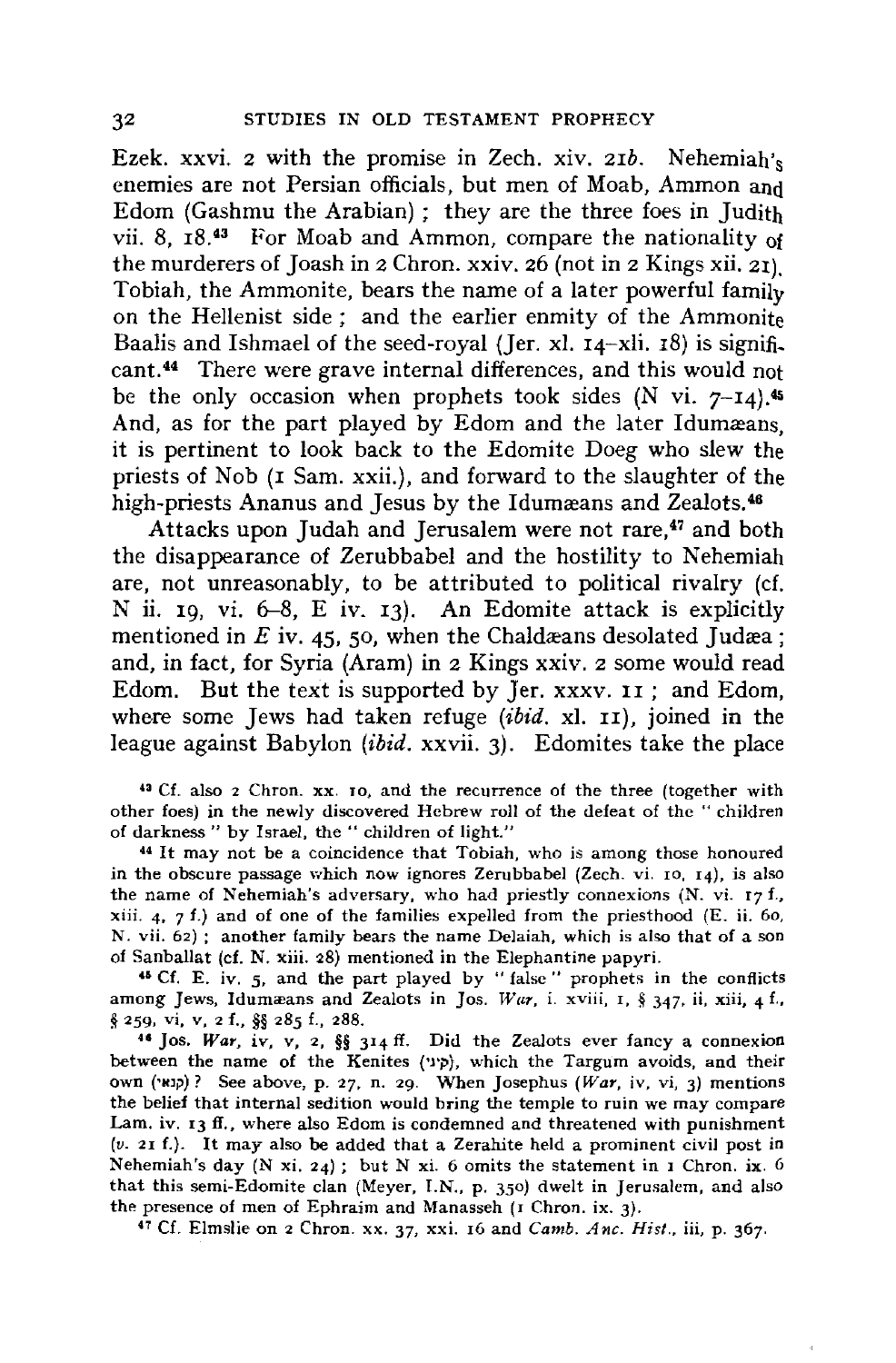of Amorites in E viii. 69 (E ix. 1); but in N xiii.  $I-3$  (cf. Deut. **xxiii.** 7) they are not excluded from the community, like Ammon  $\lim_{\text{and} \text{Mod}} V$  (יָבֶבּ). and Moab, unless they are among the " mixed multitude " (יָבֶבּ). Yet Edom's "unbrotherly " hostility is fiercely condemned. She had exulted over Zion's sufferings and had harried her refugees  $(P<sub>S.</sub> cxxxvii. 7, Ob. 10-15).$ <sup>48</sup> But she was doomed (Lam. iv. 21 f.,  $I_{\text{S}a.}$  xxxiv. 5-8). The Trito-Isaiah knows of the desecration of the city after a brief occupation (lxiii. 18), and of her ruined walls  $(i$ <sub>xi</sub>v. 9 ff.).<sup>49</sup> But Yahweh's anger would pass (liv. 7 ff., lx. 10 f.). she would no longer be helpless (as in  $\overrightarrow{hx}$ . 16 f.) and forsaken  $\lim_{x \to a}$  (lxii. 4, 12); the day of vengeance was at hand (lxiii. 1–6). The respite came  $($ ? E ix. 8 f.), and Edom was destroyed (Mal. i. 2-4). There had been a fresh disaster to Jerusalem before Nehemiah arrived. Had Edomites burnt the temple and occupied cities  $(E$  iv. 45, 50)?<sup>50</sup> Was Nehemiah, as his name suggests, the "comforter" sent by Yahweh (cf. Isa li. 3, lii.  $8 f$ .)? So, his return and rebuilding lead to suspicion and enmity, to the official intervention (E iv.  $7-23$ ), and, finally, to his second return, this time in a stronger position (p. 23 above). But *Esdras* has placed this Edomite attack before the return of Zerubbabel in the reign of Darius I, the predecessor of Artaxerxes I; whereas Torrey, quite independently, while rejecting the story in  $E$  iii. f., throughout identifies the king with Darius II (423-404), who is the immediate predecessor of Artaxerxes II (404-359 B.C.) ! 51

Jerusalem, whether Benjamite (Josh. xviii. 28, Jud. i. 21) or Judæan (Josh. xv. 63), had close Samaritan and semi-Edomite neighbours. A late interest was taken in the genealogies of Judah and Benjamin (1 Chron. ii., iv., viii.), and no doubt also in their traditions. The list of Judæan names in N xi.  $25-31$  is certainly suspicious ; 52 but can we believe that the circumscribed Jerusalem of N iii. represents the effective area from 586 B.C. to the Maccabæan period ? There is, as yet, no Samaritan schism,

<sup>48</sup> Cf. Amalek in Deut. xxv. 17 ff.<br><sup>49</sup> See the commentaries on these passages, also L. E. Browne, *Early Judaism* (r920), pp. 124-133.

ao See *Esdras,* p. 13 f., Kennett, *Church of Israel* (1933), p. 61 ; S. H. Blank, *Heb. Union Coll. Annual,* xi (1q36). pp. 171 ff., 182, 192; also Morgenstern, *Universal Jewish Encyclopedia,* x, p. 356.

<sup>51</sup> Note the order of Darius II to the Jews of Elephantine in 419 B.c. in the so-called " Passover" papyrus (Cowley, No. 21).

<sup>52</sup>When Batten (1.C.C., p. 274) suggests that the men who "encamped "  $(v, 30)$  had recently arrived, was it to re-occupy the cities seized by Edom (*E* iv. 50)?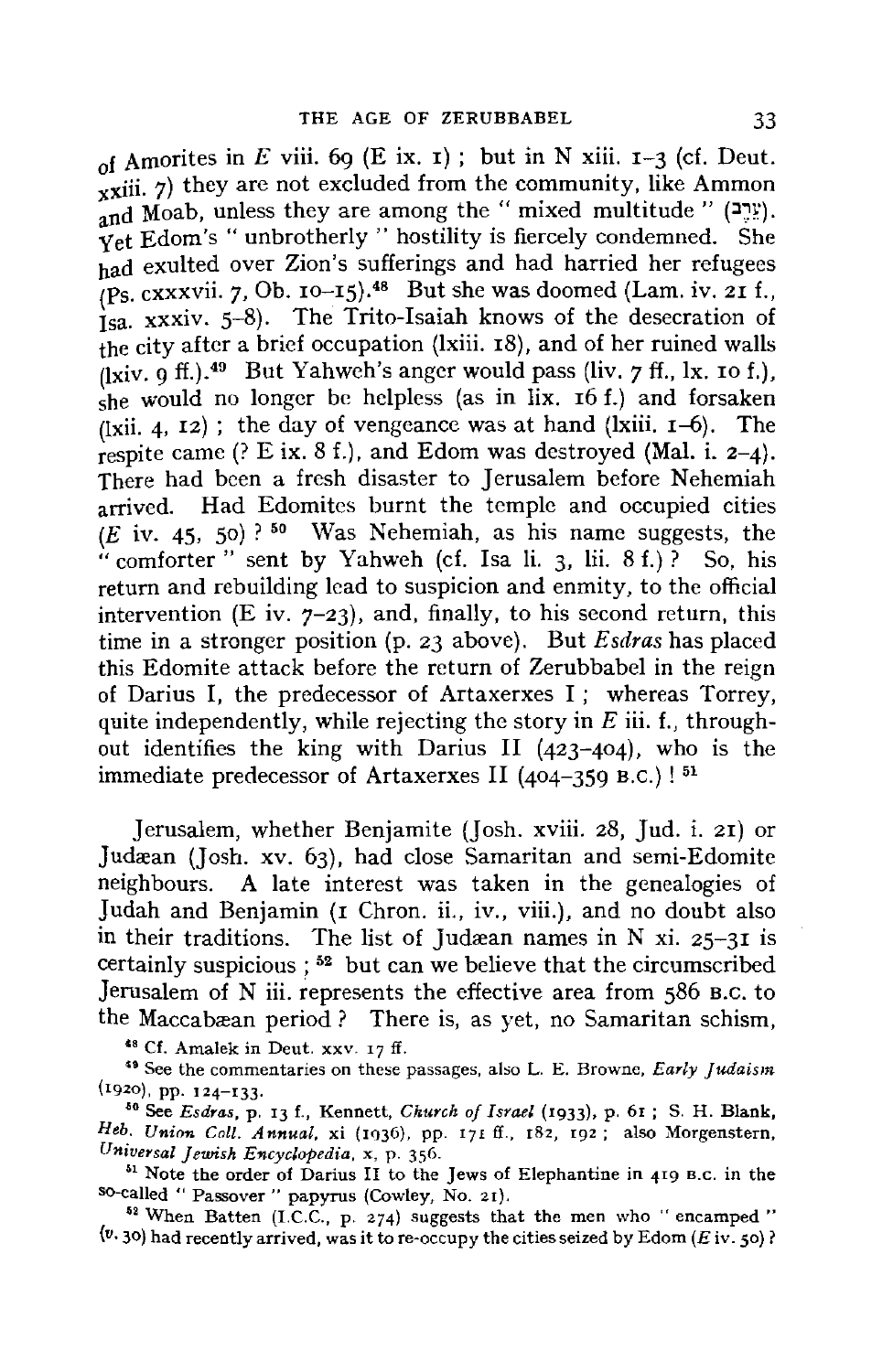but there is emphasis on ritual " cleanness " and the priesthood (p. 29 f., cf. also Isa. lxvi. 20, Zech. xiv. 21). The Jews of Elephantine (in  $41I-408$  B.C.) appealed vainly to Jerusalem for help ; and, as is well known, later, at all events, serious priestly conflicts rent the Jews.<sup>53</sup> The Jews were becoming the people of the book  $54$ ; but the story of the rise of an exclusive post-exilic Judaism is incomplete unless we recall the longing for the return of exiles from afar, from Elephantine (Syene, Isa. xlix. 12) and the distant Sardis (Sepharad, Ob. 20).56

#### V. Conclinstons

It must be freely admitted that, despite the labours of a long line of scholars—and notably of C. C. Torrey, to whom so much is owed-the problems (especially that of the identity of the Persian kings) still await a satisfactory solution. The biblical sources are excessively complex. In the light of Haggai and Zechariah we must make up our minds regarding *the* return of Sheshbazzar and of Zcrubbabcl and the rebuilding of the Temple. Next, we cannot suppose that the conditions in Jerusalem on Nehemiah's first visit date from the fall of Jerusalem in 597 and 586. Even if N i. ff. are to be read after E vii. $-x$ . they cannot represent the result of Ezra's initial reforms. Some recent attack must be postulated, and in it Edom appears to have been prominent. Moreover, the steps taken by the officials in E iv.  $7-23$ can be read most naturally along with N vi., as Kent suggested (seen. 10). Ezra cannot be fitted in before the advent of Nehemiah. Tradition possibly associated his work-whatever be its true historical value-with Nehemiah's *second* visit; and only subsequently were attempts made to introduce him, partly (as in E vii.-x.) or wholly (as in Josephus), before Nehemiah.

Some fresh disaster (? *c.* 485 B.C.) and Nehemiah's extensive reorganization constitute events which cannot be ignored. Nehemiah it was who inaugurated post-exilic Judaism, and while Ben-Sira (xlix. 13) names him (as a builder of the walls) but

<sup>53</sup> Can Zech. xiv. 18 (the family of Egypt) refer to Elephantine ? Also, if the name of Nabal the Calebite befitted his nature (1 Sam. xxv. 25), do the " dogs " (o•JSJ) in Isa. lvi. ro f. hint at that clan ?

<sup>54</sup> Cf. Gray, *Sacrifice in the O.T.*, p. 238.

•• Cf. the Lydian-Aramaic bilingual from Sardis and the mention of Lud in Isa. !xvi. 19; see J.H.S., xxxvii (1917), pp. 77 ff., 219 ff., and Torrey, A.J.S.L. xxxiv, pp. 185 ff. Note also the generous spirit of Isa. lxvi. 21.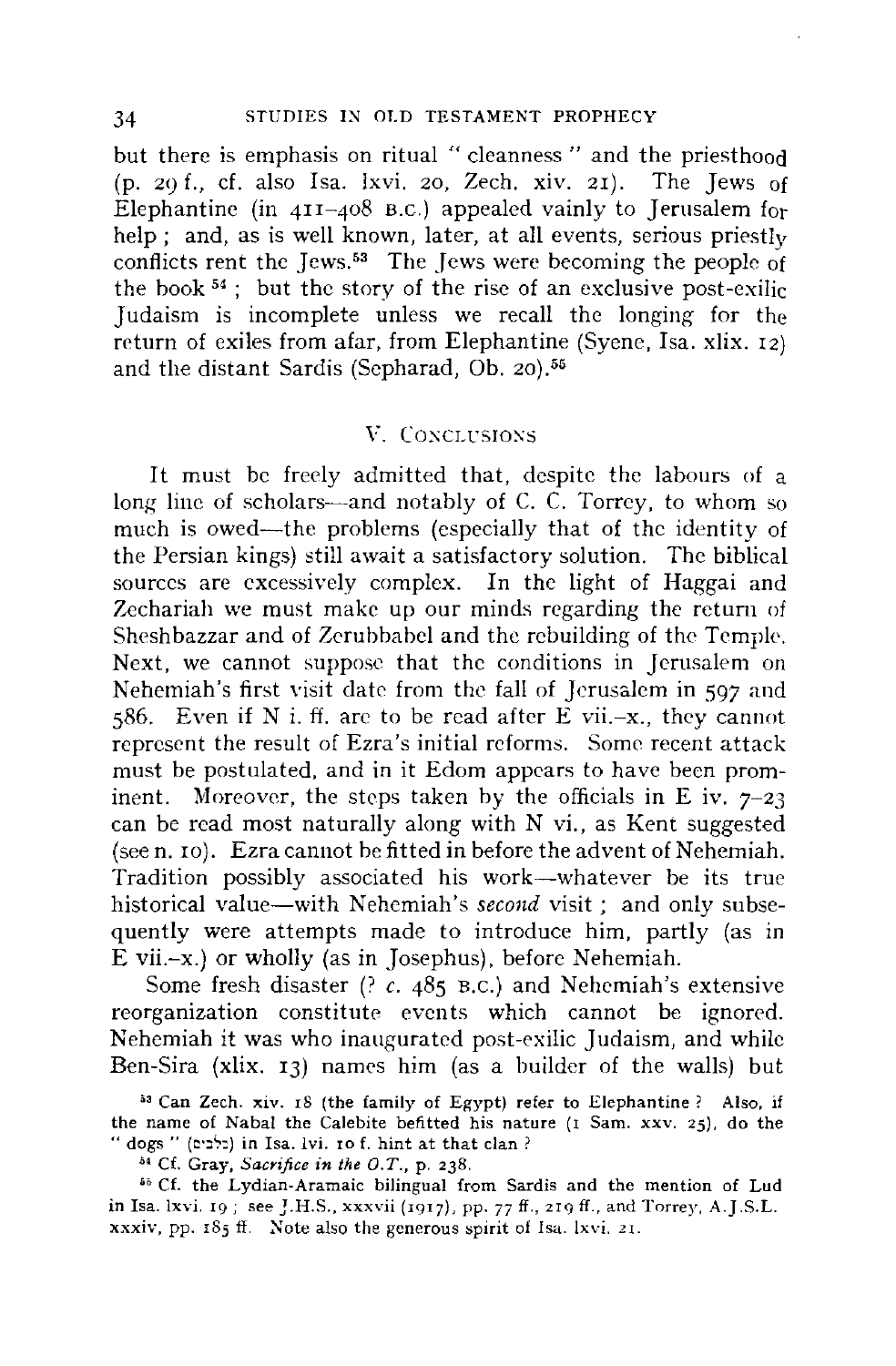omits Ezra, later tradition, on the one hand, ascribed to him the building of the Temple-the *Third* Temple (2 Mace. i. 8), and, on the other, increasingly magnified the debt of Judaism to  $E_{zra.}$ <sup>56</sup> It has, indeed, seemed possible to construct a series of references to the new disaster in Is.  $x$ l.-lxvi. (p. 33), but the criticism of the prophetical writings becomes more intricate than ever if we have to recognize shocks, comparable to those after 597 and 586, but surely far more distressing, coming as they did after the rebuilding of the Second Temple under Zerubbabel.

Meanwhile, we have further to reckon with  $(a)$  the unwritten, but certainly not negligible history of Judah's northern neighbour after 721 and before the actual Samaritan schism, and  $(b)$  the prominence of South Palestinian and Edomitic-later, Idumæan  $-$ factors. They were men who did not suffer the Judæan exile, and therefore did not share the retrospect of those who returned. Similarly, there are indications of a " patriarchal tradition," which had no place for a descent into Egypt, an Exodus and a settlement under Joshua.<sup>57</sup> Both these conclusions certainly deserve more attention than they have hitherto received.

Finally, the vicissitudes of the priests and Levites present formidable problems. Skinner has suggested the possible existence of a great work on northern prophecy ; and here, as elsewhere, the activity of the " sons of the prophets " may be conjectured. Moreover, a continuous history of the temple has also sometimes been postulated.<sup>58</sup> Nor should we fail to recall the tantalizing reference to the scribal families in  $\bar{r}$  Chron. ii. 55 (cf. also xxiv. 6), and to supplement the advice given to Moses by the Midianite priest  $(Ex. xviii. 2I-26,$  see n. 30) by the numerous references to the function of priests and Levites as administrators and teachers.<sup>59</sup>.

Space has allowed only the barest outline of the data upon which to base any reconstruction of O.T. history and religion. The "canonical" history recognizes only one great Israelite

<sup>••</sup> Morgenstern has confidently even ascribed the building of this Third Temple to Ezra; see H.U.C.A., xxi. (1948), p. 458.

<sup>&</sup>lt;sup>57</sup> This view of Ed. Meyer is favourably regarded by the cautious Skinner in his Genesis, pp. xxiii, 418, 422, 450, 507, 512. Cf. Meyer, Gesch. d. Altertums, ii (1931), p. 204, nn. 2, 3; also Camb. Anc. Hist., ii, p. 359 f.  $58$  See Skinner, Kings (Century Bible), p. 29, and cf. J.Q.R., April 1

p. 617 f.

<sup>•• 2</sup> Chron. xv. 3, xvii. 7-9, xix. 8-13, xxxi. 4, xxxv. 3, E viii. 16, N ix. 7 also Deut. xvii. 9, xxxi. 9-13. Cf. esp. Smend's work, above, nn. 31, 35.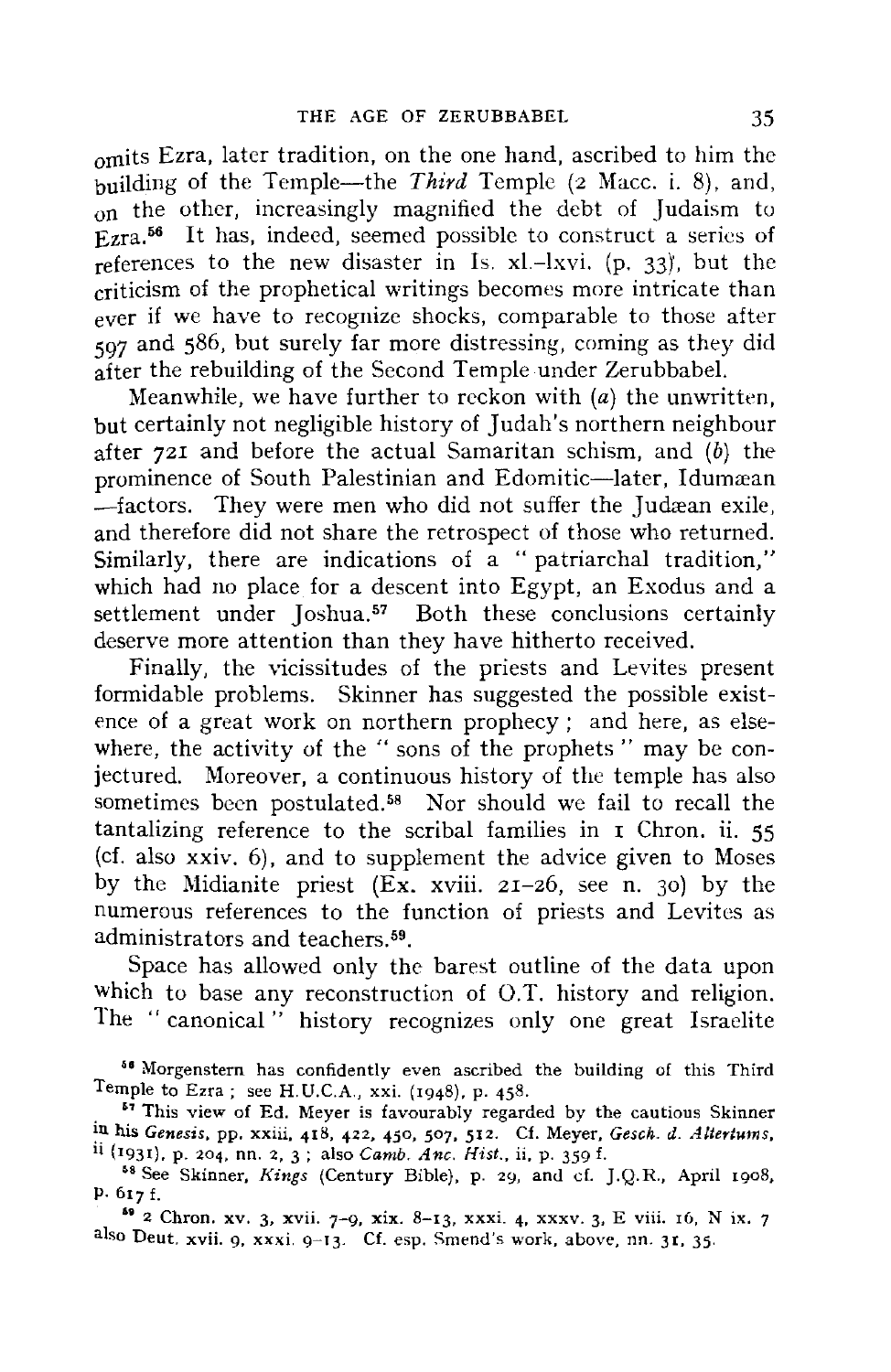entry, one final division of the Monarchies and the exile of the Ten Tribes, one great disaster to the temple, one rebuilding and one return which became the hope of Israel. Further the scheme in Gen. vi.-xii. represents a catastrophe, an unsuccessful recovery followed by a divine judgement, the call of Abraham and the beginning of the " canonical " history of the Chosen People. This scheme may not be fortuitous if we recall the hopes of recovery aroused by Zerubbabel and the Second Temple, the failure of these hopes, the fresh disaster, and the work of Nehemiah in laying the foundation of Post-exilic Judaism.60

To conclude, the Fall of Jerusalem in *586* B.c., the Exile and the Return are naturally regarded as the great turningpoint in O.T. history. On closer inspection, however, these are found to be only part of events no less significant ; and as this article has endeavoured to indicate in outline, it is impossible to resist the conviction that the internal developments in Palestine during the seventh to fifth centuries B.C. are of fundamental importance for our conceptions of the growth of the O.T. and the course of the religion of Israel.

S. A. CooK.<sup>61</sup>

• 0 " *Truth* " *of the Bible* (1938), p. 51 f.; *Camb. Anc. Hist.,* vi, p. 197 f. ; cf. (partly) Kennett, *O.T. Essays* (1928), pp. ro, 2r.

<sup>61</sup> I am indebted to the Rev. E. W. Heaton for reading the proofs of this essay and for a number of helpful suggestions and criticisms.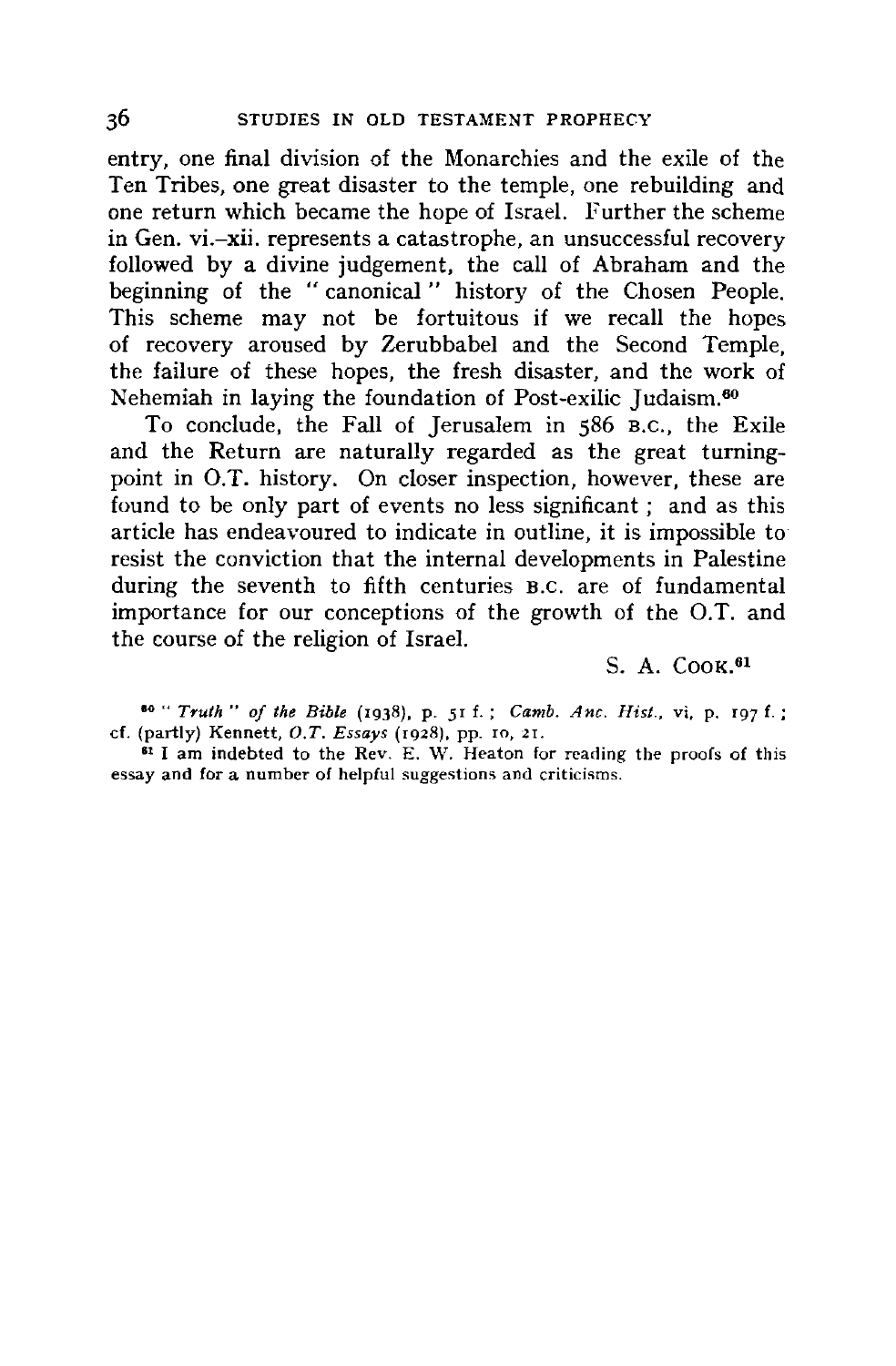### THE YAHWISTIC TRADITION IN THE EIGHTH-CENTURY PROPHETS

MODERN study of the Bible has achieved one of its abiding gains by setting the so-called canonical prophets of the O.T. against their social, economic and political background.1 This study has not only given us the contemporary context of much of the material in the prophetical books, but has interpreted the place of the prophets and their contemporaries in the history of Israel as Yahweh's people.<sup>2</sup> It has further taught us to regard Israel's <sup>3</sup> settlement in Canaan as another illustration of that transition from the Desert to the Sown.<sup>4</sup> which has often been made at different times by different groups of the human race in widely separated parts of the world. Something of the uniqueness of Israel's great prophets emerges when it is realized that they are in fact offering a spiritual interpretation of that enrichment of Israel's culture which followed upon this settlement in Canaan. Yet not only is their uniqueness thus manifest but also their relevance. For it is their experience of life, their diagnosis of the general religious condition of their people, and the conclusions which they draw, especially as these are crystallized for us, not only in their own works, but also in the hortatory portions of the Book of Deuteronomy, which have become the signposts for the

<sup>1</sup> An exhaustive bibliography is not possible within the compass of these notes, but I would specially refer to W. R. Smith, *The Prophets of Israel,* 1882 ; T. H. Robinson, *Prophecy and the Prophets in Ancient Israel,* 1923; W. C. Graham, *The Prophets and Israel's Culture,* 1934, and Graham's Selected Bibliography, *op. cit.,* pp. 99-1u. Similarly the references in the following notes will be illustrative and selective only.<br><sup>2</sup> Ci. Amos ii. 9 f., iii. r f., v. 25, ix. 7; Hosea ii. 15, viii. 13, xi. 1, xii. 9, 13

(Eng.), xiii. 4 f.; Micah vi. 4 f.; Isa. v. 1-7; Jer. vii. 22, xi. 7, xxxi. 32, xxxiv. 13 ; Ezek. **xvi.,** etc.

<sup>3</sup> The term " Israel " is here used loosely of the various groups who at different times and from different directions entered Canaan to become the Israelite kingdoms of later days. Cf. G. A. Danell, *Studies in the Name Israel in the Old Testament,* 1946.

• This well-known phrase is here used though, in Israel's case, allowance must be made for the observations of W. F. Albright, *AYclueology and the Religion of Israel,* 1942, pp. 95-102. Cf. also T. H. Robinson, *op. cit.,* Chapter II and various illustrations in Peake and Fleure, *The Corridors of Time*, and especially Volume v, *The Steppe and The Sown,* 1928.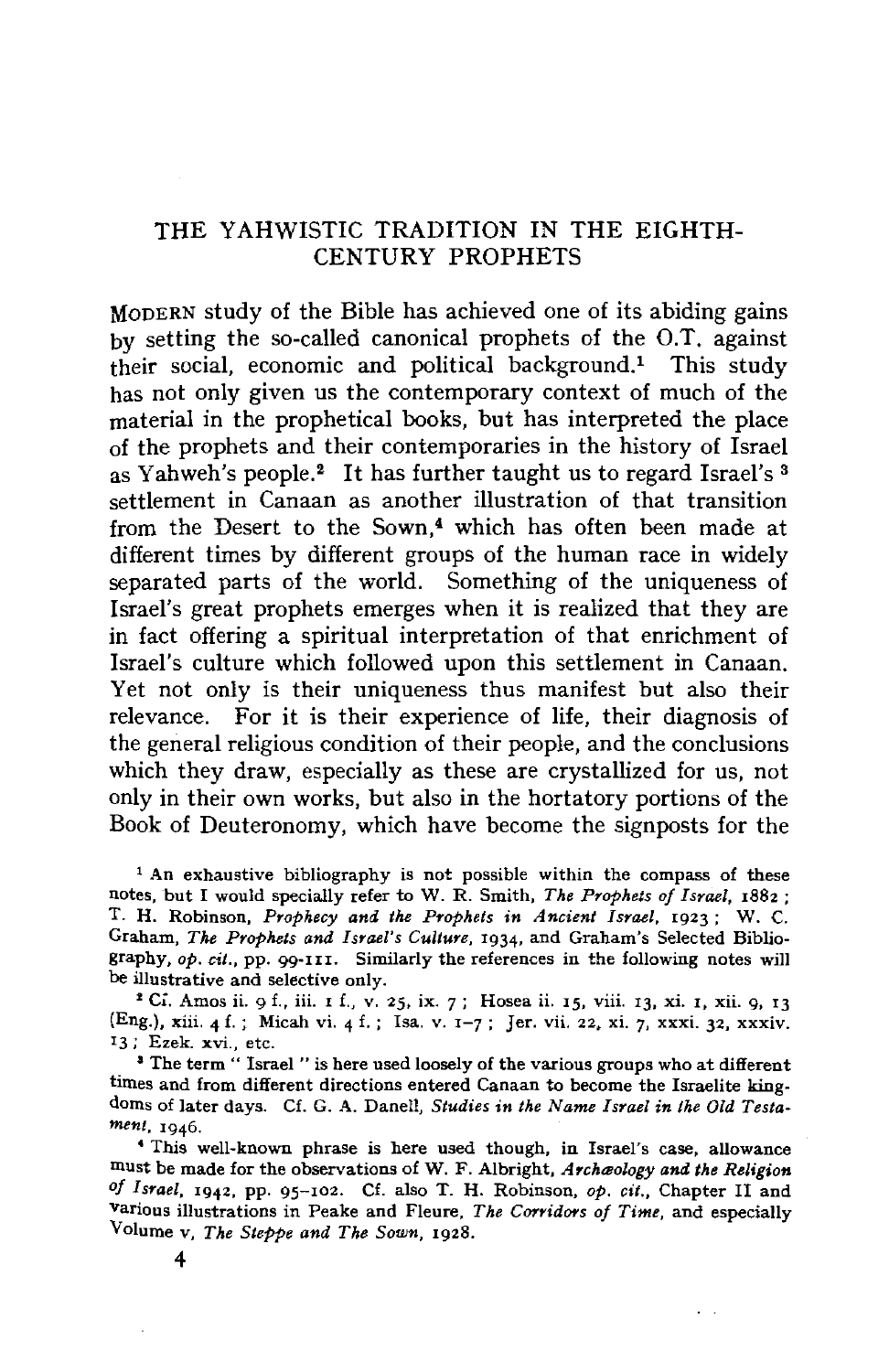oracles " are found in Isaiah, where their nature is equally clear. In viii. 3-4 a private oracle of four words is interpreted in a partially developed public oracle following. The rhythmic sentence with its emotion-charged gutturals and sibilants, is not a summary of the message, condensed for inscription, but its primary form. How else could a prophet receive the impulse to speak a particular message, but in some word or phrase embodying the idea, however enigmatic it might be ? It is a fact of our own experience that, under strong religious emotion, what comes into the mind is often a word or phrase articulating the conviction with which the emotion is associated. Sometimes, as with Jeremiah and Amos, the idea is suggested by a word similar in sound, which by chance comes into the mind. The  $q \alpha y i \epsilon - q \bar{\epsilon} c$ of Amos viii. 2 is what might be called a "primary oracle of assonance." These primary oracles not only became the text from which the public, literary oracles were developed, but were themselves sometimes published, either in writing (cf. Isa. viii. I; xxx. 8-9; Hab. ii.  $2-4$ ), or as names given to children (cf. Isa. vii. 3,  $14$ ; viii. 3; Hos. i. 4, 6, 9). Perhaps Isaiah's own name which, like that of his children, was to be a sign and wonder in Israel, came to him in a moment of the higher prophetic ecstasy. Again, the name given by Jeremiah to Pashhur, *magór missabib*, was an enigmatic phrase which later became the text of a denunciation (Jer. xx. 3-4).

In Isa. v. 7 the play on the words  $c^d \tilde{a} q \tilde{a} - c^{d} \tilde{a} q \tilde{a}$  recalls the " primary oracle of assonance " referred to above, and this suggests that we may look for the primary oracle to be preserved sometimes as the text or climax of a literary oracle. The *l6'*  ta'<sup>a</sup>mînû-lô' të' amenu of vii. 9 is a probable example. In xxx. 15 *b*<sup>\*</sup>shu<sup>t</sup>a tiwwashe<sup>\*</sup>in has a kind of inverted assonance, emphatic gutturals and sibilants, and serves as a text for what follows. Other possible occurrences in I Isaiah are found at i. 16, 23; iii. 1 ; viii. 6 ; ix. 17 ; xxix. 2 ; xxx. I ; xxxi. I, 2.

All of these examples have certain common characteristics-they are brief, striking, enigmatic and marked by strong rhythm, verbal symmetry, paronomasia, assonance and a preponderance of sibilant and guttural sounds. All contain the quintessence of longer oracles. It seems probable that they preserve the prophet's first articulation of the Word which Yahweh was putting into his mind and on his lips.

R. B. Y. ScoTT.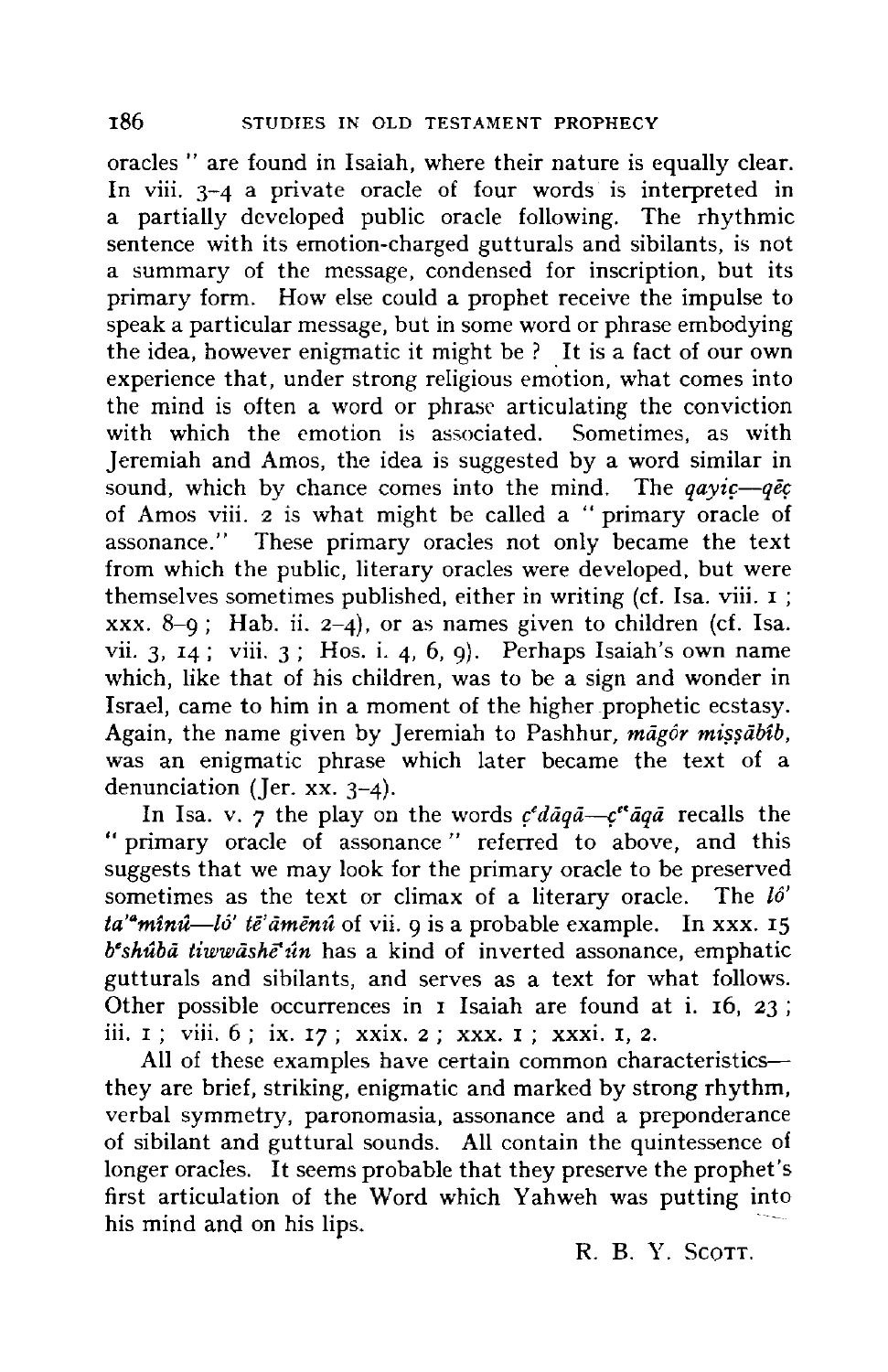#### THE SERVANT OF THE LORD IN DEUTERO-ISAIAH

#### (a) THE SO-CALLED SERVANT SONGS

IN 1875 Duhm published his *Die Theologie der Propheten,* in which he isolated four pieces in Isa. xl.-lv., and called them the four *'Ebed-Jahve-Lieder,* the Servant Songs. These four pieces are xlii.  $1-4$ , xlix.  $1-6$ , l.  $4-9$ , lii.  $13$ -liii.  $12$ . Some few scholars have argued against their segregation from the main body of the prophecy, notably Marti (1900). Giesebrecht (1902), Budde (1922) and Roman Catholic scholars generally. The great majority, however, have followed Duhm, to such an extent that the existence of the four Servant Songs has come to be regarded as one of the firm results of modem Q.T. study.

Modem developments in the study of the prophets have, nevertheless, in our judgement, rendered Duhm's position much less secure than is generally recognized. The most recent view is that there is no " main body of the prophecy " in anything like the sense in which it was once the custom to use the phrase. We have learned to think of the prophetic books as "collections of independent and usually short oracles, poems and the like." 1 As we have pointed out elsewhere,<sup>2</sup> the conception of four distinct Servant Songs depended largely on the assumption that there was a main body of prophecy out of which they could be extracted. Both ideas stand or fall together. In Isa. xl.-lv. we have "a great number of separate pieces,<sup>3</sup> in some of which there are references to the Servant, but with four of them at the end of the scale, similar enough in substance for Duhm to be led to notice them particularly and to isolate them from the rest." 4 It is therefore not surprising that there has been considerable discussion as to

<sup>1</sup> O. Eissfeldt, " The Literature of Israel : Modern Criticism," in *Record and Revelation* (ed. H. Wheeler Robinson, 1938), p. 94. See also T. H. Robinson, "After Fifty Years : IV. Higher Criticism and the Prophetic Literature," in E.T., l (1938-39), p. 200 f.

2 " The So-called Servant Songs " in E.T., lvi (1944-45), pp. 79-81.

3 These pieces have been worked out in detail by S. Mowinckel, " Die Komposition des deuterojesajanischen Buches," in Z.A.W. (1931), pp. 87-112, 242-60, and by W. Caspari, *Lieder und Gottessprüche der Rückwanderer* (Jes 40-55) (1934).

• E.T., l\'i, p. 80.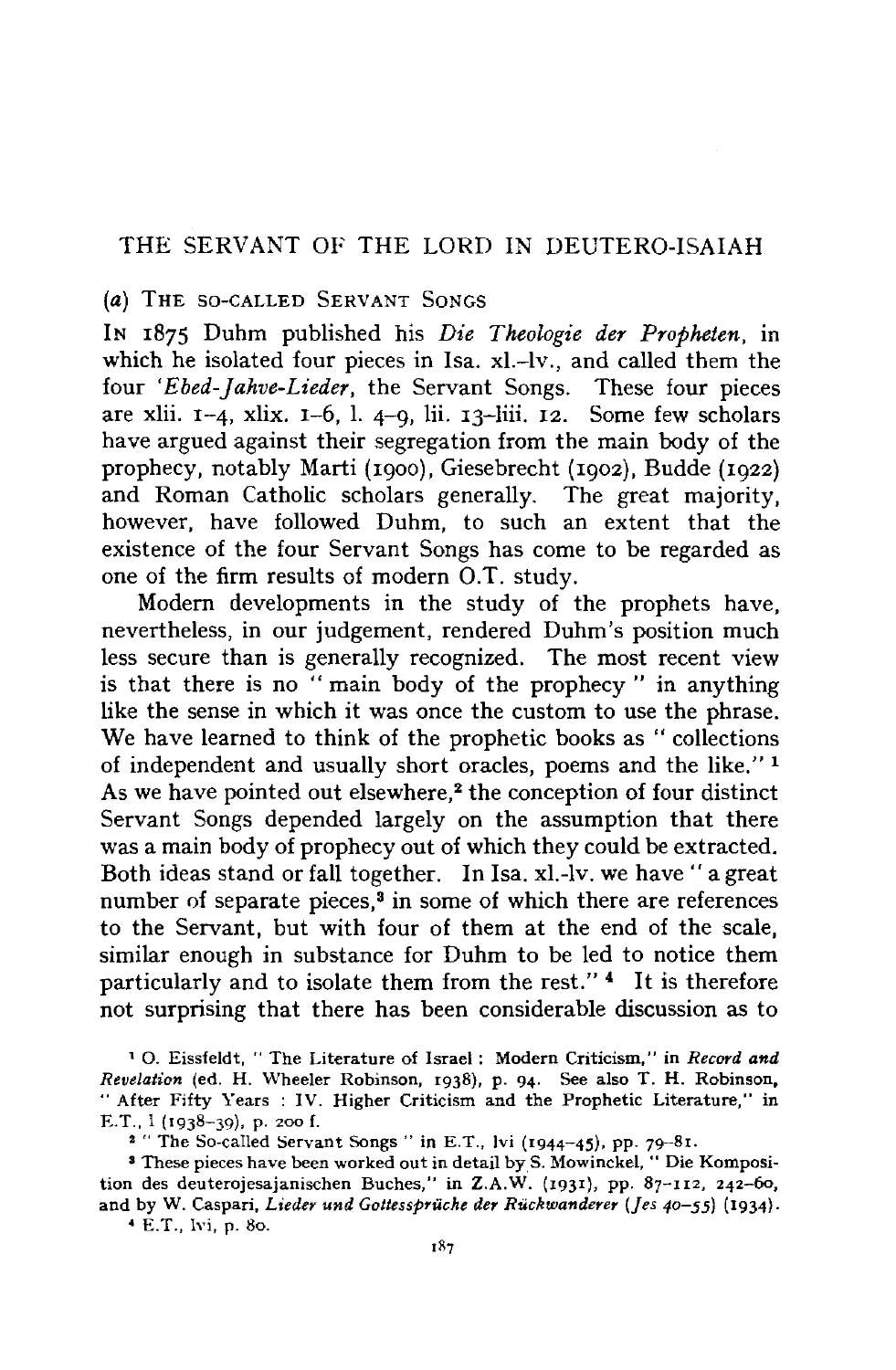the exact limits of these so-called Servant Songs, and that other pieces within the sixteen chapters have been proposed as additions to them. We can see now why these discussions arose. There are no four pieces which can be separated so markedly from the rest. It is wrong, therefore, to assume *a priori* that the Servant of the four pieces, either of all four or of any one of them, is different from the Servant of any of the other pieces which form the sixteen chapters. The presumption is that the prophet had substantially the same idea in all the forty-odd pieces. A difference in the identity of the Servant can be suggested only if and when the contents of any one separate and particular piece clearly demand it.

### **(b) THE** RIGHTEOUS **REMNANT**

The prophets made two distinctive contributions to the development of the religion of Israel. The first is that sin merits and inevitably receives a full penalty. The second, even more important, is that this is far from being the whole of the story.

The prophets indeed were very firm in their condemnation of sin wherever it was to be found, whether amongst the mighty or amongst the humble and ordinary. Their conception of sin, however, was not a transgression of a code, but rather rebellion against a Person, and that Person Jehovah Himself. This most important point is obscured in our English Versions by the translation " transgression " for  $\nu$ ", whereas it ought beyond question to be " rebellion." The importance of this lies in the fact that it brought the whole matter out of the realm of theoretical jurisprudence into the realm of personal relationships. This makes all the difference when the results of sin are considered. So long as sin is thought of in an abstract, theoretical, impersonal way, the predominant thought is that of strict justice with retribution accurately weighed and precisely apportioned. Iustice bution accurately weighed and precisely apportioned. is the woman who is blindfolded, scales in one hand and sword in the other, dealing with all offenders in an objective, impersonal way. When the bandage is removed from the eyes, the offenders are seen to be persons who must be rehabilitated into the community rather than objects on whom the proper punishment must be laid. Dealing with sinners is a different matter from dealing with sins, especially when the sinners are connected by ties of kinship and love with those whose duty it is to condemn.

This is what the prophets found. They were much more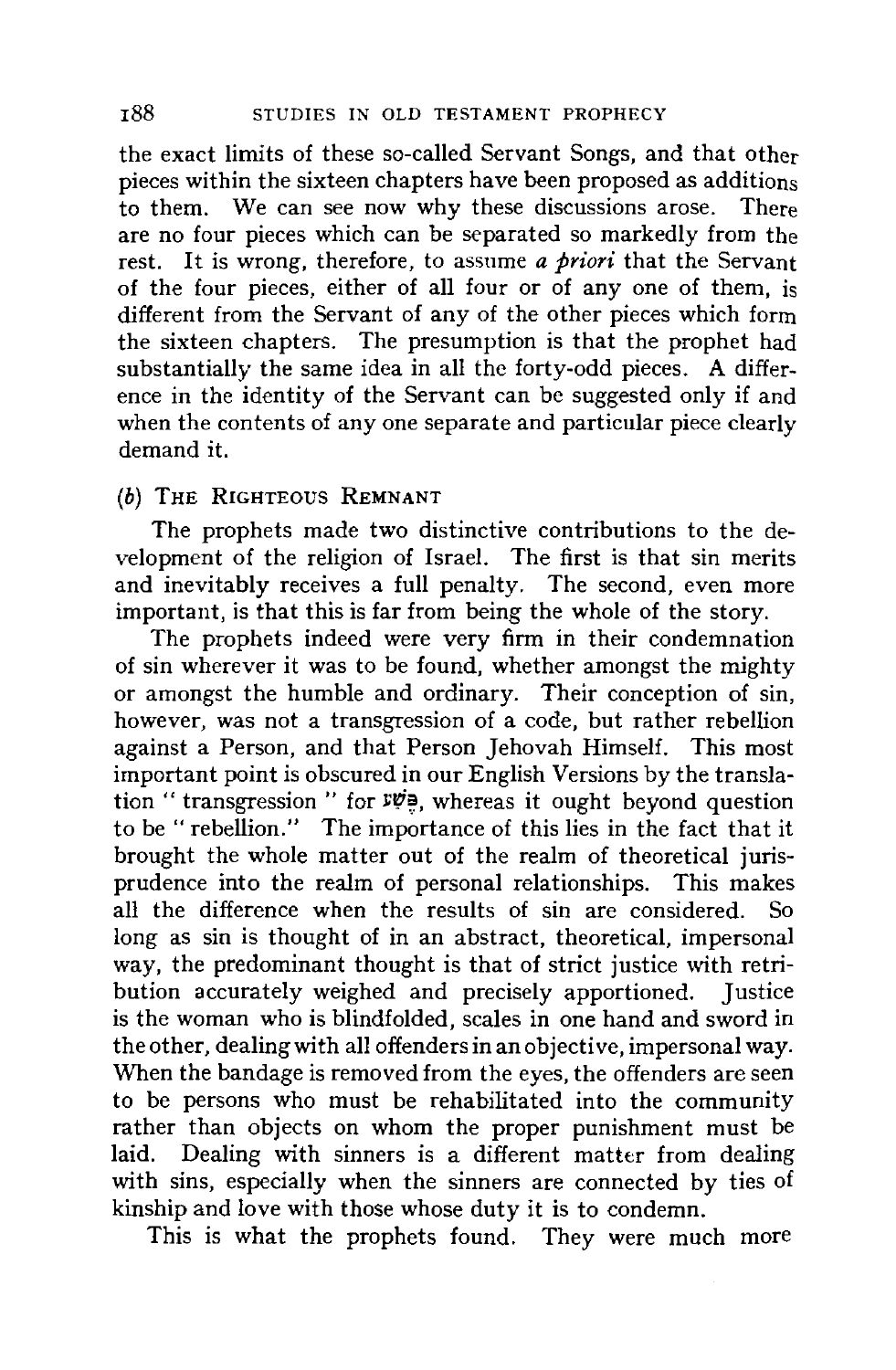sure of the inevitable consequences of sin when they were considering the sin of peoples other than their own. Amos, a Southerner from Tekoa, is fully convinced of the irrevocable doom of the Northern Kingdom. He comes to the conclusion, let us hope not too easily, that there is now no difference in the sight of  $\tilde{G}$ od between Ephraim and the Ethiopians (ix. 7). Hosea, on the other hand, has great hope of Israel's ultimate restoration, though not without great searching of heart and anguish of soul. He is no whit less sure than Amos of the seriousness of Israel's sin, and no whit less sure that a dreadful retribution must follow. But he himself knew that he could never let his erring wife go, and that his love for Gomer-bath-Diblaim must at last find a way of restoring her. From this personal experience of his he realized, himself an Israelite, that Jehovah's sure covenant-love for Israel must at last bring erring Israel back to Him. Discipline there must be, and punishment, but never the final extinction of love.

In the case of Isaiah of Jerusalem, we find both factors at work. He is sure of the final and complete destruction of Israel-Ephraim, but in the case of his own people of the South, he halts between two opinions. There are times when he speaks of Jerusalem and Judah in terms that admit of no relief whatever from a dreadful doom (e.g., eh. v.), but he calls his son Shear-jashub, a remnant shall turn back to God, repent (vii. 3), and in the time of ultimate crisis he is confident that Jerusalem will escape {xxxvii. 6 f.). Here we find clearly stated the doctrine of the Remnant. It arose out of human love and sympathies. It is not so much a doctrine of the head as of the heart. When we come into the realm of personal relationship, then it is that we know that, as Rashi said in his comment on Gen. i. I, God "gave precedence to the rule of Mercy, and joined with it the rule of Justice." After all, God is no abstract concept, but a living Person. He is no impassible Absolute, but "a just God and a Saviour."

By the time we come to Jeremiah, the situation is that the prophet finds himself perforce condemning his own people, though still tender towards exiled Israel of the North, for he himself was a descendant of the House of Eli, the hereditary priests of the Ark. But Jeremiah cannot find it in his heart to condemn all the people of the south. He is sure of the survival of a faithful remnant. This remnant is the young king Jehoiachin and those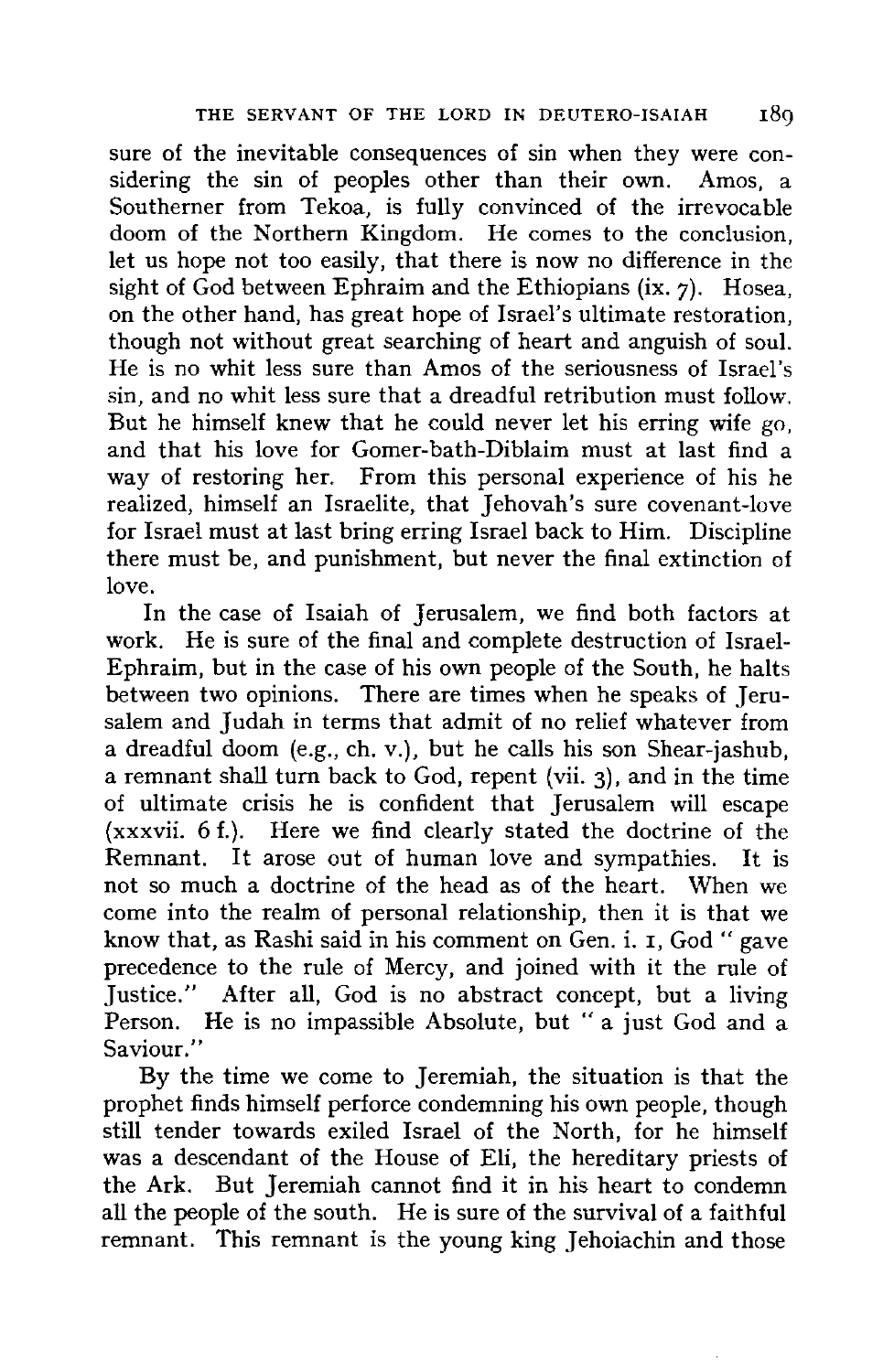who were carried into captivity with him in 597 B.C. He thus divides Judah into two distinct sections. Those who went to Babylon with Jeconiah (Jehoiachin) are "very good figs, like figs that are first ripe," whilst those who were left in Jerusalem were " very bad figs, which could not be eaten they were so bad," xxiv. 2. The good figs are taken to Babylon "for good," "and they shall be my people, and I will be their God ; for they shall return to me with their whole heart," xxiv. 5-7. The others, Zedekiah and " the residue," shall be " consumed from off the land that I gave to them and to their fathers," xxiv. 10.

We get the same differentiation in Ezekiel. The ones who " shall be my people, and I will be their God" **(xi.** 20) are those who were carried captive in 597 B.c. It is to these that God will give a new heart and put within them a new spirit, xi. 19. On the other hand, those who were left in Jerusalem are full of wickedness and every kind of idolatry, xi. 21; viii. Complete destruction is to be their portion, for they are "a rebellious house," ii. 6; v. 1-4, etc. etc. The restoration is for those who are far away in Babylon (xxxvii.), and on them alone will the blessings of the future fall. There is a tender one who will be cropped off from the topmost twigs of the cedar tree. It will be planted once more in the mountain of the height of Israel, and be a goodly cedar in whose shadow " shall dwell all fowl of every wing," xvii. 22 f.

To both Jeremiah and Ezekiel, then, there is a Righteous Remnant, and it consists of Jehoiachin and the exiles of 597 B,c. This explains why it is that the editor of the Books of Kings concludes with the particular happy ending which is found in 2 Kings xxv. 27-30. He concludes his long history of the people of God with the exaltation in exile of Jehoiachin, now no longer young, and with the setting of " his throne above the throne of the kings that were with him in Babylon." Here we get a semi-release from exile, and an exaltation, if not over the king of Babylon, at least over all the other kings of the heathen.

The Righteous Remnant, therefore, according to biblical tradition is, in the first degree, Jehoiachin and his fellow exiles of 597 B.c. But the tendency is to widen this group so as to include all the Babylonian exiles, i.e., to include those also who were exiled in 586 B.c. This tendency is found in Jeremiah (e.g., **xxx., xxxi.)** and also in Ezekiel (e.g., **xxxvii.** and in what appears to be an early addition in v.  $3 f$ .). When we turn to Ezra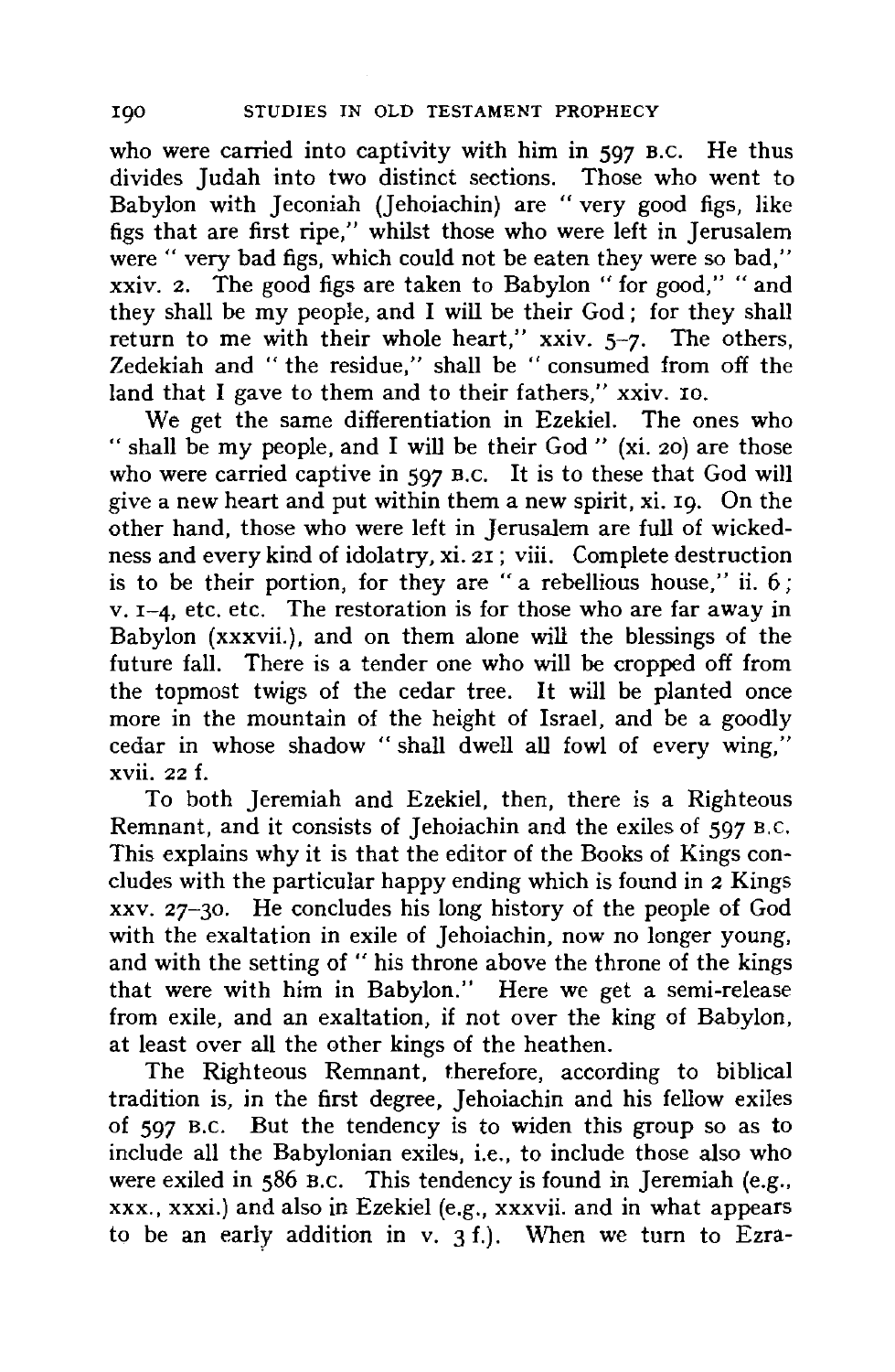Nehemiah we find that all those who were carried away by Nebuchadrezzar (Ezr. ii. 1) are included. The rigorous exclusion of " the people of the land" by Nehemiah and by Ezra had good biblical warrant. They follow the statements of Jeremiah, Ezekiel and the teaching which produced 2 Kings xxv. 27-30 as a happy ending. This is why they are careful to give full lists and genealogies of those who returned from Babylon. These alone are the people of God. The "adversaries of Judah and Benjamin " had their offer of help refused by " the children of the captivity " (Ezra iv. 1). This attitude is maintained throughout Ezra-Nehemiah, and it is to be seen in some elements in' Isa. lvi.-lxvi.

Our contention is that the Servant of the Lord in Isa. xl.-lv. fits exactly into this orthodox setting, that Deutero-Isaiah is true to his predecessors Jeremiah and Ezekiel, and in turn is followed faithfully by his post-exilic successors who returned to Jerusalem. The Servant of the Lord in Deutero-Isaiah is in the first place Jehoiachin and the exiles of 597 B.c., but there is the same tendency as in Jeremiah and Ezekiel to shade off into the whole of the exiles, i.e., to include also those who were exiled in 586 B.c. This tendency explains why the Servant is always in exile, is sometimes distinguished from the exile as a whole (the " we ") and yet at other times seems to be identified with them all. The prophet naturally finds it difficult to maintain the distinction, especially since it really was already a generation old, so that in his early post-exilic successors the distinction has altogether gone, and all who return are the people of God.

Further, we find also this prophet to be essentially nationalistic in attitude. He is actually responsible for the narrow and exclusive attitude of post-exilic days. The so-called Universalism of Deutero-Isaiah needs considerable qualification. Not a little of it seems to be due to a mistranslation in our English Versions at **xlix.** 6, in the phrase " a light to the Gentiles." The Hebrew is **eing**, which means " a light of (the) Gentiles," this being the translation of the phrase at xlii. 6. The meaning is not the same, as we shall see below. The whole prophecy is concerned with the restoration and exaltation of Jacob-Israel, the Servant of the Lord, the Righteous Remnant, and any place which the heathen have in the new order is entirely and debasingly subservient. We have not the space to discuss this thesis in relation to the many previous discussions of the subject, and must be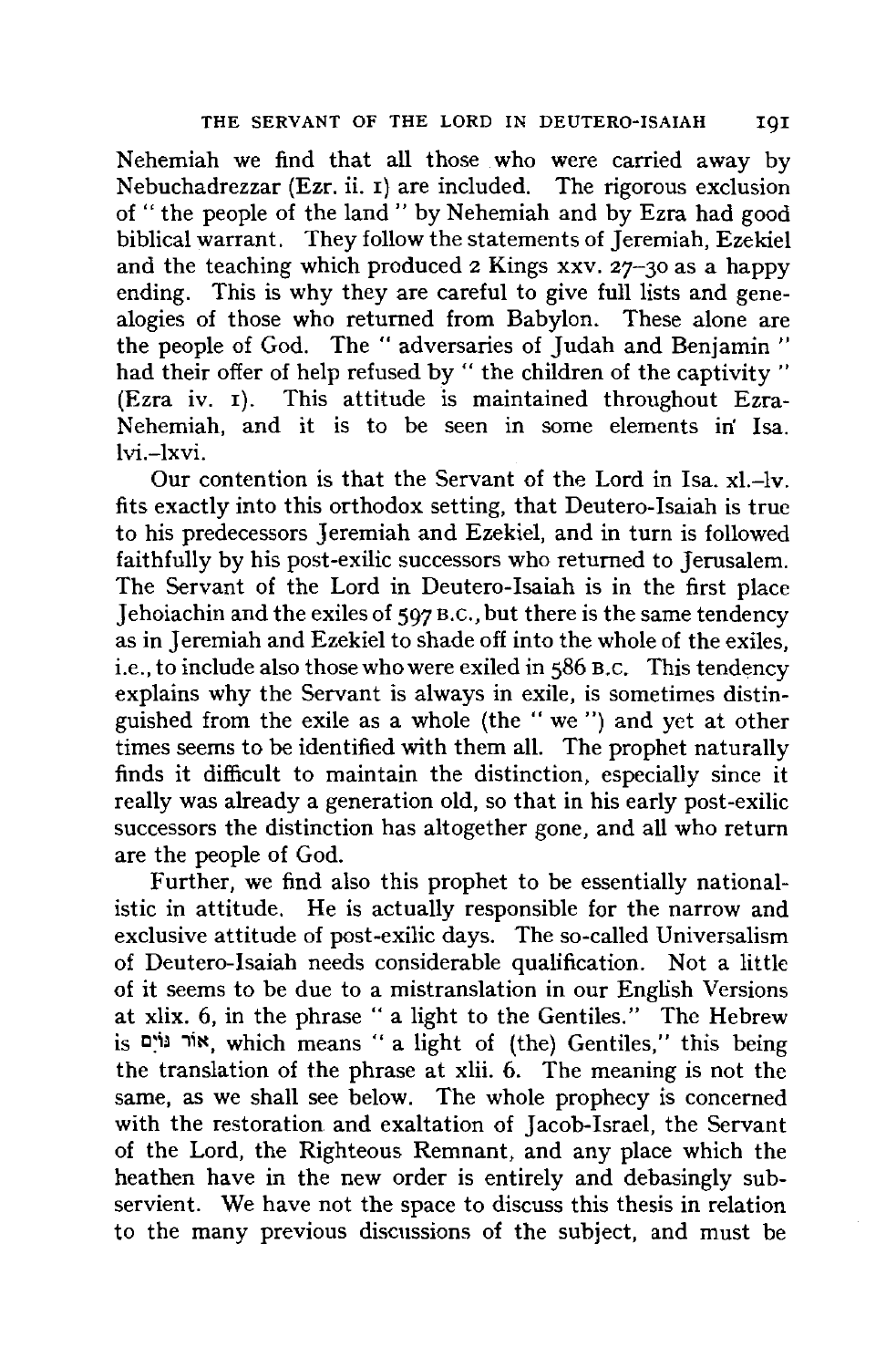content to illustrate it from the pieces which make up the sixteen chapters of the prophecies of Deutero-Isaiah.

## (c) NOTES ON IsA. XL.-LV.

 $x\ell$ . **I**-2. We follow the Septuagint (first hand of Sinaiticus) and Vulgate in taking  $\varphi$  (my people) to be a vocative. It is " my people " who are to comfort Jerusalem. Her long travail is over, the punishment for her iniquity is accepted, and she has received quittance for her sins. The root **O~J** means comfort out of sorrow, not consolation in the midst of continuing sorrow.<sup> $5$ </sup> It is important also not to say that Zion-Jerusalem is "an ideal representation of the people." Zion-Jerusalem throughout is the city itself, left desolate and bereaved of the people of God, the city that suffered the loss of her children, solitary and alone. " My people." are the exiles, with whose imminent return the prophet is almost exclusively concerned.

*xl.* 27-3r. Jacob-Israel, away in exile, is weary and out of heart, conscious only of weakness and ineptitude. Ezekiel had proclaimed that God would bring to new and vigorous life even the dry and dead bones of Israel (" our hope is lost ; we are clean cut off," **xxxvii.** II). So here the prophet says that though human strength fails (even lusty youths shall faint for weariness), yet those who rely on God shall exchange (יחליפו) strength. The word "their" is an unwarranted intrusion into the English Versions and entirely misleads the English reader. Instead of human strength, they will receive the strength of God. They will grow eagles' wings, and then they will run and walk without faintness or weariness.

*xli.* 1-5. It is customary here to see a reference to Cyrus and his victorious march. This is largely under the influence of xiv. 1-4, and the assumption that everything outside Duhm's four pieces is a unity. There is no need to assume any reference to Cyrus. The "one from the east" who is raised up by Jehovah is exiled Israel, returning as conqueror. Nations are to be given to him, and God will make him to rule over kings, cf. Isa. liii. 12 ; xlix. 23.

*xli.* 8-13. Here Jacob-Israel is the Servant whom God has chosen, cf. Jer. **xxx.** ro f. In Isa. **xii.** 9: "Thou art my servant, I have chosen thee and not cast thee away," we have a deliberate rebuttal of the idea that exile meant rejection for the exiles as

 $5$  "The Meaning of 'the Paraclete,'" in E.T., lvii (1945-46), p. 48 f.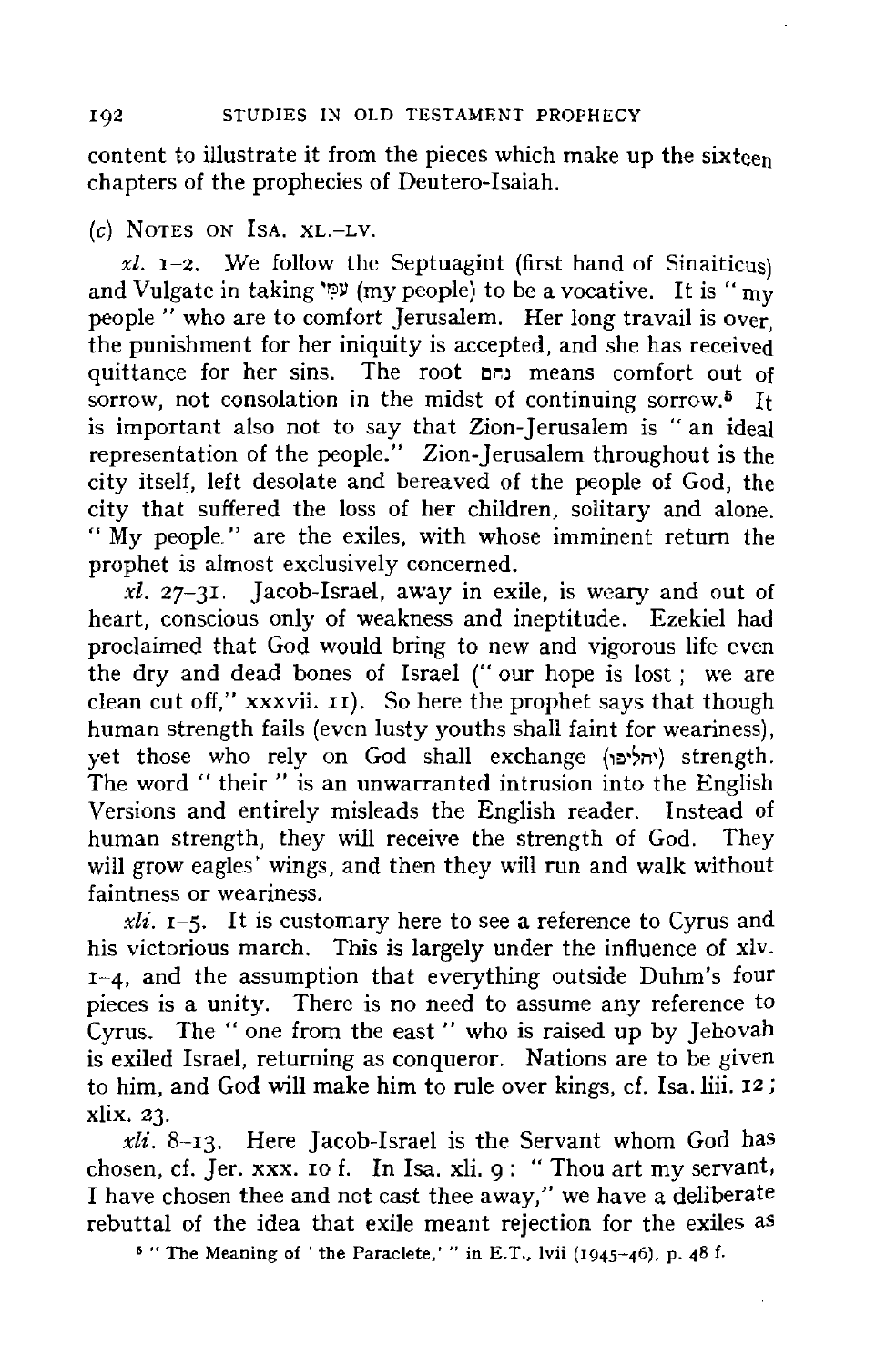the people of His choice. It is a defence of the exiles similar to that made by Ezekiel in xi. 14-16, and similar also to the diffidence which lies behind the " blindness " of exiled Israel in Isa. xlii. 18-25. Once again in this piece (xli. II f.) Israel is the conqueror who will overcome all that strive against him.

*xli.* 25-29. Here again there is no need to assume a reference to Cyrus, for it is Jacob-Israel who is the conqueror. In xlv. 4 the statement says of Cyrus that " I have called thee by thy name." Here the one that is raised up from the north-east is " one that calleth upon my name." There is a great difference between the two statements, especially since in the piece which is clearly concerned with Cyrus it is said that he never knew God (xlv. 4). Further, the " behold, behold them" (if the reading is sound) shows that the one who is raised up to come from the north and east (the direction of Babylon from Palestine according to route and direction) is a company of people whose approach the herald (xli. 29; xl.  $q-TI$ ) is to proclaim.

*xlii.* 1-4. This is the first of Duhm's Servant Songs. It opens with two words " my-servant " and " my-chosen," cf. xli. 8, where the identification Israel-Jacob is made, as here also in the Septuagint. This piece tells of the Servant on whom the spirit of the Lord will be put. We find the same quiet submission as in other pieces, but a change with respect to the future. He will dispense justice to the Gentiles. It is customary to assume a special meaning here for  $\mathcal{Q}^{\text{new}}$ , analogous to the Arabic din, which means both a system of customs and true religion. This interpretation depends upon the acceptance of a Deutero-Isaianic universalism, but if he is seen to be an essentially nationalistic prophet, then the word means the execution of justice,  $n2^2$  $p_{\mathcal{P}}$  (true justice) as the piece itself says, almost in the sense of strict retribution, perhaps even a Carthaginian Peace. The Servant is the wick, now dimly burning, but he will not bum dimly (v. 4, EVV. "fail," but see R.V. margin. The root is *k-h-h,* as in the phrase " *smoking (dimly burning) flax* ") till he has established justice in the earth, cf. Isa xxviii. 17; Exod. xv. 25. Similarly he is the " bruised reed " (v. 3). but he will not be bruised henceforth till he establishes justice in the earth. Further, it is by no means essential that the root  $\gamma$  should be translated "hope." It is true that most often in Hebrew the root means "wait expectantly" rather than "wait with dread," but the meaning " hope " tends to be late. The Syriac root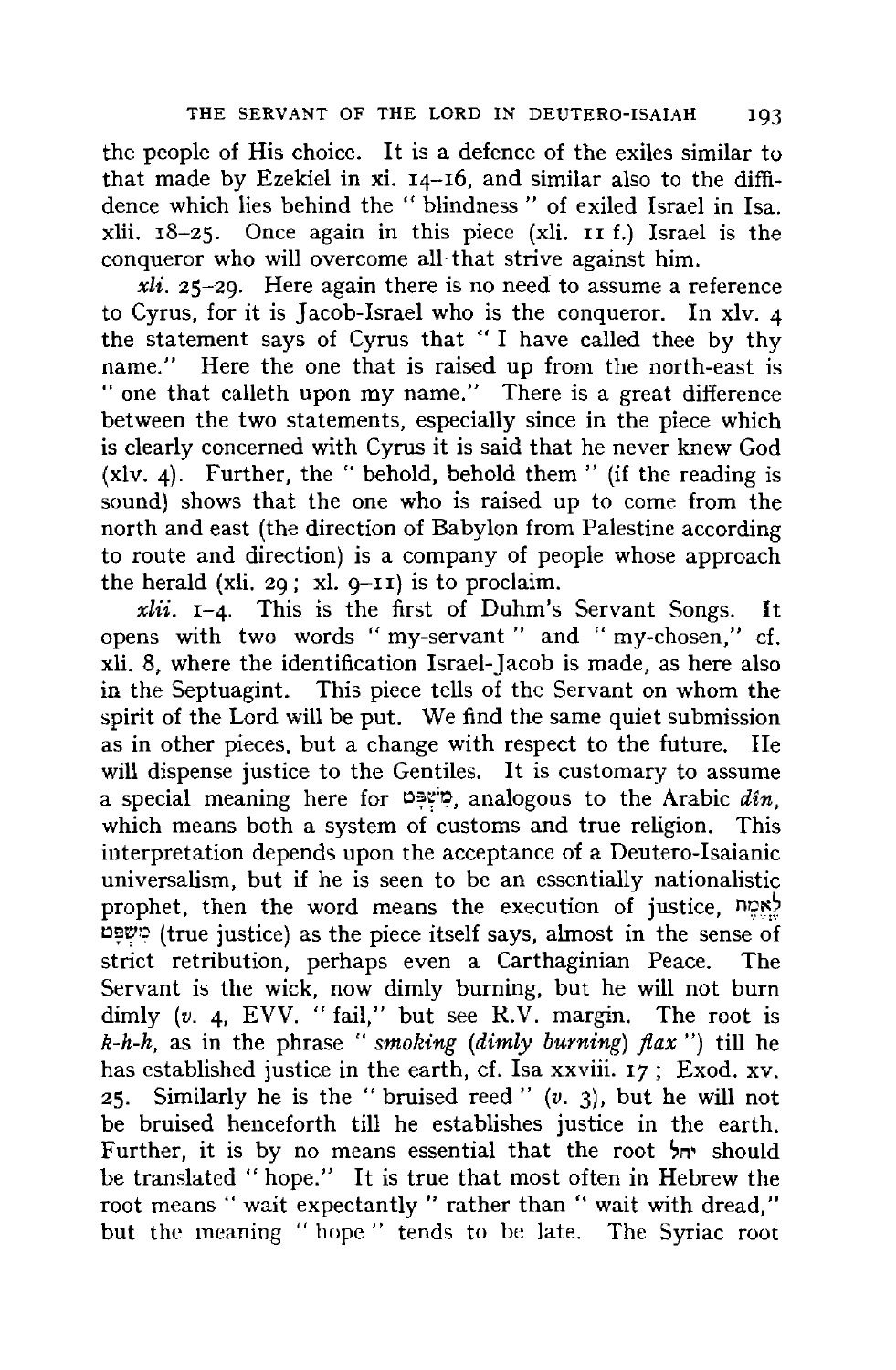means "grow weak" and in the Aphel "despair." <sup>6</sup> We, there. fore, translate " wait " with the inference " in dread."

*xlii.*  $6-9$ . The Lord has called " in righteousness " (cf. xli. 2) one who is given " as a covenant of (the) people." It is legitimate to insert the definite article, since it is a characteristic of the prophet's style to omit it, most of the cases where it is now found in the Massoretic Text being instances where a vowel only is required (e.g., with the inseparable prepositions). The same phrase is found at **xlix.** 8, where it is clear that the Servant's mission is limited to his own people. This is in accordance with the general usage whereby  $\mathbf{v}$ . (singular) means "the people Israel," and •u (sing. or plur.) means " the Gentiles." If the phrase o•,, .,,N (light of Gentiles) were not found here, then the phrase "covenant of the people" would be seen to have reference to Israel alone. It would therefore involve the recognition of the Servant in the narrower interpretation of the term, as the means by which exiled Israel might be restored to Zion-Jerusalem. Verse  $\gamma$  refers to release from exile under the figures of opening blind eyes and prisoners being released from dungeons and the darkness ( hence the figure of blindness) of prison-houses. This is confirmed by the first hand of Codex Sinaiticus, which reads *יור נרים* (my people). The intervening phrase אור נרים not found in LXX (Codd. A, B). It is therefore suspect, and may be a gloss from xlix. 6, where we interpret it to mean "a Gentile light," i.e., a world-wide light. In both this piece and in **xlix.** 8-12, the Servant is not the whole of exiled Israel.

*xlii.* 10-17. Like all " new songs " this is a song of deliverance. In *v*. 16 the " blind " are the exiles, brought out of darkness (cf. xlii. 7). They are to be brought back by a way and in paths " that they know not." Compare the same idea in xli. 3, where the phrase " even by a way he used not to go with his feet" is found. This phrase is, with the parallel in mind, not so much of a difficulty as when xli. 1-5 is interpreted of Cyrus.

*xlii.* 18-25. In this piece we have the beginning of the unfolding of the mystery of the servant's suffering. Much confusion has been caused in interpretation by the assumption that the word "blind" has the same meaning here as in *v.* 16. The two verses are in distinct pieces. In the first piece " the blind "

<sup>4</sup> Cf. *Bar Hebræus*, ed. Bruns and Kirsch. p. 403,  $\prod_{i=1}^{n} \phi_i$  and  $\prod_{i=1}^{n} \phi_i$  and they despaired of help."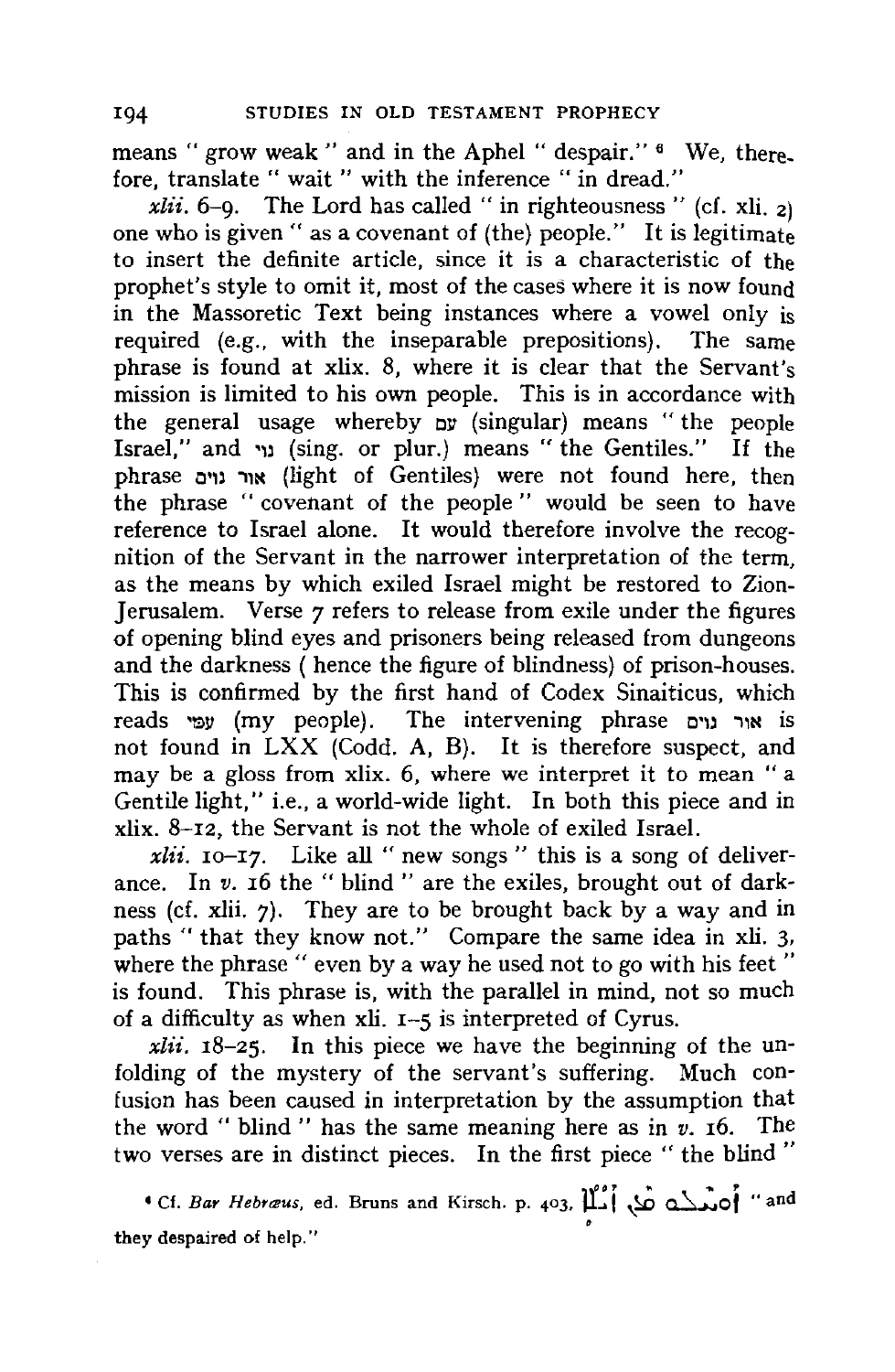are the exiles, but here they are those who do not understand the real significance of the exile experiences. The word *-.,y*  (blind) has been the link word of the two pieces ; there is no other immediate connexion. The blindness of the Servant in this piece consists  $(v. 20)$  in the fact that in spite of all he has seen and heard, he is still blind and deaf to the true meaning of it all. Everything has happened to make God's law great and glorious. It has all been " for His righteousness' sake." But how can that be? Here is a people robbed and spoiled, imprisoned, captive, exiled. Surely these are the rejected ones. The answer is that God Himself gave Jacob-Israel for a spoil to the robbers, and He well knew what He was doing. Duhm and Cheyne objected to the whole answer as an interpolation. We would excise the phrases "and they would not walk in his ways, and did not hearken to his law" (v. 24). Both are good Deuteronomic phrases and neither is Deutero-lsaianic. The change of persons is also eliminated, and we are left with the statement that " we" have sinned, and the Lord poured His wrath upon the Servant, i.e., the (innocent) servant suffered for the sins of the rest. The prophet is speaking as one of the general body of the people as in liii. 4-6. Jacob-Israel (the Servant) never realized this, and did not understand its significance.

*xliii.* 1-7. This piece tells of God's saving work on behalf of exiled Jacob-Israel. He will give other peoples in exchange for them. There is no universalism here. The prophet's interest is in the redemption of exiled Israel, and in Israel's exaltation at the head of the Gentiles.

*xliii.* 8-13. The Servant is identified with the witnesses, the blind and deaf exiles who now have eyes and ears, those who are to be the Lord's instrument in the confounding of the heathen.

*xliii.* 14-21. God once rejected Ephraim and chose Judah. So now he has rejected Judah and has chosen the Servant, i.e., the Jacob-Israel in exile; cf. *vv.* 20 f. : "my people, my chosen: the people which I have formed for myself, that they might set forth my praise."

*xliii.* 22-28. We take this piece to be the charge against the pre-exilic Jacob-Israel, who did not call upon God and was weary of Him. The pronoun •n~ is emphatic because of its position. We therefore regard the piece as a statement that the pre-exilic people did sacrifice, but not to Jehovah. Skinner,<sup>7</sup> for instance,

• *Isaiah* (Camb. Bible), ii, p. 48.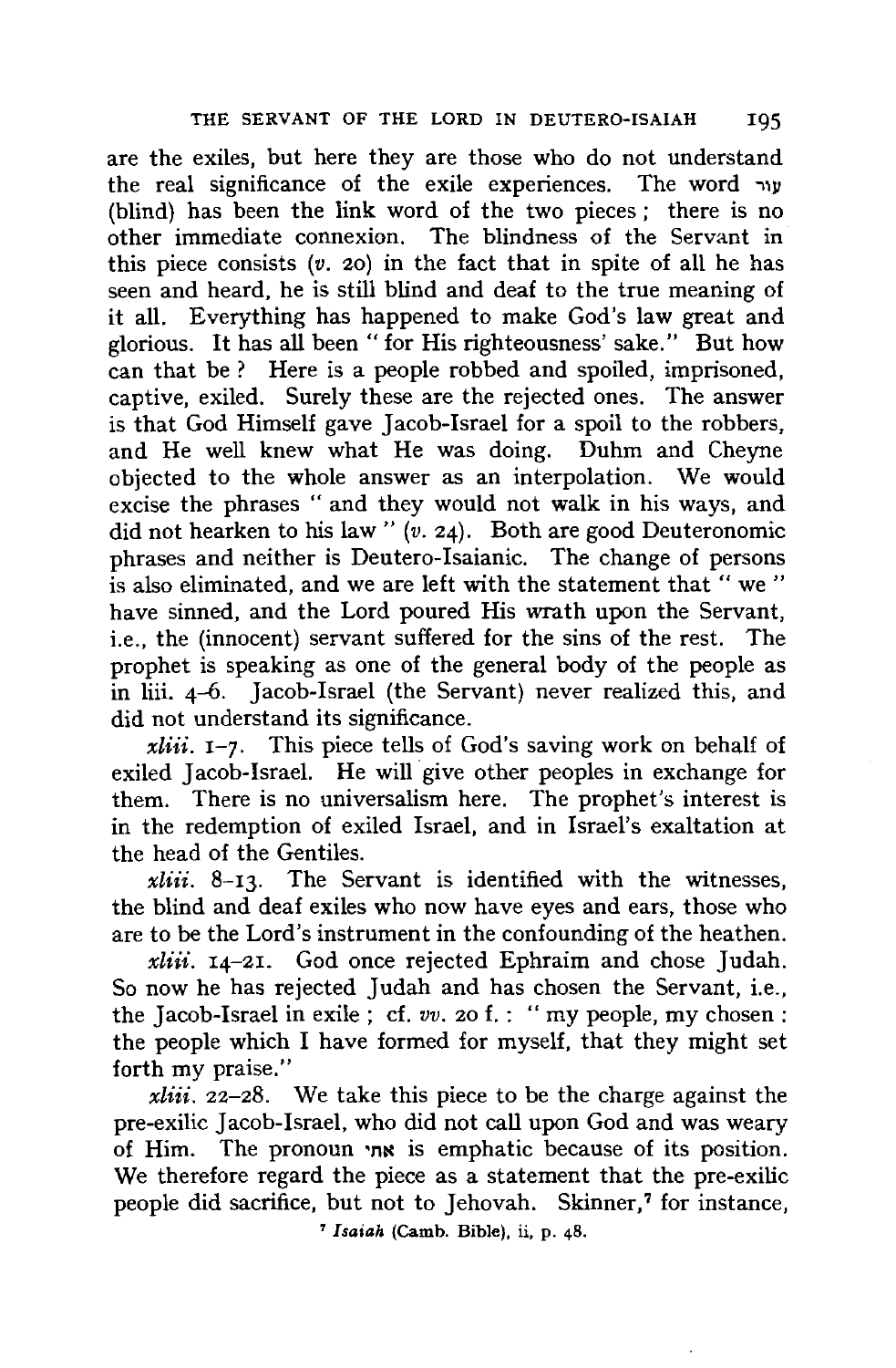rejects this on the ground that such an antithesis is foreign *to* the context, but if these are all short pieces, then there is no previous context, and this is the first line in a new piece. The "yet" of R.V. is due to the assumption that the chapter is all of one piece and that there is a close connexion between *vv.* 21 and 22. This is not the case. The difficult *v.* 23b can now mean that though Israel was enslaved by offerings and wearied with incense, yet it was not Jehovah who was the cause of this. The end of  $v.$  24 is a condemnation of the people for their sins. Then, as always in Deutero-Isaiah, the charge of sin is immediately followed hy the declaration of forgiveness. The last two verses (reading a *strong-vav)* tell how God destroyed the sacred princes and reduced Jacob-Israel to destruction and great reproach.

*xliv.*  $I-5$ . The old Jacob-Israel of the previous piece has been rejected, but now a new people of God has been created, " Jacob my servant," "Isracl-Jeshurun whom I have chosen." This one and that one shall now be called by the name of the people of God, chosen and called by Him now.

*xliv.* 21, 22. Here Jacob-Israel, newly formed to be the Servant of the Lord, is identified with the wider group of exiles, i.e., the group which elsewhere are the "we" which have sinned, liii. 4-6 ; xlii. 24.

 $xlv.$   $II-I3.$  It is not necessary to assume that Cyrus is intended here. Once again we hold that the one who is raised up in righteousness is the victorious Servant, the new Jacob-Israel (xli.  $I-3$ , 25-27), the "my sons" of xlv. II of whom the Lord bids this question be asked. It is the returning Jacob-Israel who will have his paths made straight, as in the piece xl. *3-7.*  It is the Servant who will build the city, as indeed they ultimately do, Neh. iii. It is the Servant in the narrower sense, because of his patient endurance of undeserved suffering who causes the exiles to be set free (the form of the verb is causal, not permissive). The assumption that Cyrus is to build the Temple comes in part from xliv. 28, because of the way in which **head** (saying) there follows the reference to Cyrus. But Septuagint and Vulgate have האמיר (that saith) as at the beginning of the verse.

*xlv.* 18-25. Verses 22 and 23 are usually taken to be firm evidence of the prophet's universalism, but they can be so interpreted only if they are taken out of their context in this piece. The call is to those "that are escaped of the nations," and the conclusion of the piece is that " in the Lord shall all the seed of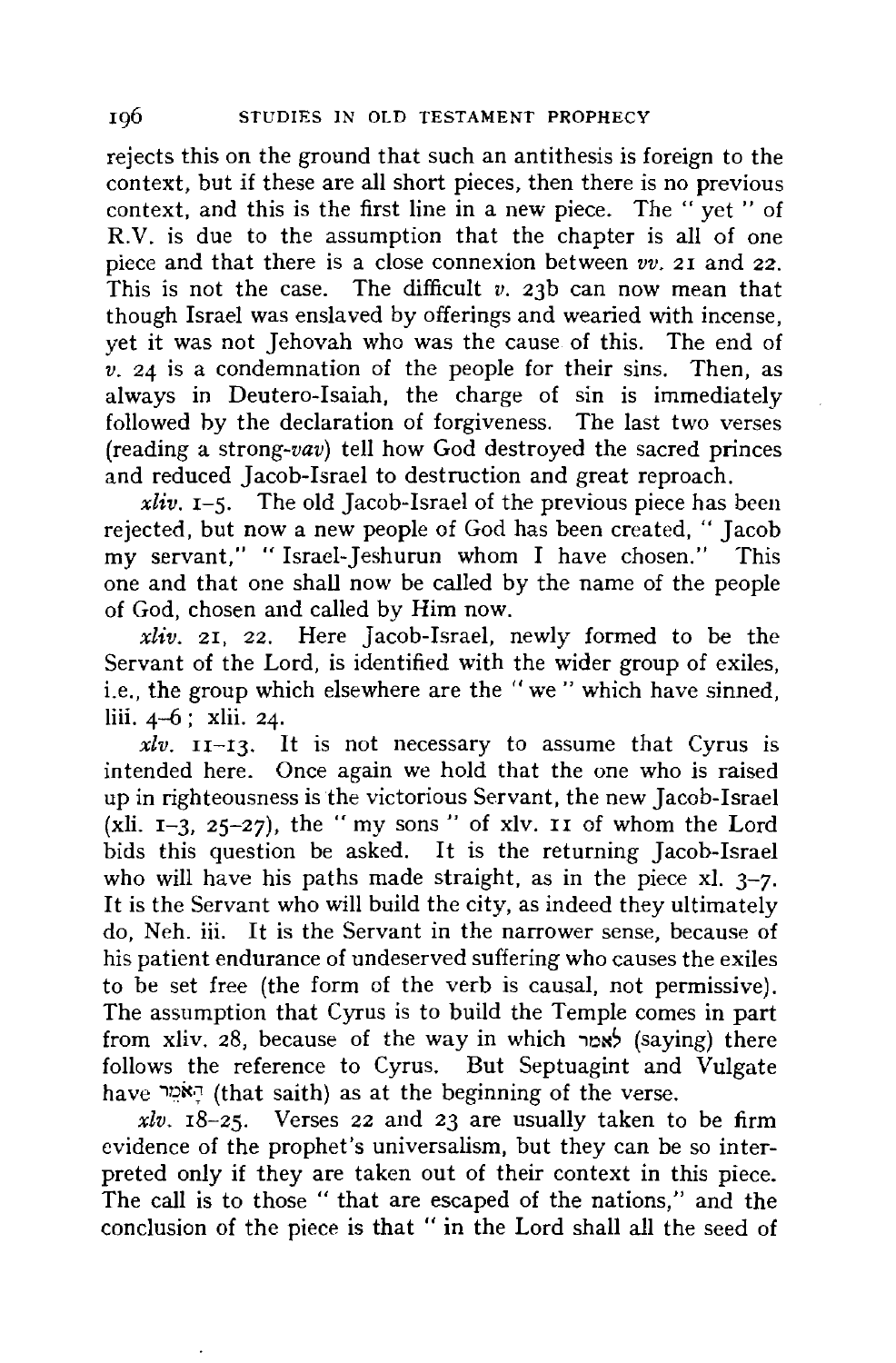Israel be justified (יצרקו come to be in the right, become prosperous, victorious, be vindicated) and shall boast themselves." We understand this last phrase to refer to the proud, perhaps arrogant, boasting of a conquering Israel, and *v.* 23 to refer to the humble subservience of the heathen, cf. xlix. 23. Verse 22 refers to all the scattered Israelites amongst the heathen everywhere, cf. xlix. 6; xliii. 5, 6.

 $xlvi.$   $3-7$ . This is the piece in which the change-over is clearest from the narrower idea of the Servant to the wider view **which** would include the exiles of 586 B.C. also: "0 house of Jacob and all the remnant of the house of Jacob."

*xlviii.* I-II. This piece is directed to "the house of Jacob that call themselves by the name Israel and have come forth out of (Hebrew has " the waters of " ; Septuagint omits, and Targum has "the seed of") Judah." They call themselves "of the holy city," and "brace themselves on the God of Israel," but it is all false and without justification. The prophet declares that God now has created something new, not known before, but they have neither heard nor understood. This was only to be expected, because they were bound to deal treacherously, being rebels from the womb. These eight verses are most naturally to be taken to refer to those who were left behind in Jerusalem after the first deportation, who claimed, as we have seen (see note on xli.  $8-13$ ) and its reference to Ezek. xi. 14-16), to be the true people of God. The last three verses of this piece  $(9-II)$  say that because of His Name's sake, God will not wholly cast even these off, but will refine them in the furnace of affliction ; i.e., some of them **will** come to belong to the new Jacob-Israel, the righteous Remnant already in Babylon.

*xlviii.* 12-19. Mowinckel regards these verses as one piece, but, in our judgement, they consist of a number of very short pieces. The rhythm is continually changing, and the pronouns vary throughout. The first piece is *vv.* 12-13, and *next vv.* 14-15. In this latter piece the prophet utters his surprising (" who among them (or ' you ') has announced these things ? ") announcement, which is that "the Lord loved Him (Jacob-Israel). He (i.e., God) will accomplish His purpose on Babylon, and (Hebrew has ' his arm,' but Septuagint has 'on the seed of ') on the Chaldæans." Verse 15 is again separate. God proclaims " I, even I, have spoken ; yea I have called him (Jacob-Israel). and I have brought him (out of Babylon), and I (after Septuagint,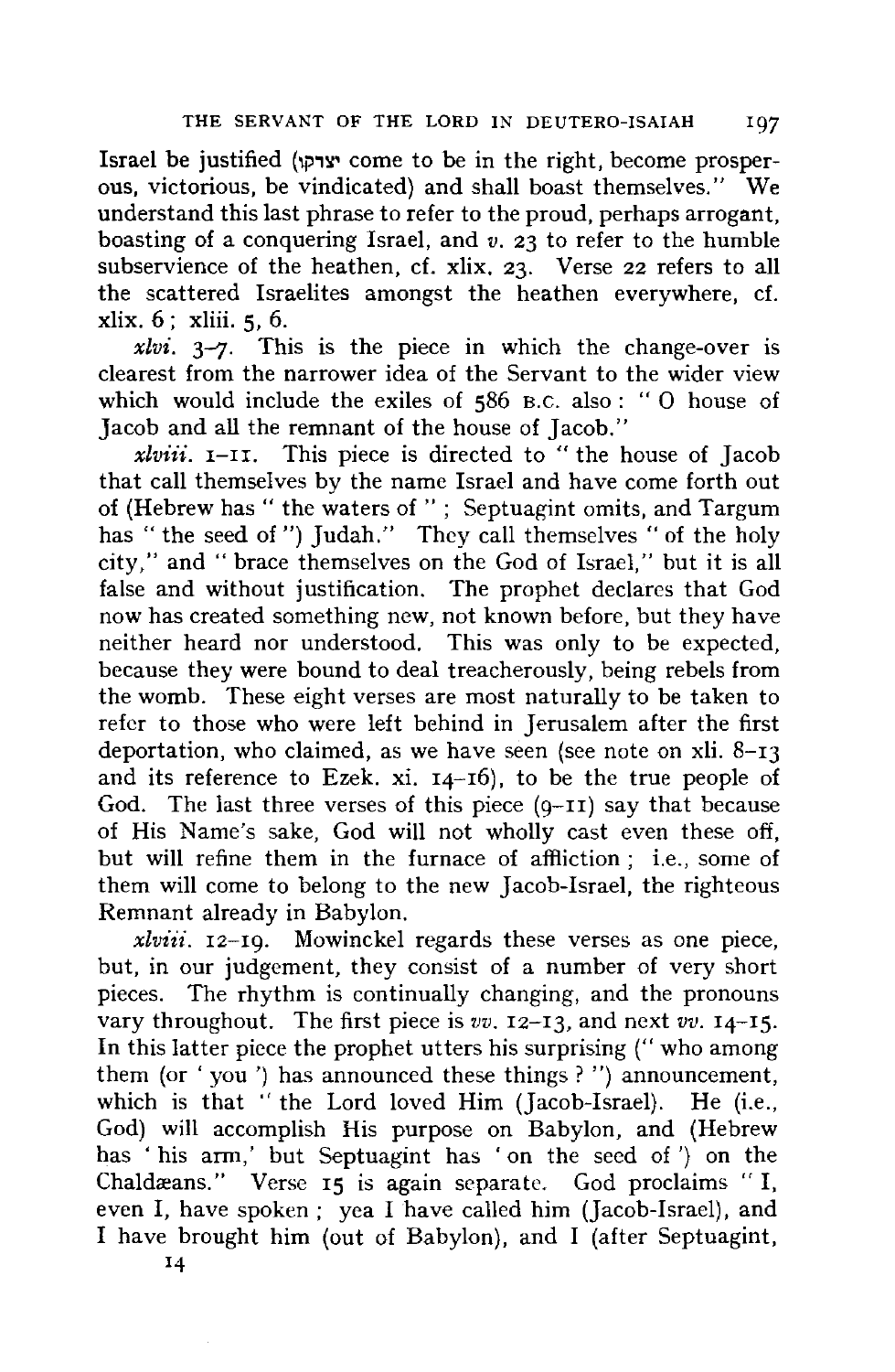Targum and Syriac) will prosper his way." Verse 16 is a short mutilated fragment, unless 16b is also another mutilated piece. Two other pieces remain, *v.* 17 and *vv.* 18-19, though it is doubtful whether this last piece is Deutero-Isaianic at all.

*xlviii.* 20-21. The Lord has redeemed his servant Jacob from Babylon. Here the Servant includes all those that returned. Verse 22 is a pious addition.

*xlix.* 1-6. The second of Duhm's Servant Songs. The Servant declares his mission to the heathen. He is a secret weapon, efficient and sharp. In *v.* 3 the identification is made with Israel. All who hold to an individualist interpretation excise the word " Israel," allegedly on metrical grounds. Its presence is certainly fatal to any individualistic theory. We find no grounds for its omission. The fact that one or two adherents to the " collective " interpretation would omit the word is neither here nor there. Textually the omission is supported by one Hebrew MS., cod. 96 in Kennicott's list, a MS. "with very many variations " *(plurimas habet variationes)* as Kennicott describes it. The metrical evidence is weak in the extreme, since the number of beats in the last half of the lines of this piece is decidedly irregular  $(3 : 4 : 3 : 2 :$  and 3, if the word is retained). And further, if *v*. 4 is to be retained within the rhythmical scheme, with its four two-stresses, then on what grounds is any change to be made in  $v. 3$ ? To continue : the Servant complains of his fate. He is wearied, exhausted, and all for nothing, but he still is confident that he can leave his vindication to God. The answer comes. God formed the Servant to bring back Jacob-Israel. The two names are synonymous in Deutero-Isaiah. He does not use Jacob for the south and Israel for the north. Follow therefore the *Ore* and read is with a *vav*, and not with an *aleph*. This is the honourable calling of the (despised) servant, and it is in God's strength that he will accomplish it. But it is far too small a thing to bring back only all the Babylonian exiles (the tribes of Jacob and the preserved of Israel). The servant's mission is to be " a light of Gentiles," i.e., a light throughout all the Gentile lands " that my salvation may be to the end of the earth," i.e., my salvation of Israel, since this is the only salvation in which the prophet is interested. The Servant will be a light to guide every Israelite wanderer home. His mission is to gather in all exiles wherever they may be scattered.

*xlix.* 7-13. The Lord speaks to the Servant, " to him that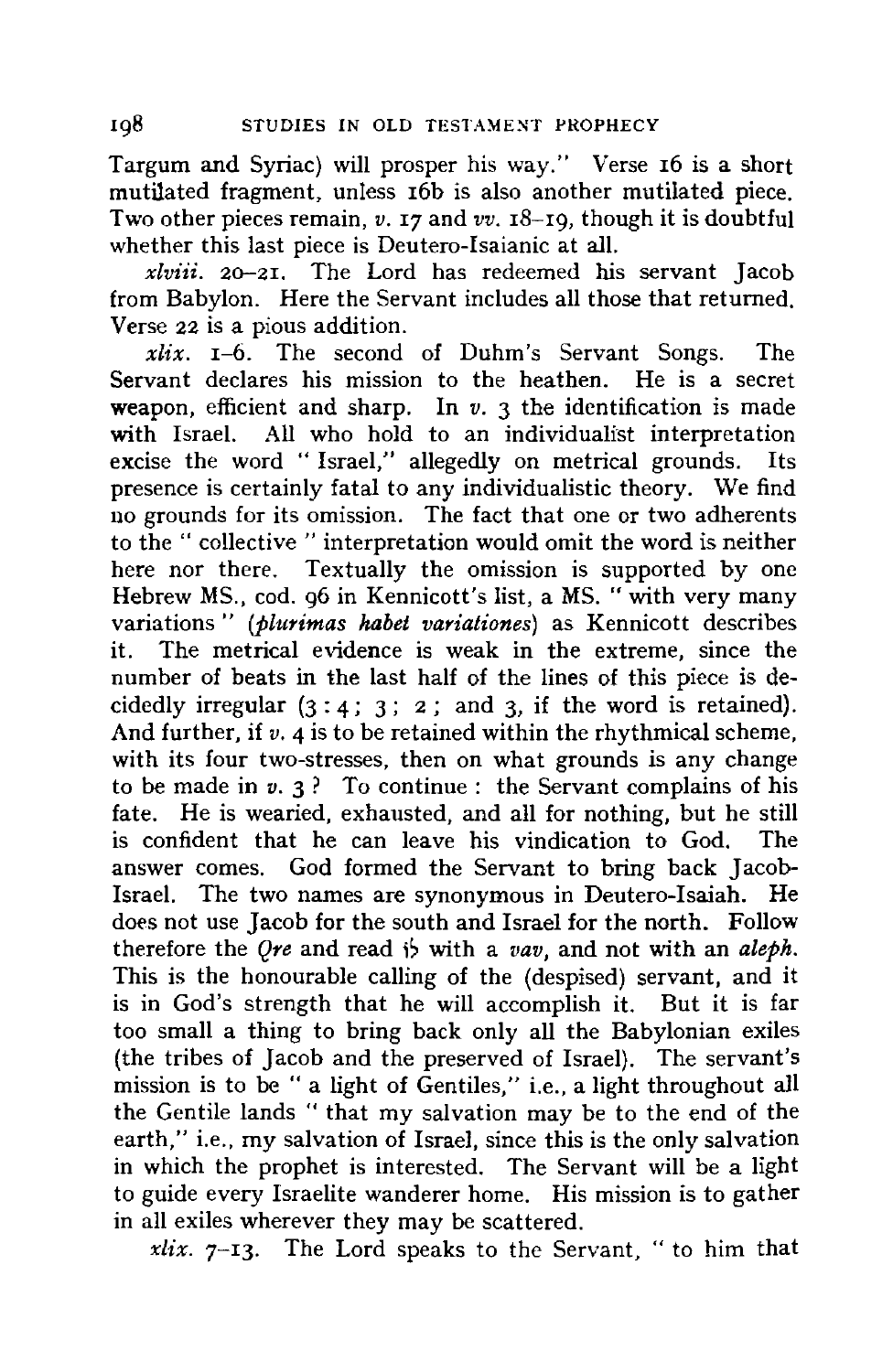despised life (self), abhorred of the heathen, slave of rulers," i.e., despondent, defeated, exiled and captive Jacob-Israel. The tables will be turned. He will re-establish the homeland. Kings and princes will stand in honour and bow down in obeisance. All the scattered sons of Israel will return-from far, from the north and from the west, from the land of Sinim (? Syene, Assouan).

*xlix.* 14-21. Desolate Zion is astonished at the number of her new children. She had been bereaved, and " solitary " (למורה) means without husband and so without any chance of bearing children). The two words which make Zion herself an exile, namely כלה and n,, are not in the Septuagint and are evidently out of rhythm with the rest.

*xlix.* 22-23. Here especially we have the complete abasement of the heathen before Israel. Gentile kings and queens shall be their nurses to carry them home, and shall lick the dust off their feet. Read **o•~t:t** (islands, i.e., the heathen) in *v.* 22 with LXX for **0•011.** 

 $l.$  4-9. The third of Duhm's Servant Songs. The Servant proclaims his innocence. He was never rebellious against God, nor did he turn away backward from Him. He submitted to dishonour, but he knows that God will vindicate him soon.

 $l$ . 10. A general call to all the exiles to listen to the servant. Verse II is generally recognized to be an addition.

 $li.$  4-6. It is best to read אומים (peoples) and אומים (nations) in 4a after the Syriac. The passage tells of the judgement which God is about to bring upon the heathen. They will wait for Him and His strength (lit. " arm "), but with dread rather than in hope and trust.

*li.* 12-16. When the exiles have been freed and the restoration in the new age is accomplished, then God will be able to say to Zion, no longer desolate, "Thou art my people."

*lii.* 13-14. The Servant shall prosper and be highly exalted. He shall cause many nations to leap up (i.e., to their feet, suddenly and astonished to leap to their feet in respect, Job xxix. 8) and kings shall refrain from talking (cf. Job xxix. 9, "refrained talking, and laid their hand on their mouth") in subservient homage.

*liii.* **I-I3.** A new piece begins here, with the root you as the link-word. Israel now is speaking. "We" reckoned nothing of the Servant. He was uncomely, despised, ceased from amongst men ; knowing sickness and sorrow-all of which we take to be descriptive of the exile and its shame and sorrow. But now we